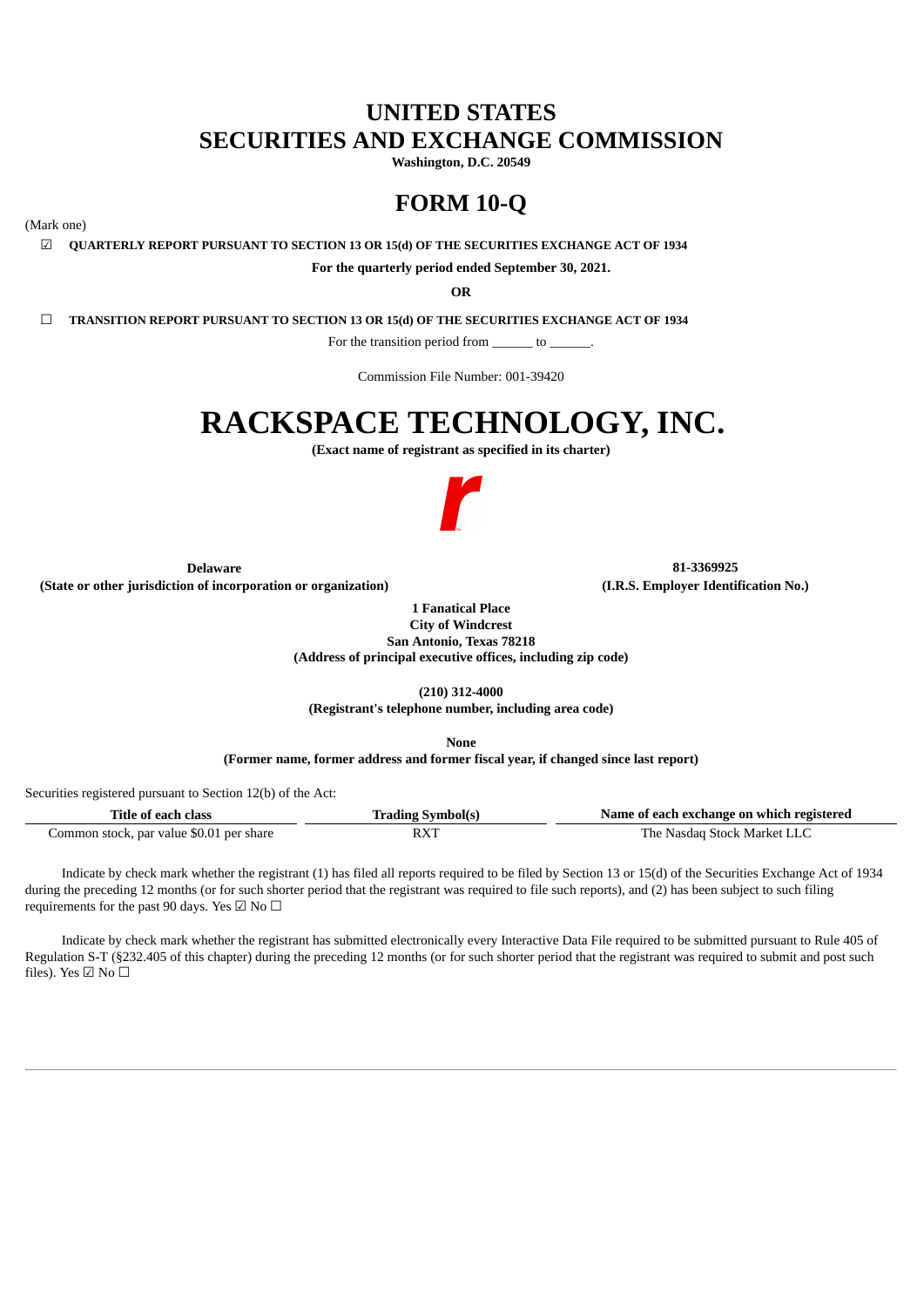Indicate by check mark whether the registrant is a large accelerated filer, an accelerated filer, a non-accelerated filer, smaller reporting company, or an emerging growth company. See the definitions of "large accelerated filer," "accelerated filer," "smaller reporting company," and "emerging growth company" in Rule 12b-2 of the Exchange Act.

Large accelerated filer ☐ Accelerated filer Non-accelerated filer ☑ Smaller reporting company

Emerging growth company

If an emerging growth company, indicate by check mark if the registrant has elected not to use the extended transition period for complying with any new or revised financial accounting standards provided pursuant to Section 13(a) of the Exchange Act.  $\Box$ 

Indicate by check mark whether the registrant is a shell company (as defined in Rule 12b-2 of the Exchange Act). Yes  $\Box$  No  $\Box$ 

<span id="page-1-0"></span>On November 10, 2021, 210,032,072 shares of the registrant's common stock, par value \$0.01 per share, were outstanding.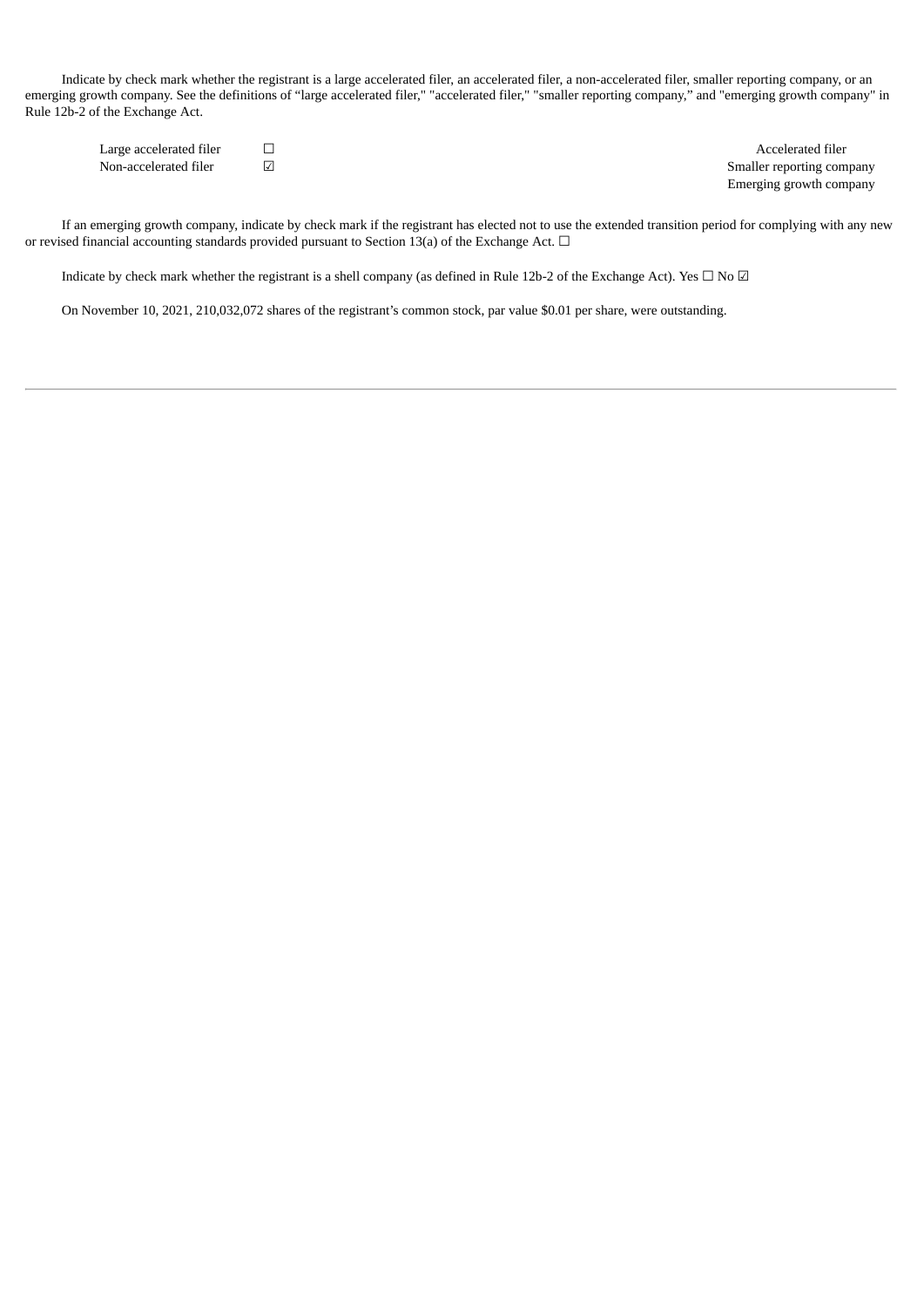# **RACKSPACE TECHNOLOGY, INC. TABLE OF CONTENTS**

# **Part I - Financial Information**

| Item 1.           | <b>Financial Statements:</b>                                                                                         |                 |
|-------------------|----------------------------------------------------------------------------------------------------------------------|-----------------|
|                   | <u>Unaudited Consolidated Balance Sheets as of December 31, 2020 and September 30, 2021</u>                          | <u>3</u>        |
|                   | Unaudited Consolidated Statements of Comprehensive Loss for the Three and Nine Months Ended September 30, 2020 and   | $\overline{4}$  |
|                   | <b>September 30, 2021</b>                                                                                            |                 |
|                   | Unaudited Consolidated Statements of Cash Flows for the Nine Months Ended September 30, 2020 and September 30, 2021  | $\overline{5}$  |
|                   | Unaudited Consolidated Statements of Stockholders' Equity for the Three and Nine Months Ended September 30, 2020 and | $\overline{Z}$  |
|                   | <b>September 30, 2021</b>                                                                                            |                 |
|                   | Notes to the Unaudited Consolidated Financial Statements                                                             | $\underline{8}$ |
| Item 2.           | Management's Discussion and Analysis of Financial Condition and Results of Operations                                | $\overline{26}$ |
| Item 3.           | <b>Quantitative and Qualitative Disclosures About Market Risk</b>                                                    | 49              |
| Item 4.           | <b>Controls and Procedures</b>                                                                                       | 50              |
|                   |                                                                                                                      |                 |
|                   | <b>Part II - Other Information</b>                                                                                   |                 |
| Item 1.           | <b>Legal Proceedings</b>                                                                                             | 51              |
| Item 1A.          | <b>Risk Factors</b>                                                                                                  | 51              |
| Item 2.           | <b>Unregistered Sales of Equity Securities and Use of Proceeds</b>                                                   | 51              |
| Item 3.           | <b>Defaults Upon Senior Securities</b>                                                                               | 51              |
| Item 4.           | <b>Mine Safety Disclosures</b>                                                                                       | 51              |
| Item 5.           | <b>Other Information</b>                                                                                             | 51              |
| Item 6.           | <b>Exhibits</b>                                                                                                      | 52              |
|                   |                                                                                                                      |                 |
| <b>Signatures</b> |                                                                                                                      | <u>53</u>       |
|                   |                                                                                                                      |                 |
|                   |                                                                                                                      |                 |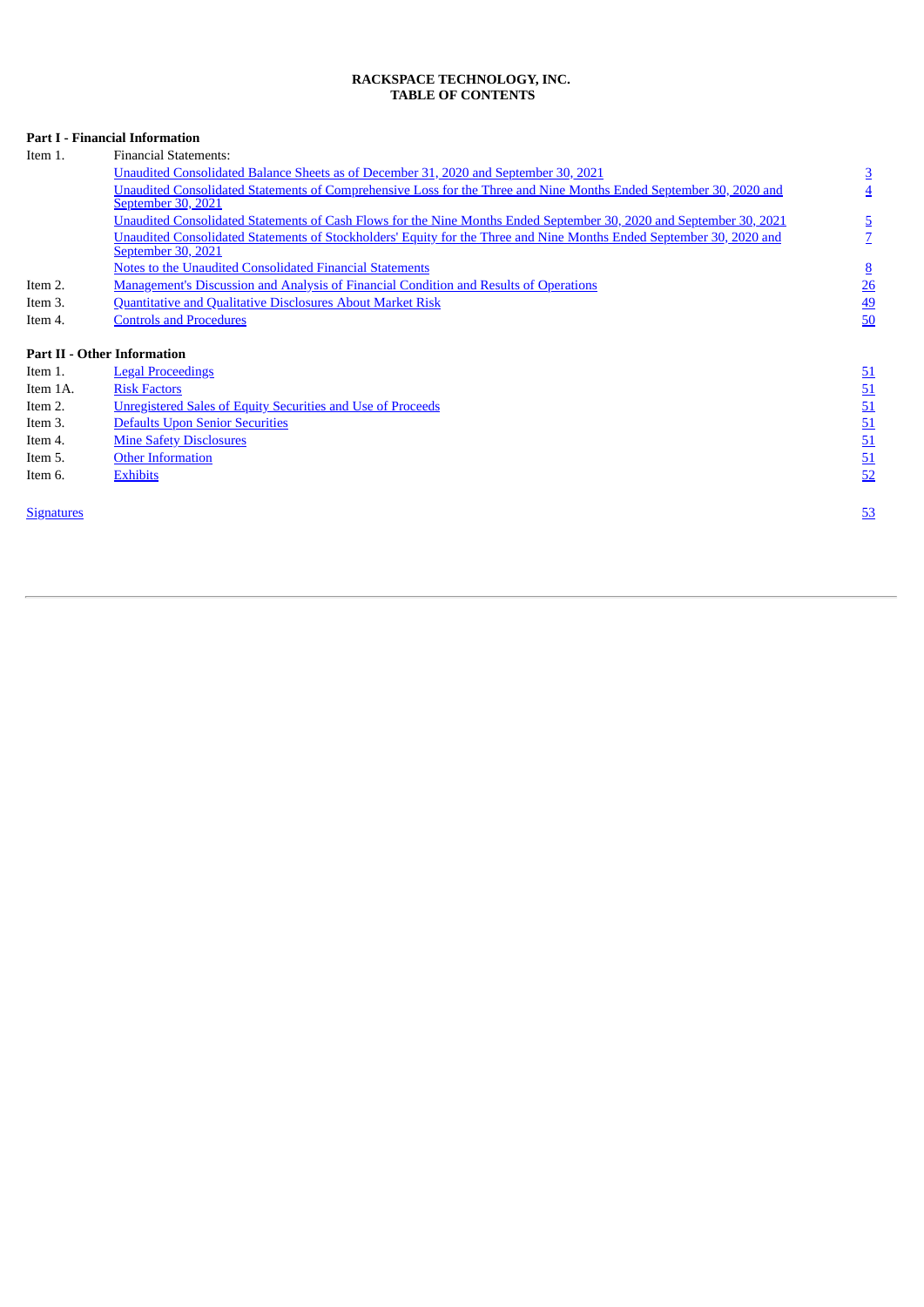# **SPECIAL NOTE REGARDING FORWARD-LOOKING STATEMENTS**

This Quarterly Report on Form 10-Q for the quarterly period ended September 30, 2021 (this "Quarterly Report") contains certain information that may constitute "forward-looking statements" within the meaning of the U.S. Private Securities Litigation Reform Act of 1995. While we have specifically identified certain information as being forward-looking in the context of its presentation, we caution you that all statements contained in this report that are not clearly historical in nature, including statements regarding anticipated financial performance, management's plans and objectives for future operations, business prospects, market conditions, and other matters are forward-looking. Forward-looking statements are contained principally in the sections of this report entitled "Risk Factors," and "Management's Discussion and Analysis of Financial Condition and Results of Operations." Without limiting the generality of the preceding sentence, any time we use the words "expects," "intends," "will," "anticipates," "believes," "confident," "continue," "propose," "seeks," "could," "may," "should," "estimates," "forecasts," "might," "goals," "objectives," "targets," "planned," "projects," and similar expressions, we intend to clearly express that the information deals with possible future events and is forward-looking in nature. However, the absence of these words or similar expressions does *not mean that a statement is not forward-looking.*

Forward-looking information involves risks, uncertainties, and other factors that could cause actual results to differ materially from those expressed or implied in, or reasonably inferred from, such statements, including without limitation, the effects of the COVID-19 pandemic on our results of operations and business, and the risks and uncertainties disclosed or referenced in Part II Item 1A. of this report under the heading "Risk Factors." Therefore, caution should be taken not to place undue reliance on any such forward-looking statements. Much of the information in this report that looks toward future performance of the company is based on various factors and important assumptions about future events that may or may not actually occur. As a result, our operations and financial results in the future could differ materially and substantially from those we have discussed in the forward-looking statements included in this Quarterly Report. We assume no obligation (and specifically disclaim any such obligation) to publicly update or revise any forward-looking statements, whether as a result *of new information, future events, or otherwise, except as required by law.*

### **TRADEMARKS, TRADE NAMES AND SERVICE MARKS**

"Rackspace," "Rackspace Technology," "Fanatical Experience," and "Rackspace Fabric" are registered or unregistered trademarks of Rackspace US, Inc. in the United States and/or other countries. OpenStack® is a registered trademark of OpenStack, LLC and OpenStack Foundation in the United States. Solely for convenience, trademarks, trade names and service marks referred to in this Quarterly Report may appear without the ® or ™ symbols, but such references are not intended to indicate, in any way, that we will not assert, to the fullest extent under applicable law, our rights or the rights of the applicable licensor to these trademarks, trade names and service marks. Other trademarks, trade names and service marks appearing in this Quarterly Report are the property of their respective holders. We do not intend our use or display of other companies' trade names, trademarks or service marks to imply a relationship *with, or endorsement or sponsorship of us by, any other companies.*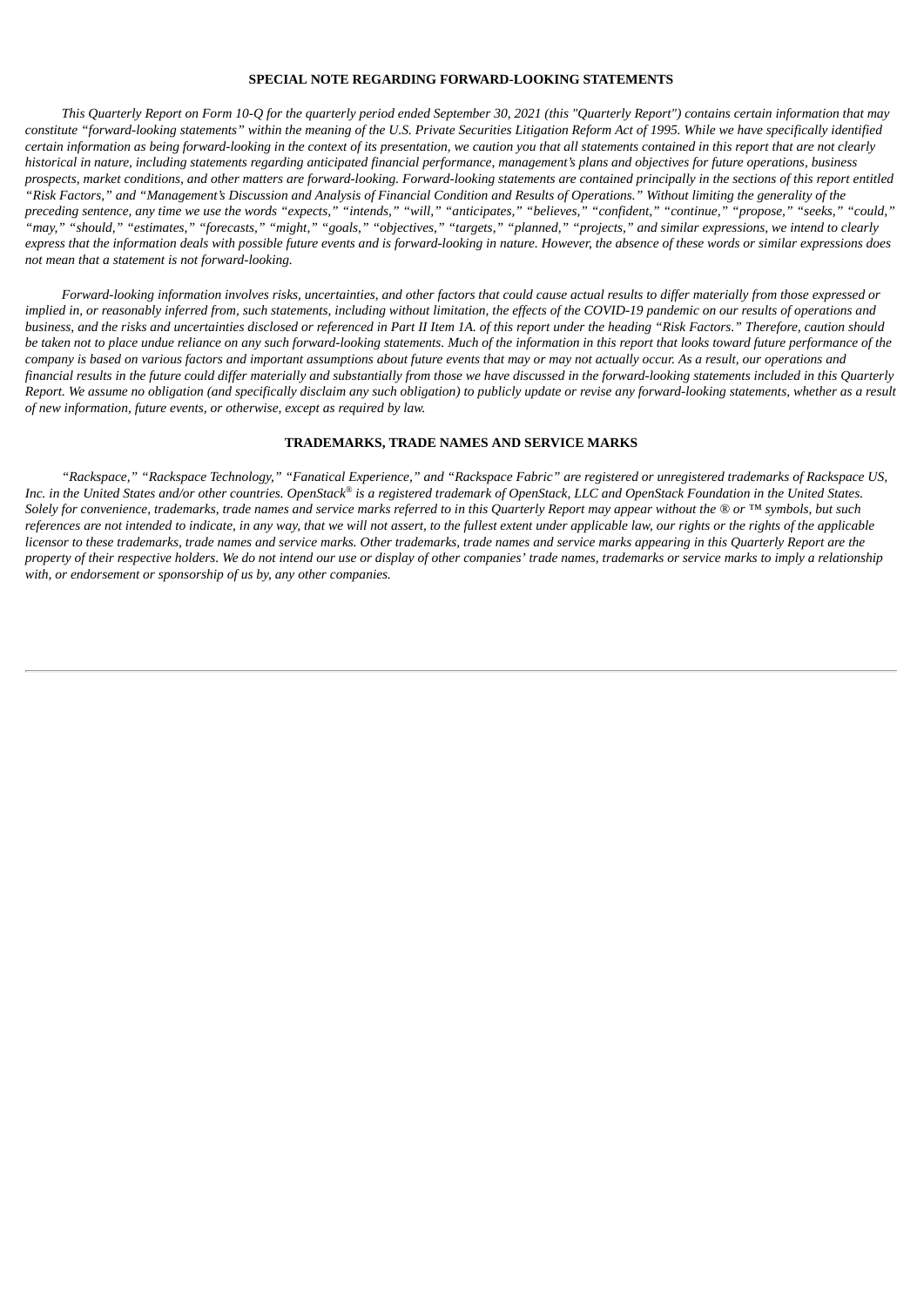# **PART I – FINANCIAL INFORMATION**

# **ITEM 1 - FINANCIAL STATEMENTS RACKSPACE TECHNOLOGY, INC. CONSOLIDATED BALANCE SHEETS (Unaudited)**

<span id="page-4-0"></span>

| (In millions, except per share data)                                                                                                |              | December 31,<br>2020 |                | September 30,<br>2021 |
|-------------------------------------------------------------------------------------------------------------------------------------|--------------|----------------------|----------------|-----------------------|
| <b>ASSETS</b>                                                                                                                       |              |                      |                |                       |
| Current assets:                                                                                                                     |              |                      |                |                       |
| Cash and cash equivalents                                                                                                           | \$           | 104.7                | -\$            | 260.0                 |
| Accounts receivable, net of allowance for doubtful accounts and accrued customer credits of \$28.3 and \$15.5, respectively         |              | 483.0                |                | 533.6                 |
| Prepaid expenses                                                                                                                    |              | 123.8                |                | 92.7                  |
| Other current assets                                                                                                                |              | 47.0                 |                | 63.9                  |
| Total current assets                                                                                                                |              | 758.5                |                | 950.2                 |
| Property, equipment and software, net                                                                                               |              | 884.6                |                | 861.2                 |
| Goodwill, net                                                                                                                       |              | 2,761.1              |                | 2,759.5               |
| Intangible assets, net                                                                                                              |              | 1,646.3              |                | 1,508.8               |
| Operating right-of-use assets                                                                                                       |              | 171.1                |                | 143.7                 |
| Other non-current assets                                                                                                            |              | 156.2                |                | 168.1                 |
| <b>Total assets</b>                                                                                                                 | $\mathbb{S}$ | 6,377.8              | $\mathcal{S}$  | 6,391.5               |
| <b>LIABILITIES AND STOCKHOLDERS' EQUITY</b>                                                                                         |              |                      |                |                       |
| Current liabilities:                                                                                                                |              |                      |                |                       |
| Accounts payable and accrued expenses                                                                                               | \$           | 285.4                | $\mathfrak{s}$ | 372.0                 |
| Accrued compensation and benefits                                                                                                   |              | 110.6                |                | 101.6                 |
| Deferred revenue                                                                                                                    |              | 76.7                 |                | 91.5                  |
| Debt                                                                                                                                |              | 43.4                 |                | 23.0                  |
| Accrued interest                                                                                                                    |              | 26.5                 |                | 30.1                  |
| Operating lease liabilities                                                                                                         |              | 62.2                 |                | 64.1                  |
| Finance lease liabilities                                                                                                           |              | 40.7                 |                | 61.9                  |
| Financing obligations                                                                                                               |              | 48.8                 |                | 54.5                  |
| Other current liabilities                                                                                                           |              | 47.9                 |                | 47.7                  |
| Total current liabilities                                                                                                           |              | 742.2                |                | 846.4                 |
| Non-current liabilities:                                                                                                            |              |                      |                |                       |
| Debt                                                                                                                                |              | 3,319.3              |                | 3,314.8               |
| Operating lease liabilities                                                                                                         |              | 118.2                |                | 90.6                  |
| Finance lease liabilities                                                                                                           |              | 358.1                |                | 354.9                 |
| Financing obligations                                                                                                               |              | 74.1                 |                | 69.9                  |
| Deferred income taxes                                                                                                               |              | 236.7                |                | 208.5                 |
| Other non-current liabilities                                                                                                       |              | 145.5                |                | 135.4                 |
| <b>Total liabilities</b>                                                                                                            |              | 4,994.1              |                | 5,020.5               |
| Commitments and Contingencies (Note 7)                                                                                              |              |                      |                |                       |
| Stockholders' equity:                                                                                                               |              |                      |                |                       |
| Preferred stock, \$0.01 par value per share: 5.0 shares authorized; no shares issued or outstanding                                 |              |                      |                |                       |
| Common stock, \$0.01 par value per share: 1,495.0 shares authorized; 201.8 and 209.9 shares issued and outstanding,<br>respectively |              | 2.0                  |                | 2.1                   |
| Additional paid-in capital                                                                                                          |              | 2,363.6              |                | 2,472.3               |
| Accumulated other comprehensive loss                                                                                                |              | (18.6)               |                | (4.7)                 |
| Accumulated deficit                                                                                                                 |              | (963.3)              |                | (1,098.7)             |
| Total stockholders' equity                                                                                                          |              | 1,383.7              |                | 1,371.0               |
| Total liabilities and stockholders' equity                                                                                          | \$           | 6,377.8              | \$             | 6,391.5               |

<span id="page-4-1"></span>See accompanying notes to the unaudited consolidated financial statements.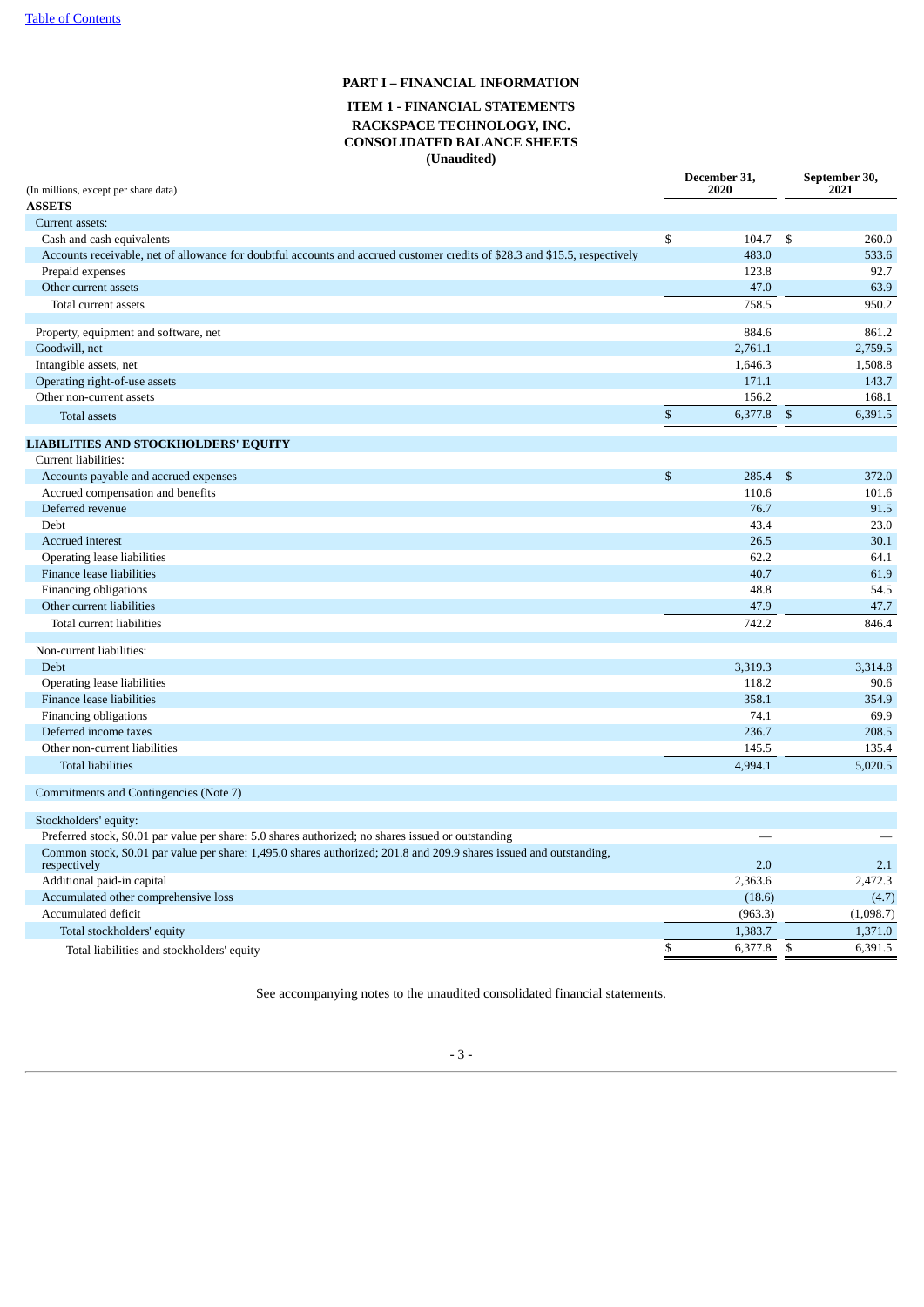# **RACKSPACE TECHNOLOGY, INC. CONSOLIDATED STATEMENTS OF COMPREHENSIVE LOSS (Unaudited)**

|                                                                                       |              | Three Months Ended September 30, |                |         | Nine Months Ended September 30, |            |                |           |  |  |  |
|---------------------------------------------------------------------------------------|--------------|----------------------------------|----------------|---------|---------------------------------|------------|----------------|-----------|--|--|--|
| (In millions, except per share data)                                                  |              | 2020                             |                | 2021    |                                 | 2020       |                | 2021      |  |  |  |
| Revenue                                                                               | $\mathbb{S}$ | 681.7 \$                         |                | 762.5   | $\mathfrak{S}$                  | 1,990.9    | $\mathfrak{S}$ | 2,232.2   |  |  |  |
| Cost of revenue                                                                       |              | (435.9)                          |                | (530.8) |                                 | (1,253.9)  |                | (1,529.7) |  |  |  |
| Gross profit                                                                          |              | 245.8                            |                | 231.7   |                                 | 737.0      |                | 702.5     |  |  |  |
| Selling, general and administrative expenses                                          |              | (260.5)                          |                | (234.6) |                                 | (707.5)    |                | (698.2)   |  |  |  |
| Gain on sale of land                                                                  |              |                                  |                | —       |                                 |            |                | 19.9      |  |  |  |
| Income (loss) from operations                                                         |              | (14.7)                           |                | (2.9)   |                                 | 29.5       |                | 24.2      |  |  |  |
| Other income (expense):                                                               |              |                                  |                |         |                                 |            |                |           |  |  |  |
| Interest expense                                                                      |              | (68.3)                           |                | (51.5)  |                                 | (209.2)    |                | (154.6)   |  |  |  |
| Gain (loss) on investments, net                                                       |              |                                  |                |         |                                 | 0.9        |                | (3.6)     |  |  |  |
| Debt modification and extinguishment costs                                            |              | (37.0)                           |                |         |                                 | (37.0)     |                | (37.5)    |  |  |  |
| Other income (expense), net                                                           |              | 0.7                              |                | 0.1     |                                 | 0.4        |                | (1.1)     |  |  |  |
| Total other income (expense)                                                          |              | (104.6)                          |                | (51.4)  |                                 | (244.9)    |                | (196.8)   |  |  |  |
| Loss before income taxes                                                              |              | (119.3)                          |                | (54.3)  |                                 | (215.4)    |                | (172.6)   |  |  |  |
| Benefit for income taxes                                                              |              | 18.1                             |                | 19.5    |                                 | 33.4       |                | 37.2      |  |  |  |
| Net loss                                                                              |              | (101.2)                          | $\mathfrak{s}$ | (34.8)  | $\mathfrak{s}$                  | (182.0)    | $\mathfrak{S}$ | (135.4)   |  |  |  |
| Other comprehensive income (loss), net of tax                                         |              |                                  |                |         |                                 |            |                |           |  |  |  |
| Foreign currency translation adjustments                                              | \$           | 11.7                             | - \$           | (8.8)   | -\$                             | $(7.8)$ \$ |                | (3.1)     |  |  |  |
| Unrealized gain (loss) on derivative contracts                                        |              | 1.3                              |                | 0.6     |                                 | (46.2)     |                | 4.0       |  |  |  |
| Amount reclassified from accumulated other comprehensive income<br>(loss) to earnings |              | 3.2                              |                | 4.5     |                                 | 4.5        |                | 13.0      |  |  |  |
| Other comprehensive income (loss)                                                     |              | 16.2                             |                | (3.7)   |                                 | (49.5)     |                | 13.9      |  |  |  |
| Comprehensive loss                                                                    |              | (85.0)                           | \$             | (38.5)  | \$.                             | (231.5)    | \$             | (121.5)   |  |  |  |
|                                                                                       |              |                                  |                |         |                                 |            |                |           |  |  |  |
| Net loss per share:                                                                   |              |                                  |                |         |                                 |            |                |           |  |  |  |
| <b>Basic and diluted</b>                                                              |              | (0.54)                           | -\$            | (0.17)  | -\$                             | (1.05)     | -S             | (0.65)    |  |  |  |
| Weighted average number of shares outstanding:                                        |              |                                  |                |         |                                 |            |                |           |  |  |  |
| <b>Basic and diluted</b>                                                              |              | 186.7                            |                | 209.3   |                                 | 172.6      |                | 207.3     |  |  |  |

<span id="page-5-0"></span>See accompanying notes to the unaudited consolidated financial statements.

- 4 -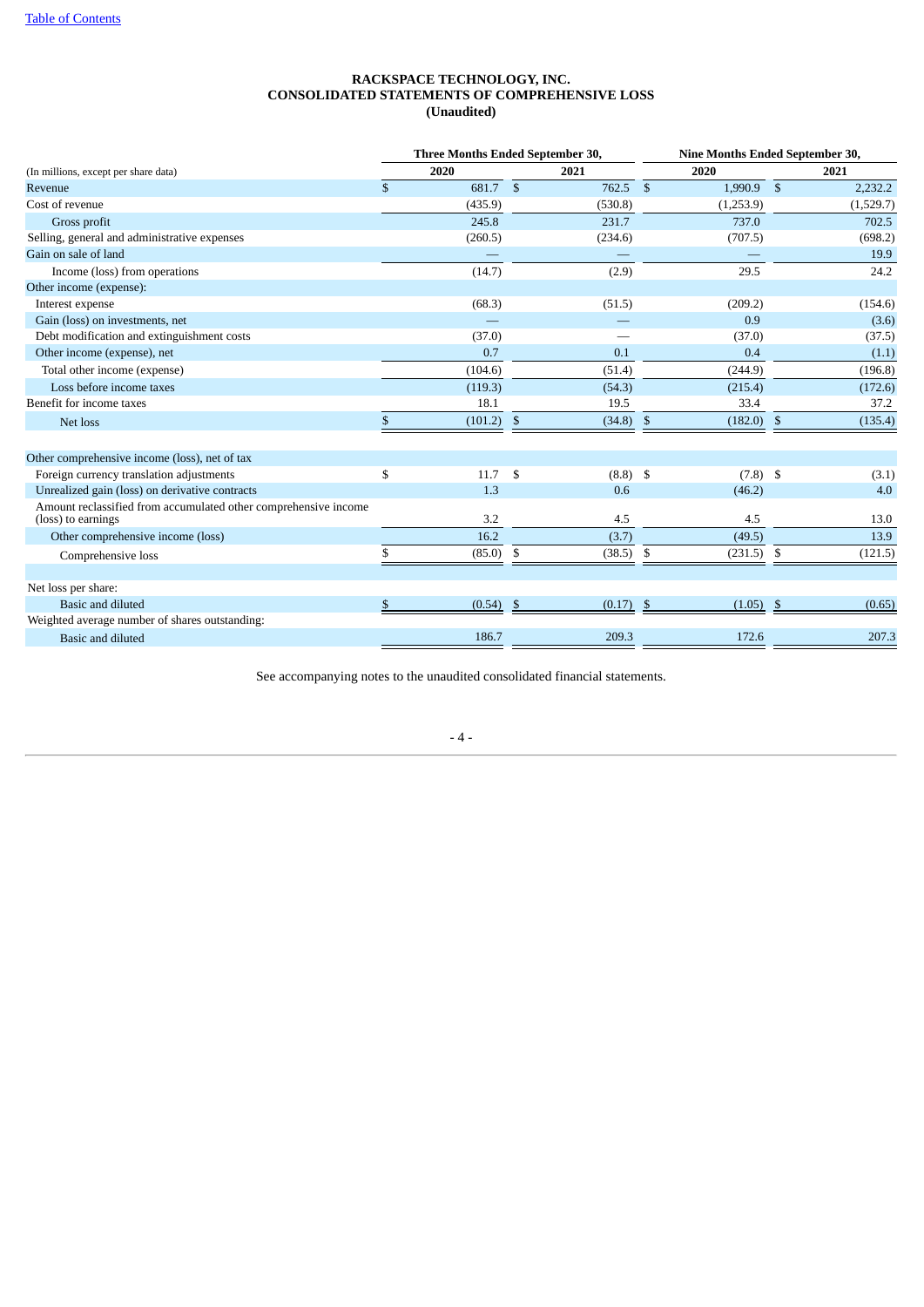### **RACKSPACE TECHNOLOGY, INC. CONSOLIDATED STATEMENTS OF CASH FLOWS (Unaudited)**

|                                                                                 |              | Nine Months Ended September 30, |              |           |  |  |  |  |
|---------------------------------------------------------------------------------|--------------|---------------------------------|--------------|-----------|--|--|--|--|
| (In millions)                                                                   |              | 2020                            |              | 2021      |  |  |  |  |
| <b>Cash Flows From Operating Activities</b>                                     |              |                                 |              |           |  |  |  |  |
| Net loss                                                                        | \$           | $(182.0)$ \$                    |              | (135.4)   |  |  |  |  |
| Adjustments to reconcile net loss to net cash provided by operating activities: |              |                                 |              |           |  |  |  |  |
| Depreciation and amortization                                                   |              | 355.1                           |              | 321.2     |  |  |  |  |
| Amortization of operating right-of-use assets                                   |              | 50.7                            |              | 51.4      |  |  |  |  |
| Deferred income taxes                                                           |              | (40.2)                          |              | (35.2)    |  |  |  |  |
| Share-based compensation expense                                                |              | 56.8                            |              | 56.7      |  |  |  |  |
| Gain on sale of land                                                            |              |                                 |              | (19.9)    |  |  |  |  |
| Debt modification and extinguishment costs                                      |              | 37.0                            |              | 37.5      |  |  |  |  |
| Unrealized (gain) loss on derivative contracts                                  |              | (2.6)                           |              | 12.7      |  |  |  |  |
| (Gain) loss on investments, net                                                 |              | (0.9)                           |              | 3.6       |  |  |  |  |
| Provision for bad debts and accrued customer credits                            |              | 11.0                            |              | (6.1)     |  |  |  |  |
| Amortization of debt issuance costs and debt discount                           |              | 13.9                            |              | 6.8       |  |  |  |  |
| Other operating activities                                                      |              | (2.5)                           |              | (1.3)     |  |  |  |  |
| Changes in operating assets and liabilities:                                    |              |                                 |              |           |  |  |  |  |
| Accounts receivable                                                             |              | (92.7)                          |              | (44.6)    |  |  |  |  |
| Prepaid expenses and other current assets                                       |              | (13.7)                          |              | 20.1      |  |  |  |  |
| Accounts payable, accrued expenses, and other current liabilities               |              | (10.4)                          |              | 87.1      |  |  |  |  |
| Deferred revenue                                                                |              | (7.2)                           |              | 14.4      |  |  |  |  |
| Operating lease liabilities                                                     |              | (43.4)                          |              | (49.1)    |  |  |  |  |
| Other non-current assets and liabilities                                        |              | 3.8                             |              | (8.7)     |  |  |  |  |
| Net cash provided by operating activities                                       |              | 132.7                           |              | 311.2     |  |  |  |  |
| <b>Cash Flows From Investing Activities</b>                                     |              |                                 |              |           |  |  |  |  |
| Purchases of property, equipment and software                                   |              | (97.6)                          |              | (87.2)    |  |  |  |  |
| Proceeds from sale of land                                                      |              | $\equiv$                        |              | 31.3      |  |  |  |  |
| Other investing activities                                                      |              | 5.4                             |              | 3.7       |  |  |  |  |
| Net cash used in investing activities                                           |              | (92.2)                          |              | (52.2)    |  |  |  |  |
| <b>Cash Flows From Financing Activities</b>                                     |              |                                 |              |           |  |  |  |  |
| Proceeds from issuance of common stock, net                                     |              | 659.1                           |              |           |  |  |  |  |
| Proceeds from employee stock plans                                              |              | 11.3                            |              | 51.4      |  |  |  |  |
| Shares of common stock withheld for employee taxes                              |              | (2.0)                           |              |           |  |  |  |  |
| Proceeds from borrowings under long-term debt arrangements                      |              | 310.0                           |              | 2,838.5   |  |  |  |  |
| Payments on long-term debt                                                      |              | (811.3)                         |              | (2,872.1) |  |  |  |  |
| Payments for debt issuance costs                                                |              | (1.4)                           |              | (34.5)    |  |  |  |  |
| Payments on financing component of interest rate swap                           |              | $\overline{\phantom{0}}$        |              | (8.6)     |  |  |  |  |
| Principal payments of finance lease liabilities                                 |              | (14.3)                          |              | (35.7)    |  |  |  |  |
| Proceeds from financing obligations                                             |              | 20.9                            |              |           |  |  |  |  |
| Principal payments of financing obligations                                     |              | (43.8)                          |              | (40.6)    |  |  |  |  |
| Net cash provided by (used in) financing activities                             |              | 128.5                           |              | (101.6)   |  |  |  |  |
| Effect of exchange rate changes on cash, cash equivalents, and restricted cash  |              | 0.4                             |              | (2.1)     |  |  |  |  |
| Increase in cash, cash equivalents, and restricted cash                         |              | 169.4                           |              | 155.3     |  |  |  |  |
| Cash, cash equivalents, and restricted cash at beginning of period              |              | 87.1                            |              | 108.1     |  |  |  |  |
|                                                                                 | $\mathbb{S}$ | 256.5                           | $\mathbf{s}$ | 263.4     |  |  |  |  |
| Cash, cash equivalents, and restricted cash at end of period                    |              |                                 |              |           |  |  |  |  |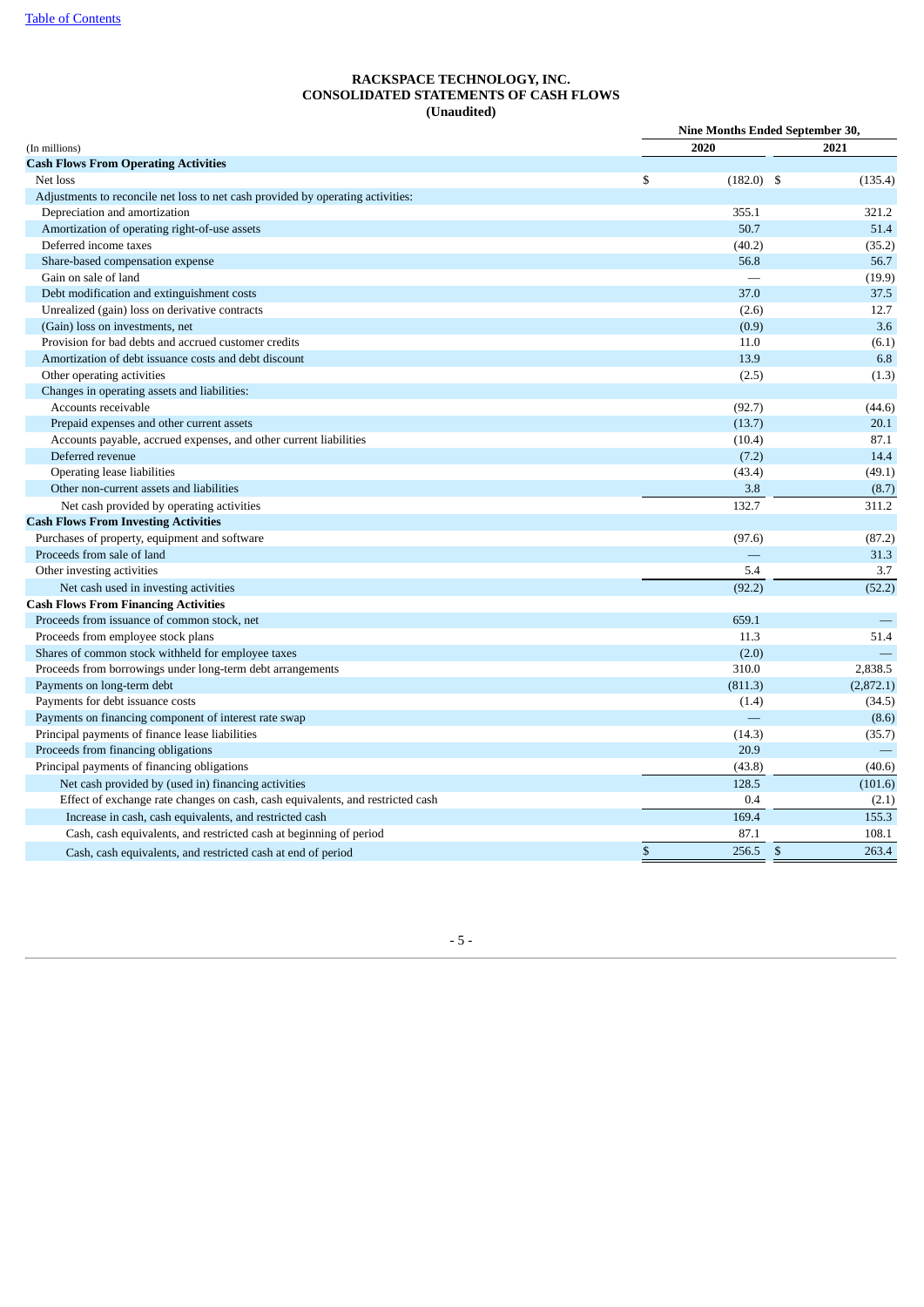| <b>Supplemental Cash Flow Information</b>                                                             |            |      |       |
|-------------------------------------------------------------------------------------------------------|------------|------|-------|
| Cash payments for interest, net of amount capitalized                                                 | 188.1      |      | 132.3 |
| Cash payments for income taxes, net of refunds                                                        | 13.3       |      | 7.5   |
| <b>Non-cash Investing and Financing Activities</b>                                                    |            |      |       |
| Acquisition of property, equipment and software by finance leases                                     | 77.1       |      | 52.6  |
| Acquisition of property, equipment and software by financing obligations                              | 20.5       |      | 42.7  |
| Decrease in property, equipment and software accrued in liabilities                                   | (21.1)     |      | (6.8) |
| Non-cash purchases of property, equipment and software                                                | 76.5       |      | 88.5  |
| Non-cash increase in buildings within property, equipment and software, net due to lease modification | $220.3$ \$ |      |       |
| Offering costs included in accrued liabilities                                                        | 1.3        | - \$ |       |
| Other non-cash investing and financing activities                                                     | 2.8        |      | 0.7   |

The following table provides a reconciliation of cash, cash equivalents, and restricted cash to the total of such amounts shown on the Consolidated Statements of Cash Flows.

<span id="page-7-0"></span>

|                                                                                        | Nine Months Ended September 30. |       |  |       |  |  |  |  |  |
|----------------------------------------------------------------------------------------|---------------------------------|-------|--|-------|--|--|--|--|--|
| (In millions)                                                                          |                                 | 2020  |  | 2021  |  |  |  |  |  |
| Cash and cash equivalents                                                              |                                 | 253.2 |  | 260.0 |  |  |  |  |  |
| Restricted cash included in other non-current assets                                   |                                 | 3.3   |  | 3.4   |  |  |  |  |  |
| Total cash, cash equivalents, and restricted cash shown in the statement of cash flows |                                 | 256.5 |  | 263.4 |  |  |  |  |  |

See accompanying notes to the unaudited consolidated financial statements.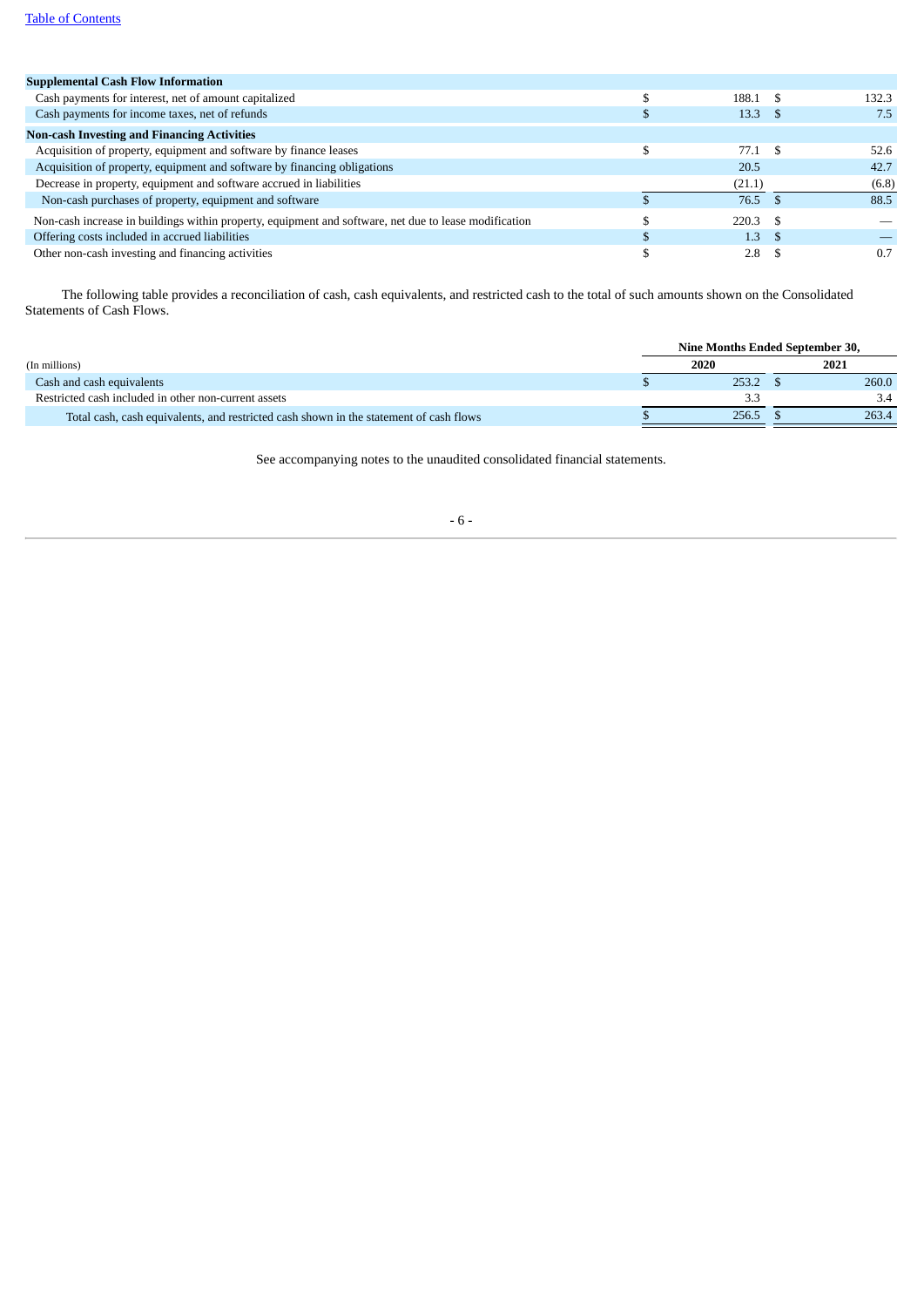## **RACKSPACE TECHNOLOGY, INC. CONSOLIDATED STATEMENTS OF STOCKHOLDERS' EQUITY (Unaudited)**

| (In millions)                                                                    | Common Stock  |  | Additional |  | <b>Accumulated Other</b> |  | Accumulated               |  | <b>Total Stockholders'</b> |  |               |
|----------------------------------------------------------------------------------|---------------|--|------------|--|--------------------------|--|---------------------------|--|----------------------------|--|---------------|
|                                                                                  | <b>Shares</b> |  | Amount     |  | <b>Paid-In Capital</b>   |  | <b>Comprehensive Loss</b> |  | <b>Deficit</b>             |  | <b>Equity</b> |
| <b>Balance at June 30, 2020</b>                                                  | 165.6         |  | 1.6        |  | $1,619.2$ \$             |  | $(53.7)$ \$               |  | $(798.3)$ \$               |  | 768.8         |
| Issuance of common stock                                                         | 33.5          |  | 0.4        |  | 657.4                    |  |                           |  |                            |  | 657.8         |
| Exercise of stock options and release of stock awards, net of<br>shares withheld | 1.1           |  |            |  | 9.8                      |  |                           |  |                            |  | 9.8           |
| Share-based compensation expense                                                 |               |  |            |  | 40.2                     |  |                           |  |                            |  | 40.2          |
| Net loss                                                                         |               |  |            |  | _                        |  |                           |  | (101.2)                    |  | (101.2)       |
| Other comprehensive income                                                       |               |  |            |  |                          |  | 16.2                      |  |                            |  | 16.2          |
| <b>Balance at September 30, 2020</b>                                             | 200.2         |  | 2.0        |  | 2,326.6                  |  | (37.5)                    |  | (899.5)                    |  | 1,391.6       |

| (In millions)                                                                    | <b>Common Stock</b> |  | <b>Additional</b> |  | <b>Accumulated Other</b><br>Comprehensive |  | Accumulated   |  | <b>Total Stockholders'</b> |         |
|----------------------------------------------------------------------------------|---------------------|--|-------------------|--|-------------------------------------------|--|---------------|--|----------------------------|---------|
|                                                                                  | <b>Shares</b>       |  | Amount            |  | Paid-In Capital                           |  | Income (Loss) |  | <b>Deficit</b>             | Equity  |
| <b>Balance at December 31, 2019</b>                                              | 165.4               |  | 1.6               |  | 1,602.7                                   |  | 12.0          |  | $(717.5)$ \$               | 898.8   |
| Issuance of common stock                                                         | 33.5                |  | 0.4               |  | 657.4                                     |  |               |  |                            | 657.8   |
| Exercise of stock options and release of stock awards, net of<br>shares withheld | 1.3                 |  |                   |  | 9.7                                       |  |               |  |                            | 9.7     |
| Share-based compensation expense                                                 |                     |  |                   |  | 56.8                                      |  |               |  |                            | 56.8    |
| Net loss                                                                         |                     |  |                   |  |                                           |  |               |  | (182.0)                    | (182.0) |
| Other comprehensive loss                                                         |                     |  |                   |  |                                           |  | (49.5)        |  |                            | (49.5)  |
| <b>Balance at September 30, 2020</b>                                             | 200.2               |  | 2.0               |  | 2,326.6                                   |  | (37.5)        |  | (899.5)                    | 1,391.6 |

| (In millions)                                         |               | Common Stock<br><b>Additional</b> |      | <b>Accumulated Other</b> |  | Accumulated               |  | <b>Total Stockholders'</b> |         |
|-------------------------------------------------------|---------------|-----------------------------------|------|--------------------------|--|---------------------------|--|----------------------------|---------|
|                                                       | <b>Shares</b> | Amount                            |      | Paid-In Capital          |  | <b>Comprehensive Loss</b> |  | <b>Deficit</b>             | Equity  |
| <b>Balance at June 30, 2021</b>                       | 209.0         | 2.1                               | - \$ | 2.445.3                  |  | $(1.0)$ \$                |  | $(1,063.9)$ \$             | 1,382.5 |
| Exercise of stock options and release of stock awards | 0.9           |                                   |      | 7.9                      |  | $\overline{\phantom{a}}$  |  |                            | 7.9     |
| Share-based compensation expense                      |               |                                   |      | 19.1                     |  |                           |  |                            | 19.1    |
| Net loss                                              |               |                                   |      |                          |  |                           |  | (34.8)                     | (34.8)  |
| Other comprehensive loss                              |               |                                   |      |                          |  | (3.7)                     |  |                            | (3.7)   |
| <b>Balance at September 30, 2021</b>                  | 209.9         | 2.1                               |      | 2.472.3                  |  | (4.7)                     |  | (1,098.7)                  | 1.371.0 |

| (In millions)                                         | Common Stock  |  |        | Additional |                 | <b>Accumulated Other</b> |                           | Accumulated |                | <b>Total Stockholders'</b> |         |
|-------------------------------------------------------|---------------|--|--------|------------|-----------------|--------------------------|---------------------------|-------------|----------------|----------------------------|---------|
|                                                       | <b>Shares</b> |  | Amount |            | Paid-In Capital |                          | <b>Comprehensive Loss</b> |             | <b>Deficit</b> |                            | Equity  |
| <b>Balance at December 31, 2020</b>                   | 201.8         |  | 2.0    | - \$       | 2,363.6         | ∣ \$                     | $(18.6)$ \$               |             | $(963.3)$ \$   |                            | 1,383.7 |
| Issuance of common stock                              | 2.7           |  |        |            |                 |                          |                           |             |                |                            |         |
| Exercise of stock options and release of stock awards | 5.0           |  | 0.1    |            | 45.7            |                          |                           |             |                |                            | 45.8    |
| Issuance of shares from Employee Stock Purchase Plan  | 0.4           |  |        |            | 6.3             |                          |                           |             |                |                            | 6.3     |
| Share-based compensation expense                      |               |  |        |            | 56.7            |                          |                           |             |                |                            | 56.7    |
| Net loss                                              |               |  |        |            |                 |                          |                           |             | (135.4)        |                            | (135.4) |
| Other comprehensive income                            |               |  |        |            |                 |                          | 13.9                      |             |                |                            | 13.9    |
| <b>Balance at September 30, 2021</b>                  | 209.9         |  | 2.1    |            | 2,472.3         |                          | (4.7)                     |             | (1,098.7)      |                            | 1.371.0 |

<span id="page-8-0"></span>See accompanying notes to the unaudited consolidated financial statements.

- 7 -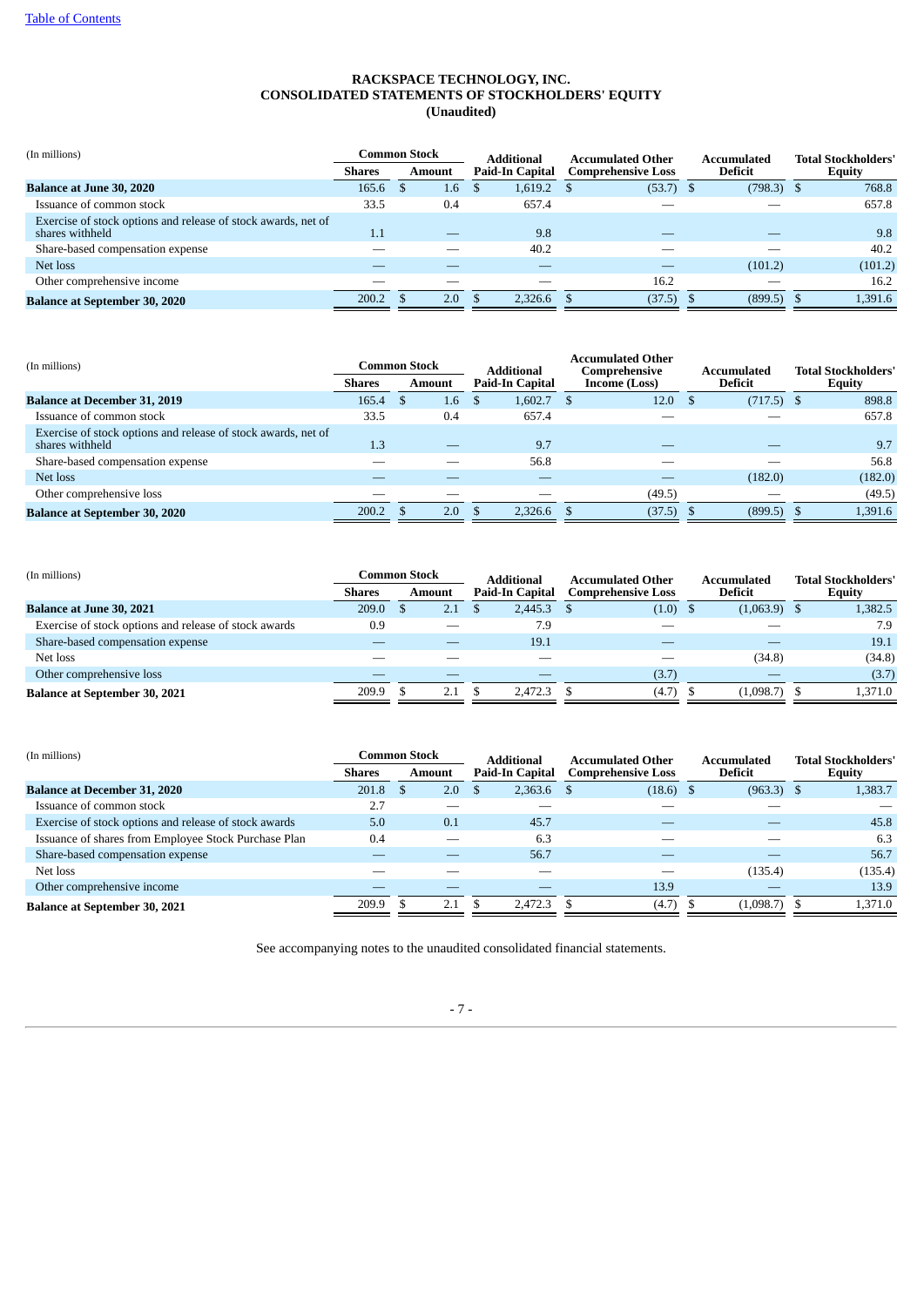# **RACKSPACE TECHNOLOGY, INC. NOTES TO THE UNAUDITED CONSOLIDATED FINANCIAL STATEMENTS**

#### **1. Company Overview, Basis of Presentation, and Summary of Significant Accounting Policies**

#### *Nature of Operations and Basis of Presentation*

Rackspace Technology, Inc. ("Rackspace Technology") is a Delaware corporation controlled by investment funds affiliated with Apollo Global Management, Inc. and its subsidiaries ("Apollo"). Rackspace Technology was formed on July 21, 2016 but had no assets, liabilities or operating results until November 3, 2016 when Rackspace Hosting, Inc. (now named Rackspace Technology Global, Inc., or "Rackspace Technology Global"), a global provider of modern information technology-as-a-service, was acquired by Inception Parent, Inc., a wholly-owned entity indirectly owned by Rackspace Technology (the "Rackspace Acquisition").

Rackspace Technology Global commenced operations in 1998 as a limited partnership, and was incorporated in Delaware in March 2000. Rackspace Technology serves as the holding company for Rackspace Technology Global and does not engage in any material business or operations other than those related to its indirect ownership of the capital stock of Rackspace Technology Global and its subsidiaries or business or operations otherwise customarily undertaken by a holding company.

For ease of reference, the terms "we," "our company," "the company," "us," or "our" as used in this report refer to Rackspace Technology and its consolidated subsidiaries.

The unaudited consolidated financial statements include the accounts of Rackspace Technology, Inc. and our wholly-owned subsidiaries. Intercompany transactions and balances have been eliminated in consolidation.

### *Unaudited Interim Financial Information*

The unaudited consolidated financial statements as of September 30, 2021, and for the three and nine months ended September 30, 2020 and 2021, have been prepared in accordance with accounting principles generally accepted in the United States of America ("GAAP") for interim financial information. Accordingly, certain financial information and disclosures required for financial statements prepared under GAAP have been omitted in accordance with the SEC disclosure rules and regulations that permit reduced disclosure for interim periods. These unaudited interim consolidated financial statements should be read in conjunction with the audited consolidated financial statements and the related notes thereto included in our Annual Report on Form 10-K for the year ended December 31, 2020 ("Annual Report on Form 10-K"). The unaudited interim consolidated financial statements have been prepared on the same basis as the audited consolidated financial statements included in our Annual Report on Form 10-K and, in the opinion of management, reflect all adjustments, which include normal recurring adjustments, necessary for a fair statement of our financial position as of September 30, 2021, our results of operations and stockholders' equity for the three and nine months ended September 30, 2020 and 2021, and our cash flows for the nine months ended September 30, 2020 and 2021.

The results of operations for the three and nine months ended September 30, 2021 are not necessarily indicative of the results of operations to be expected for the year ending December 31, 2021, or for any other interim period, or for any other future year.

#### *Use of Estimates*

The preparation of consolidated financial statements in conformity with GAAP requires us to make estimates and assumptions that affect the reported amounts of assets and liabilities, revenue and expenses, and related disclosures of contingent assets and liabilities in the consolidated financial statements and accompanying notes. On an ongoing basis, we evaluate our estimates, including those related to the allowance for doubtful accounts, useful lives of property, equipment and software, software capitalization, incremental borrowing rates for lease liability measurement, fair values of intangible assets and reporting units, useful lives of intangible assets, share-based compensation, contingencies, and income taxes, among others. We base our estimates on historical experience and on various other assumptions that we believe to be reasonable, the results of which form the basis for making judgments about the carrying values of assets and liabilities. Actual results could differ from our estimates.

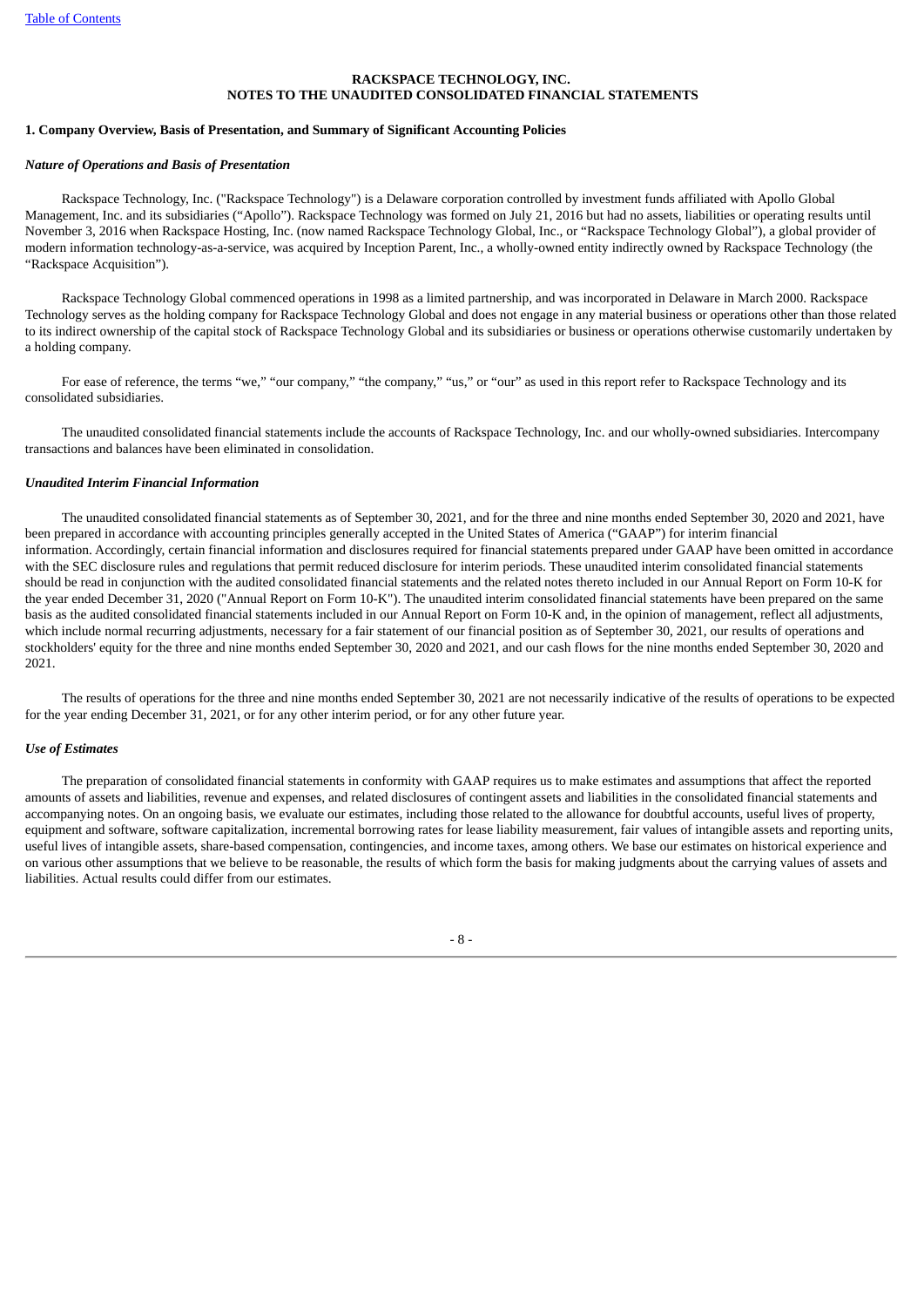# *Impact of COVID-19*

In March 2020, the World Health Organization declared COVID-19 a global pandemic. The effects of COVID-19 (and any variations thereof) continue to evolve, and the full impact and duration of the virus are unknown. Currently, COVID-19 has not had a significant impact on our operations or financial performance; however, the ultimate extent of the impact of COVID-19 on our operational and financial performance will depend on certain developments, including the duration and severity of the outbreak, the pace of economic recovery, the possible resurgence in the spread of the virus or any variant strain(s) of the virus, advances in testing, treatment, and prevention, including the efficacy and availability of vaccines, its impact on our customers, vendors and employees, and its impact on our sales cycles as well as industry events, all of which are uncertain and cannot be predicted. We continue to face a greater degree of uncertainty in making estimates and assumptions needed to prepare our consolidated financial statements and footnotes as a result of COVID-19.

#### *Significant Accounting Policies and Estimates*

Our Annual Report on Form 10-K includes an additional discussion of the significant accounting policies and estimates used in the preparation of our consolidated financial statements. There were no material changes to our significant accounting policies and estimates during the nine months ended September 30, 2021, other than the addition of our policy regarding restructuring activities, discussed below.

#### *Restructuring Activities*

We record restructuring activities including costs for one-time termination benefits in accordance with Accounting Standards Codification ("ASC") No. 420, *Exit or Disposal Cost Obligations* ("ASC 420")*.* The timing of recognition for severance costs accounted for under ASC 420 depends on whether employees are required to render service until they are terminated in order to receive the termination benefits. If employees are required to render service until they are terminated in order to receive the termination benefits, a liability is recognized ratably over the future service period. Otherwise, a liability is recognized when management has committed to a restructuring plan and has communicated those actions to employees.

Under ASC 420-10, we establish a liability for a cost associated with an exit or disposal activity, including severance and non-lease contract termination obligations, and other related costs, when the liability is incurred, rather than at the date that we commit to an exit plan. We reassess the expected cost to complete the exit or disposal activities at the end of each reporting period and adjust our remaining estimated liabilities, if necessary.

See Note 8, "July 2021 Restructuring Plan," for additional information.

#### *Change in Accounting Estimate*

In March 2021, we completed an assessment of the useful lives of certain assets within the Computers and equipment asset class. The timing of this review was based on a combination of factors accumulating over time that provided the company with updated information to make a better estimate on the economic lives of certain property and equipment. These factors included changes in customer purchasing patterns, technological advancements and the availability of extended equipment warranties. The assessment resulted in a revision within our policy ranges for certain useful lives in this asset class. This change in accounting estimate was effective in the first quarter of 2021. The effect of this change was a reduction in depreciation expense of \$5.3 million and \$19.4 million for the three and nine months ended September 30, 2021, respectively.

#### *Reclassifications*

Certain reclassifications have been made to the prior period consolidated financial statements to conform to the current period presentation. The current portion of "Finance lease liabilities" is now presented separately from "Other current liabilities" in the Consolidated Balance Sheets.

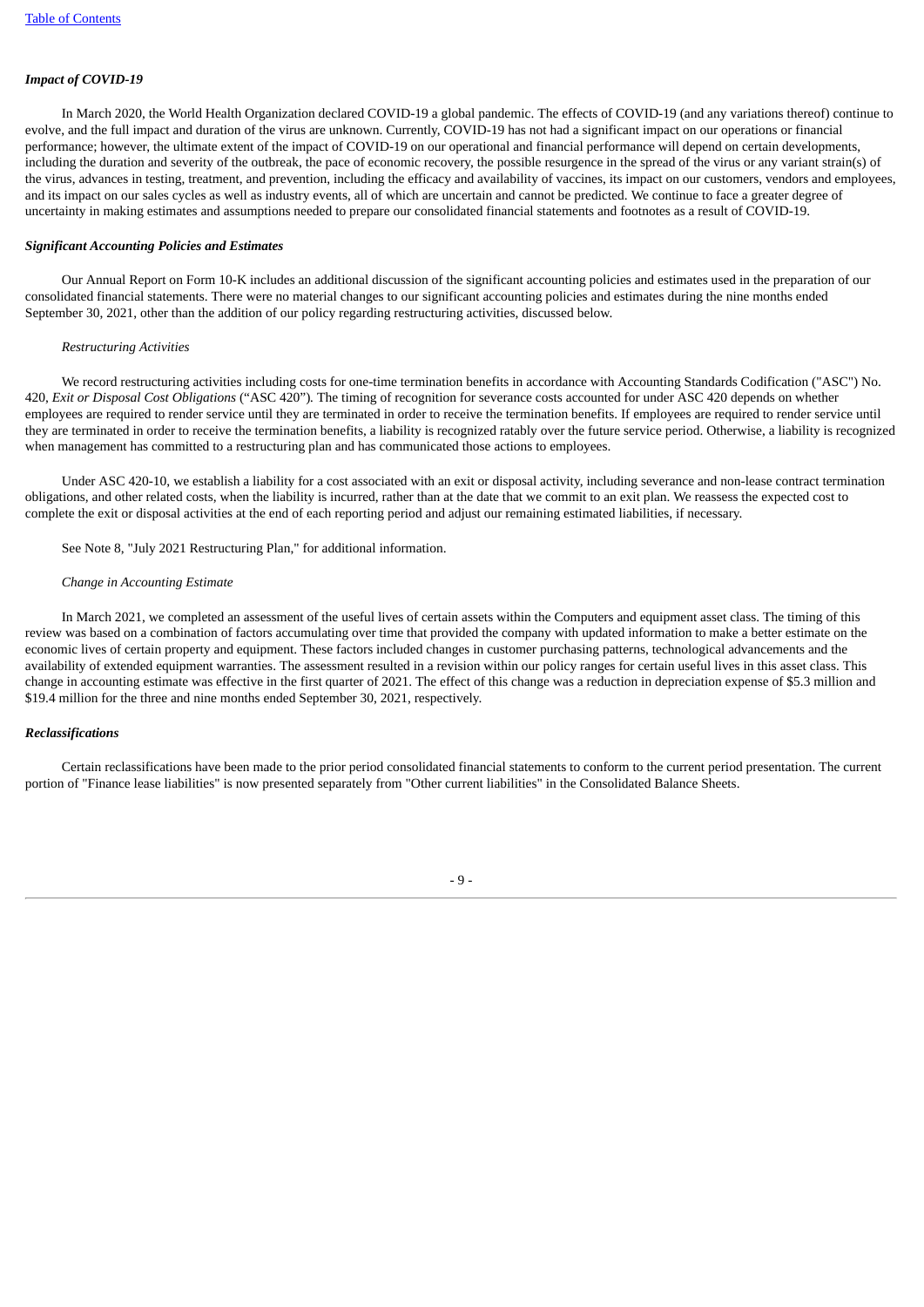# *Recently Adopted Accounting Pronouncements*

# Simplifying the Accounting for Income Taxes

In December 2019, the Financial Accounting Standards Board issued Accounting Standards Update No. 2019-12, *Income Taxes (Topic 740) - Simplifying the Accounting for Income Taxes*, which removes certain exceptions to the general principles in Topic 740 and improves consistent application of and simplifies GAAP for other areas of Topic 740 by clarifying and amending existing guidance. We adopted this guidance on January 1, 2021. The adoption of this guidance did not have a material impact on our consolidated financial statements.

# **2. Customer Contracts**

The following table presents the balances related to customer contracts:

| (In millions)                           | <b>Consolidated Balance Sheets Account</b> | <b>December 31, 2020</b> | September 30, 2021 |  |  |
|-----------------------------------------|--------------------------------------------|--------------------------|--------------------|--|--|
| Accounts receivable, net                | Accounts receivable, net <sup>(1)</sup>    | 483.0                    | 533.6              |  |  |
| Current portion of contract assets      | Other current assets                       | 12.2                     | 14.9               |  |  |
| Non-current portion of contract assets  | Other non-current assets                   | 13.9                     | 12.9               |  |  |
| Current portion of deferred revenue     | Deferred revenue                           | 76.7                     | 91.5               |  |  |
| Non-current portion of deferred revenue | Other non-current liabilities              | 14.2                     | 13.5               |  |  |

(1) Allowance for doubtful accounts and accrued customer credits was \$28.3 million and \$15.5 million as of December 31, 2020 and September 30, 2021, respectively.

Amounts recognized in revenue for the three months ended September 30, 2020 and 2021, which were included in deferred revenue as of the beginning of each period, totaled \$28.0 million and \$26.4 million, respectively. Amounts recognized in revenue for the nine months ended September 30, 2020 and 2021, which were included in deferred revenue as of the beginning of each period, totaled \$55.6 million and \$54.7 million, respectively.

## *Cost Incurred to Obtain and Fulfill a Contract*

As of December 31, 2020 and September 30, 2021, the balances of capitalized costs to obtain a contract were \$59.3 million and \$55.8 million, respectively, and the balances of capitalized costs to fulfill a contract were \$25.0 million and \$24.9 million, respectively. These capitalized costs are included in "Other non-current assets" on the Consolidated Balance Sheets.

Amortization of capitalized sales commissions and implementation costs was as follows:

|                                                  | <b>Three Months Ended September 30.</b> |      | Nine Months Ended September 30. |      |  |       |  |  |
|--------------------------------------------------|-----------------------------------------|------|---------------------------------|------|--|-------|--|--|
| (In millions)                                    | 2020                                    | 2021 |                                 | 2020 |  | 2021  |  |  |
| Amortization of capitalized sales commissions    | 11.0                                    |      |                                 | 33.2 |  | 32.6  |  |  |
| Amortization of capitalized implementation costs | 4.4                                     | 4.0  |                                 | 13.0 |  | ں رہے |  |  |

# *Remaining Performance Obligations*

As of September 30, 2021, the aggregate amount of transaction price allocated to remaining performance obligations was \$754.0 million, of which 22% is expected to be recognized as revenue during 2021 and the remainder thereafter. These remaining performance obligations primarily relate to our fixed-term arrangements. Our other revenue arrangements are usage-based, and as such, we recognize revenue based on the right to invoice for the services performed.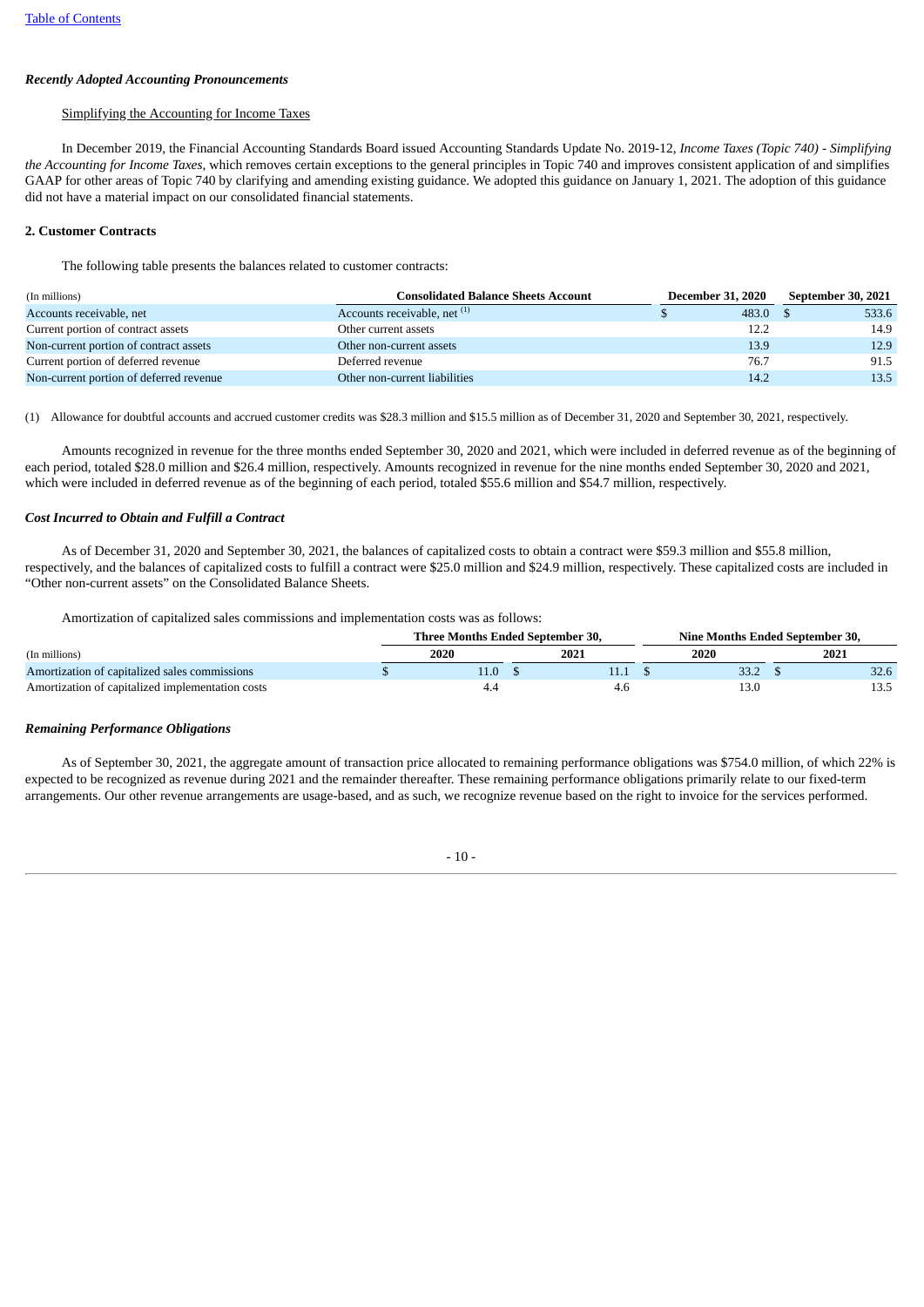# **3. Net Loss Per Share**

Basic net loss per share is calculated by dividing net loss attributable to common stockholders by the weighted average shares outstanding during the period.

The following table sets forth the computation of basic and diluted net loss per share:

|                                                 |  | Three Months Ended September 30, |             |      |              | Nine Months Ended September 30, |         |  |  |
|-------------------------------------------------|--|----------------------------------|-------------|------|--------------|---------------------------------|---------|--|--|
| (In millions, except per share data)            |  | 2020                             | 2021        | 2020 |              |                                 | 2021    |  |  |
| Basic and diluted net loss per share:           |  |                                  |             |      |              |                                 |         |  |  |
| Net loss attributable to common stockholders    |  | $(101.2)$ \$                     | $(34.8)$ \$ |      | $(182.0)$ \$ |                                 | (135.4) |  |  |
| Weighted average shares outstanding:            |  |                                  |             |      |              |                                 |         |  |  |
| Common stock                                    |  | 186.7                            | 209.3       |      | 172.6        |                                 | 207.3   |  |  |
| Number of shares used in per share computations |  | 186.7                            | 209.3       |      | 172.6        |                                 | 207.3   |  |  |
| Net loss per share                              |  | (0.54)                           | (0.17)      |      | (1.05)       |                                 | (0.65)  |  |  |

Potential common share equivalents consist of shares issuable upon the exercise of stock options, vesting of restricted stock or purchase under the Employee Stock Purchase Plan (the "ESPP"), as well as contingent shares associated with our acquisition of Datapipe Parent, Inc. Since we were in a net loss position for all periods presented, basic net loss per share is the same as diluted net loss per share for all periods as the inclusion of all potential common shares outstanding would have been anti-dilutive. We excluded 26.5 million and 20.7 million potential common shares from the computation of dilutive loss per share for the three months ended September 30, 2020 and 2021, respectively, and 26.5 million and 20.7 million potential shares for the nine months ended September 30, 2020 and 2021, respectively, because the effect would have been anti-dilutive.

#### **4. Property, Equipment and Software, net**

Property, equipment and software, net, consisted of the following:

| (In millions)                             | December 31,<br>2020 |              | September 30,<br>2021 |
|-------------------------------------------|----------------------|--------------|-----------------------|
| Computers and equipment                   | 1,191.8              | <sup>8</sup> | 1,213.3               |
| Software                                  | 472.4                |              | 463.6                 |
| Furniture and fixtures                    | 22.4                 |              | 21.9                  |
| Buildings and leasehold improvements      | 513.1                |              | 513.2                 |
| Land                                      | 32.6                 |              | 21.2                  |
| Property, equipment and software, at cost | 2,232.3              |              | 2,233.2               |
| Less: Accumulated depreciation            | (1,366.8)            |              | (1,384.8)             |
| Work in process                           | 19.1                 |              | 12.8                  |
| Property, equipment and software, net     | 884.6                |              | 861.2                 |

On January 15, 2021, we completed the sale of a parcel of undeveloped land in the United Kingdom adjacent to one of our existing data centers. The net book value of the land prior to the sale was \$11.4 million and we received cash proceeds of \$32.2 million, less brokerage and professional fees of \$0.9 million, resulting in net cash proceeds of \$31.3 million. Therefore, we recorded a gain on sale of land of \$19.9 million to "Gain on sale of land" in the Consolidated Statements of Comprehensive Loss for the nine months ended September 30, 2021.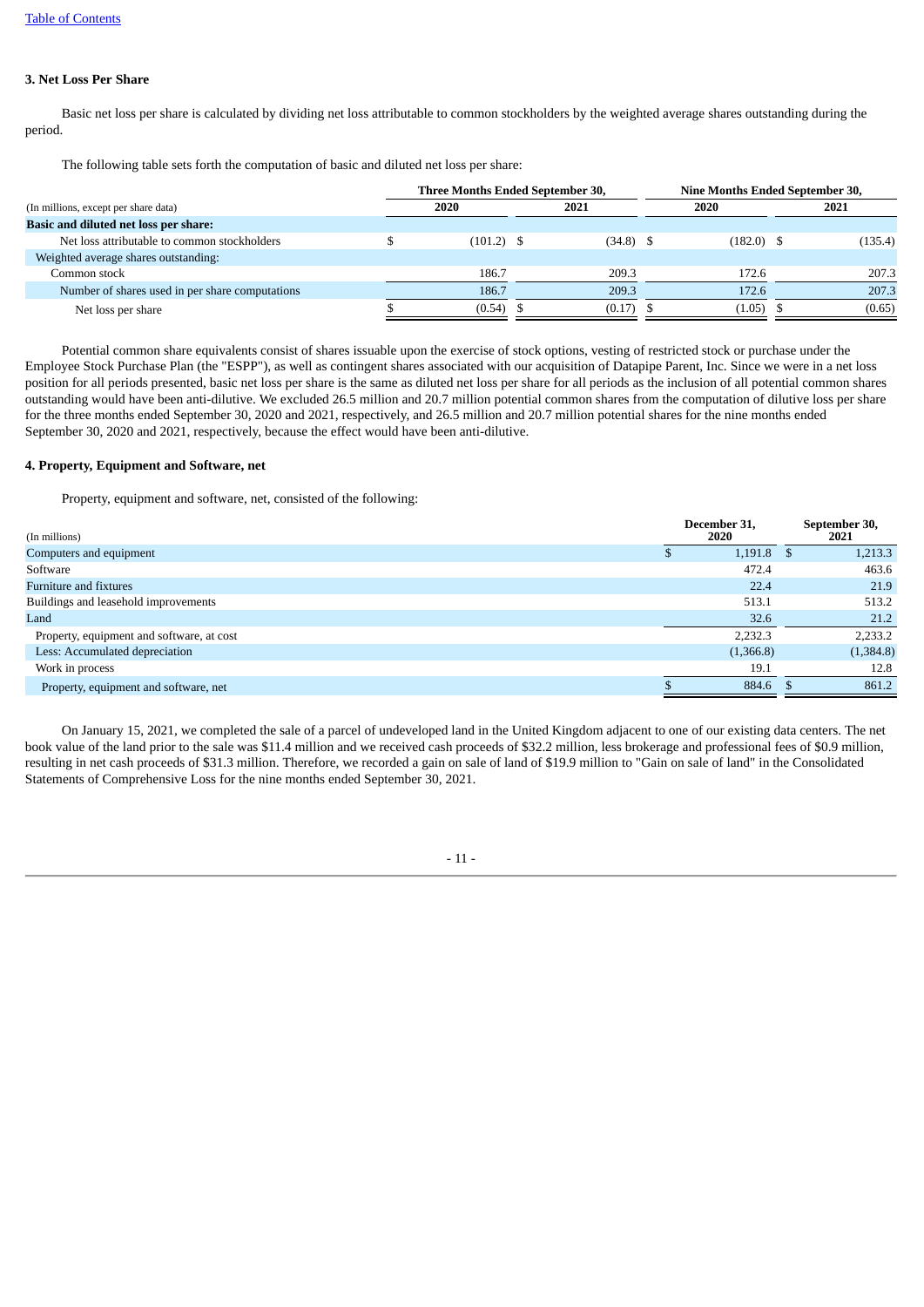# **5. Goodwill and Intangible Assets**

The following table sets forth the changes in the carrying amounts of goodwill by reportable segment:

| (In millions)                                  | <b>Multicloud Services</b> |         | Apps & Cross<br>Platform | <b>OpenStack Public</b><br>Cloud | <b>Total Consolidated</b> |
|------------------------------------------------|----------------------------|---------|--------------------------|----------------------------------|---------------------------|
| Balance as of December 31, 2020 <sup>(1)</sup> |                            | 2,386.0 | 322.6                    | 52.5                             | 2.761.1                   |
| Foreign currency translation                   |                            | (1.4)   | (0.1)                    | (0.1)                            | (1.6)                     |
| Balance as of September 30, 2021               |                            | 2.384.6 | 322.5                    | 52.4                             | 2,759.5                   |

(1) Multicloud Services had accumulated impairment charges of \$295.0 million as of December 31, 2020.

The following table provides information regarding our intangible assets other than goodwill:

|                                                |                                                                       |  | <b>December 31, 2020</b> |                        |         |  | September 30, 2021              |                             |              |  |                        |  |  |  |  |
|------------------------------------------------|-----------------------------------------------------------------------|--|--------------------------|------------------------|---------|--|---------------------------------|-----------------------------|--------------|--|------------------------|--|--|--|--|
| (In millions)                                  | <b>Accumulated</b><br><b>Gross carrying</b><br>amortization<br>amount |  |                          | Net carrying<br>amount |         |  | <b>Gross carrying</b><br>amount | Accumulated<br>amortization |              |  | Net carrying<br>amount |  |  |  |  |
| Customer relationships                         | 1,986.2                                                               |  | $(624.0)$ \$             |                        | 1,362.2 |  | 1,983.0                         |                             | $(743.6)$ \$ |  | 1,239.4                |  |  |  |  |
| Property tax abatement                         | 16.0                                                                  |  | (7.4)                    |                        | 8.6     |  | 16.0                            |                             | (8.7)        |  | 7.3                    |  |  |  |  |
| Other                                          | 47.7                                                                  |  | (22.2)                   |                        | 25.5    |  | 28.2                            |                             | (16.1)       |  | 12.1                   |  |  |  |  |
| Total definite-lived intangible assets         | 2,049.9                                                               |  | (653.6)                  |                        | 1,396.3 |  | 2.027.2                         |                             | (768.4)      |  | 1,258.8                |  |  |  |  |
| Trade name (indefinite-lived)                  | 250.0                                                                 |  |                          |                        | 250.0   |  | 250.0                           |                             |              |  | 250.0                  |  |  |  |  |
| Total intangible assets other than<br>goodwill | 2,299.9                                                               |  | $(653.6)$ \$             |                        | 1,646.3 |  | $2,277.2$ \$                    |                             | $(768.4)$ \$ |  | 1,508.8                |  |  |  |  |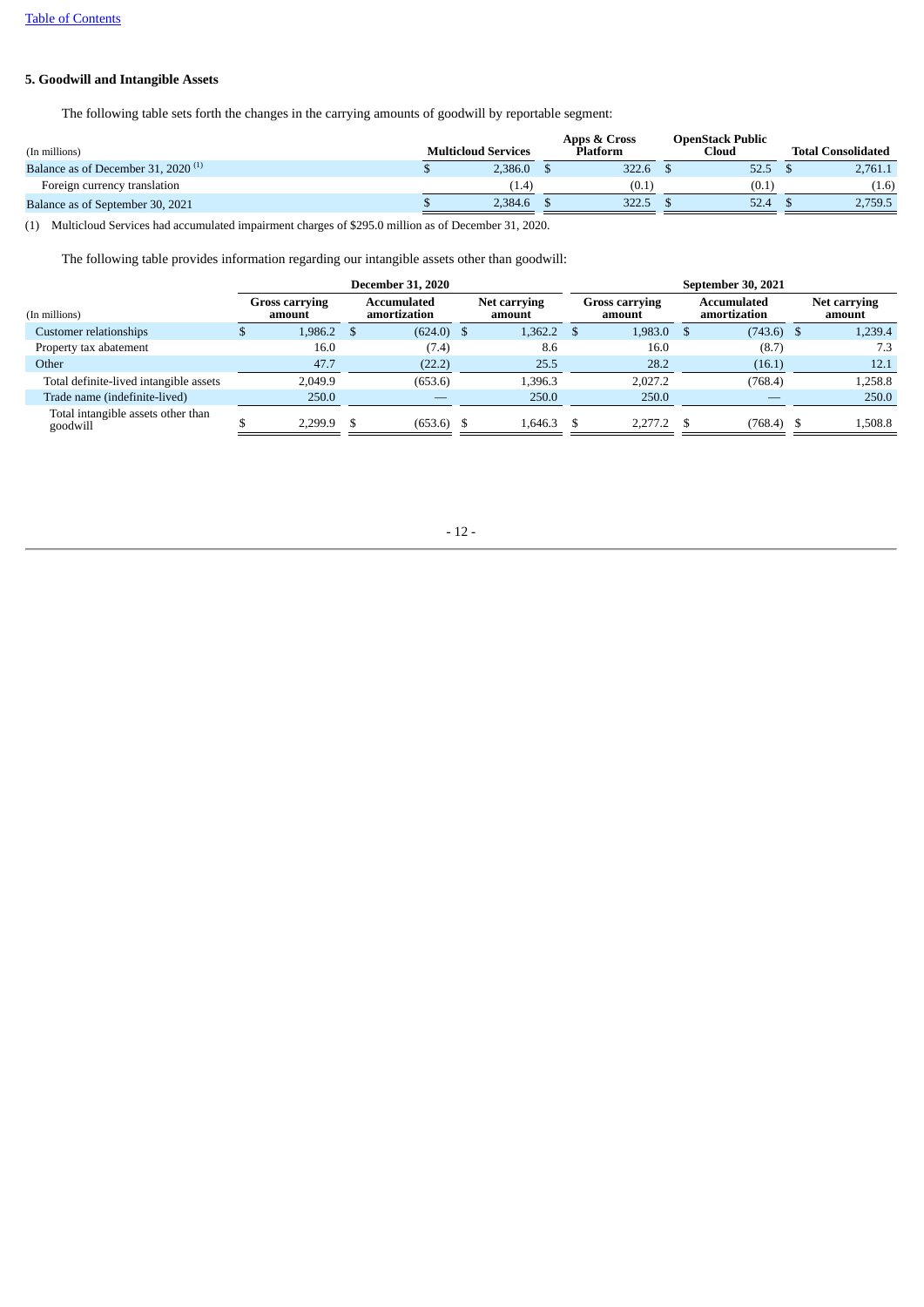# **6. Debt**

### Debt consisted of the following:

| (In millions, except %)               |                      | <b>December 31, 2020</b> |   |               | September 30, 2021           |     |         |
|---------------------------------------|----------------------|--------------------------|---|---------------|------------------------------|-----|---------|
| <b>Debt Instrument</b>                | <b>Maturity Date</b> |                          |   | <b>Amount</b> | Interest Rate <sup>(1)</sup> |     | Amount  |
| Prior Term Loan Facility              | November 3, 2023     | 4.00%                    | ъ | 2.795.6       | $-$ %                        | \$. |         |
| Term Loan Facility                    | February 15, 2028    | $-$ %                    |   |               | 3.50%                        |     | 2,288.5 |
| <b>Revolving Credit Facility</b>      | August 7, 2025       | $-$ %                    |   | _             | $-$ %                        |     |         |
| 3.50% Senior Secured Notes            | February 15, 2028    | $-$ %                    |   |               | 3.50%                        |     | 550.0   |
| 5.375% Senior Notes                   | December 1, 2028     | 5.375%                   |   | 550.0         | 5.375%                       |     | 550.0   |
| Receivables Financing Facility        | July 19, 2022        | 2.37%                    |   | 65.0          | $-$ %                        |     |         |
| Less: unamortized debt issuance costs |                      |                          |   | (44.2)        |                              |     | (37.7)  |
| Less: unamortized debt discount       |                      |                          |   | (3.7)         |                              |     | (13.0)  |
| Total debt                            |                      |                          |   | 3,362.7       |                              |     | 3,337.8 |
| Less: current portion of debt         |                      |                          |   | (43.4)        |                              |     | (23.0)  |
| Debt, excluding current portion       |                      |                          |   | 3,319.3       |                              |     | 3,314.8 |

(1) Interest rates are as of each respective balance sheet date.

#### *Senior Facilities*

Our senior secured credit facilities include a first lien term loan facility (the "Term Loan Facility") and a revolving credit facility (the "Revolving Credit Facility" and, together with the Term Loan Facility, the "Senior Facilities").

On February 9, 2021, we amended and restated the credit agreement governing our Senior Facilities (the "First Lien Credit Agreement"), which included a new seven-year \$2,300.0 million senior secured first lien term loan facility due on February 15, 2028 and our existing \$375.0 million Revolving Credit Facility. We used the borrowings under the Term Loan Facility, together with the proceeds from the issuance of the 3.50% Senior Secured Notes described below (together, the "February 2021 Refinancing Transaction"), to repay all borrowings under our prior term loan facility (the "Prior Term Loan Facility"), to pay related fees and expenses and for general corporate purposes.

Borrowings under the Senior Facilities bear interest at an annual rate equal to an applicable margin plus, at our option, either (a) a LIBOR rate determined by reference to the costs of funds for Eurodollar deposits for the interest period relevant to such borrowing, adjusted for certain additional costs, subject to a 0.75% floor, in the case of the Term Loan Facility, and a 1.00% floor, in the case of the Revolving Credit Facility, or (b) a base rate determined by reference to the highest of (i) the federal funds rate plus 0.50%, (ii) the prime rate of Citibank, N.A. and (iii) the one-month adjusted LIBOR plus 1.00%. The applicable margin for the Term Loan Facility is 2.75% for LIBOR loans and 1.75% for base rate loans and the applicable margin for the Revolving Credit Facility is 3.00% for LIBOR loans and 2.00% for base rate loans. Interest is due at the end of each interest period elected, not exceeding 90 days, for LIBOR loans and at the end of every calendar quarter for base rate loans.

In addition to paying interest on the outstanding principal under the Senior Facilities, the Revolving Credit Facility also includes a commitment fee equal to 0.50% per annum in respect of the unused commitments that is due quarterly. This commitment fee is subject to one step-down based on the net first lien leverage ratio.

As of September 30, 2021, the interest rate on the Term Loan Facility was 3.50%. We are required to make quarterly principal payments of \$5.8 million, which began on June 30, 2021. See Note 11, "Derivatives," for information on interest rate swap agreements we utilize to manage the interest rate risk on the Term Loan Facility.

In addition to the quarterly amortization payments discussed above, the Senior Facilities require us to make certain mandatory prepayments, including using (i) a portion of annual excess cash flow, as defined in the First Lien Credit Agreement, to prepay the Term Loan Facility, (ii) net cash proceeds of certain non-ordinary assets sales or dispositions of property to prepay the Term Loan Facility and (iii) net cash proceeds of any issuance or incurrence of debt not permitted under the Senior Facilities to prepay the Term Loan Facility. We may make voluntary prepayments at any time without penalty, except in connection with a repricing event, as defined in the First Lien Credit Agreement.

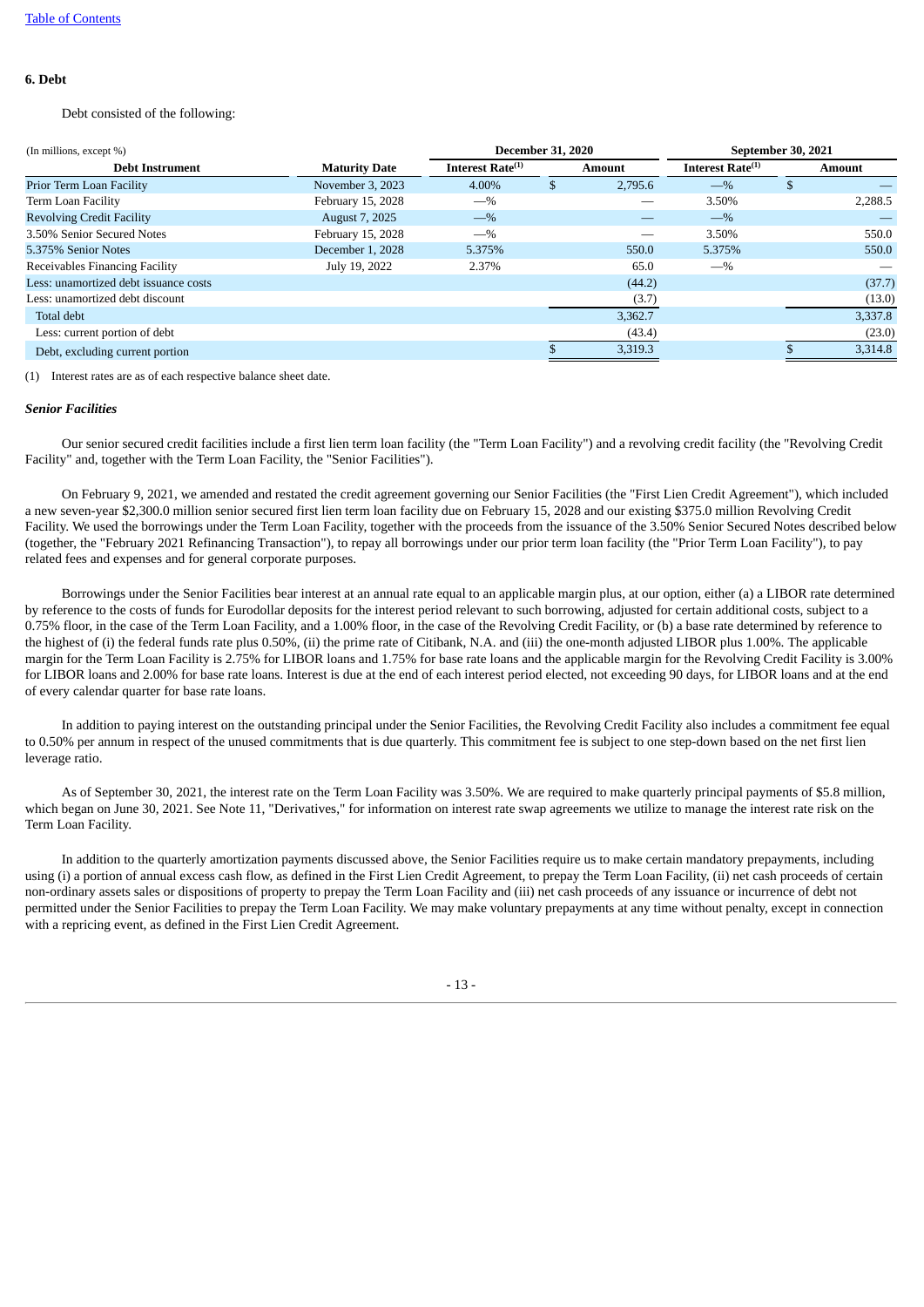The fair value of the Term Loan Facility as of September 30, 2021 was \$2,265.6 million, based on quoted market prices for identical assets that are traded in over-the-counter secondary markets that are not considered active. The fair value of the Term Loan Facility is classified as Level 2 within the fair value hierarchy.

Rackspace Technology Global is the borrower under the Senior Facilities, and all obligations under the Senior Facilities are (i) guaranteed by Inception Parent, Inc., Rackspace Technology Global's immediate parent company, on a limited recourse basis and secured by the equity interests of Rackspace Technology Global held by Inception Parent, Inc. and (ii) guaranteed by Rackspace Technology Global's wholly-owned domestic restricted subsidiaries and secured by substantially all material owned assets of Rackspace Technology Global and the subsidiary guarantors, including the equity interests held by each, in each case subject to certain exceptions. The only financial covenant is with respect to the Revolving Credit Facility which limits the net first lien leverage ratio to a maximum of 5.00 to 1.00; however, this covenant is only applicable and tested if the aggregate amount of outstanding borrowings under the Revolving Credit Facility and letters of credit issued thereunder (excluding \$25.0 million of undrawn letters of credit and cash collateralized letters of credit) is equal to or greater than 35% of the Revolving Credit Facility commitments at the end of a fiscal quarter. Other covenants include limitations on restricted payments, indebtedness, investments, liens, asset sales and transactions with affiliates. As of September 30, 2021, we were in compliance with all covenants under the Senior Facilities.

The Revolving Credit Facility matures on August 7, 2025. As of September 30, 2021, we had total commitments of \$375.0 million and no outstanding borrowings under the Revolving Credit Facility or letters or credit issued thereunder.

#### *3.50% Senior Secured Notes due 2028*

On February 9, 2021, Rackspace Technology Global issued \$550.0 million aggregate principal amount of 3.50% Senior Secured Notes due 2028 (the "3.50% Senior Secured Notes"). The 3.50% Senior Secured Notes will mature on February 15, 2028 and bear interest at an annual fixed rate of 3.50%. Interest is payable semiannually on each February 15 and August 15, commencing on August 15, 2021. The 3.50% Senior Secured Notes are not subject to registration rights. As noted above, we used the net proceeds from the issuance of the 3.50% Senior Secured Notes, together with borrowings under the Term Loan Facility described above, to repay all borrowings outstanding under the Prior Term Loan Facility, to pay related fees and expenses and for general corporate purposes.

Rackspace Technology Global is the issuer of the 3.50% Senior Secured Notes, and obligations under the 3.50% Senior Secured Notes are fully and unconditionally guaranteed, jointly and severally, by all of Rackspace Technology Global's wholly-owned domestic restricted subsidiaries (as subsidiary guarantors) that guarantee the Senior Facilities. The 3.50% Senior Secured Notes and the related guarantees are secured by first-priority security interests in substantially all material owned assets of Rackspace Technology Global and the subsidiary guarantors, including the equity interest held by each, subject to certain exceptions, which assets also secure the Senior Facilities.

Rackspace Technology Global may redeem the 3.50% Senior Secured Notes at its option, in whole at any time or in part from time to time, at the following redemption prices: prior to February 15, 2024, at a redemption price equal to 100.000% of the principal amount, plus the applicable premium described in the indenture governing the 3.50% Senior Secured Notes (the "3.50% Notes Indenture") and accrued and unpaid interest, if any, to but excluding the redemption date; from February 15, 2024 to February 14, 2025, at a redemption price equal to 101.750% of the principal amount, plus accrued and unpaid interest, if any, to but excluding the redemption date; from February 15, 2025 to February 14, 2026, at a redemption price equal to 100.875% of the principal amount, plus accrued and unpaid interest, if any, to but excluding the redemption date; and from February 15, 2026 and thereafter, at a redemption price equal to 100.000% of the principal amount, plus accrued and unpaid interest, if any, to but excluding the redemption date. Rackspace Technology Global may also redeem prior to February 15, 2024 up to 40.0% of the aggregate principal amount of the 3.50% Senior Secured Notes with funds in an aggregate amount not to exceed the net cash proceeds from certain equity offerings at a redemption price equal to 103.500% of the principal amount of the 3.50% Senior Secured Notes to be redeemed, plus accrued and unpaid interest, if any, to, but excluding, the redemption date. Notwithstanding the foregoing, Rackspace Technology Global may redeem during each twelve-month period, commencing with February 9, 2021, up to 10.0% of the original aggregate principal amount of the 3.50% Senior Secured Notes at a redemption price of 103.00%, plus accrued and unpaid interest, if any, to, but excluding, the applicable redemption date.

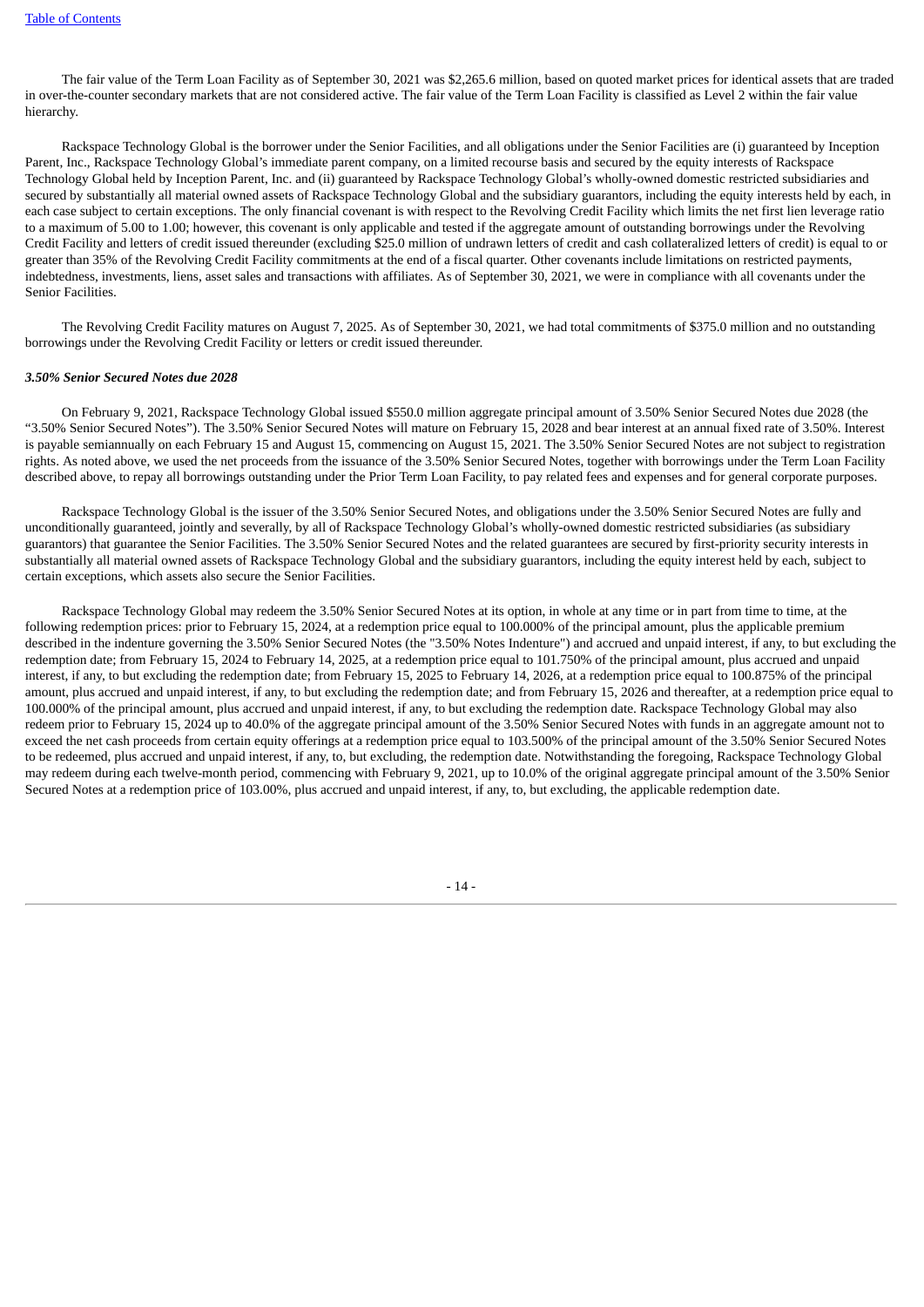The 3.50% Notes Indenture contains covenants that, among other things, limit our ability to incur certain additional debt, incur certain liens securing debt, pay certain dividends or make other restricted payments, make certain investments, make certain asset sales and enter into certain transactions with affiliates. These covenants are subject to a number of exceptions, limitations, and qualifications as set forth in the 3.50% Notes Indenture. Additionally, upon the occurrence of a change of control (as defined in the 3.50% Notes Indenture), we will be required to make an offer to repurchase all of the outstanding 3.50% Senior Secured Notes at a price in cash equal to 101% of the aggregate principal amount, plus accrued and unpaid interest, if any, to, but not including the purchase date.

As of September 30, 2021, Rackspace Technology Global was in compliance with all covenants under the 3.50% Notes Indenture.

The fair value of the 3.50% Senior Secured Notes as of September 30, 2021 was \$529.4 million, based on quoted market prices for identical assets that are traded in over-the-counter secondary markets that are not considered active. The fair value of the 3.50% Senior Secured Notes are classified as Level 2 within the fair value hierarchy.

#### *5.375% Senior Notes due 2028*

On December 1, 2020, Rackspace Technology Global issued \$550.0 million aggregate principal amount of 5.375% Senior Notes due 2028 (the "5.375% Senior Notes"). The 5.375% Senior Notes will mature on December 1, 2028 and bear interest at an annual fixed rate of 5.375%. Interest is payable semiannually on each June 1 and December 1, commencing on June 1, 2021. The 5.375% Senior Notes are not subject to registration rights.

Rackspace Technology Global is the issuer of the 5.375% Senior Notes, and obligations under the 5.375% Senior Notes are guaranteed on a senior unsecured basis by all of Rackspace Technology Global's wholly-owned domestic restricted subsidiaries (as subsidiary guarantors) that guarantee the Senior Facilities. The 5.375% Senior Notes are effectively junior to the indebtedness under the Senior Facilities and the 3.50% Senior Secured Notes, to the extent of the collateral securing the Senior Facilities and the 3.50% Senior Secured Notes.

Rackspace Technology Global may redeem the 5.375% Senior Notes at its option, in whole at any time or in part from time to time, at the following redemption prices: prior to December 1, 2023, at a redemption price equal to 100.000% of the principal amount, plus the applicable premium described in the indenture governing the 5.375% Senior Notes (the "5.375% Notes Indenture") and accrued and unpaid interest, if any, to but excluding the redemption date; from December 1, 2023 to December 1, 2024, at a redemption price equal to 102.688% of the principal amount, plus accrued and unpaid interest, if any, to but excluding the redemption date; from December 1, 2024 to December 1, 2025, at a redemption price equal to 101.344% of the principal amount, plus accrued and unpaid interest, if any, to but excluding the redemption date; and from December 1, 2025 and thereafter, at a redemption price equal to 100.000% of the principal amount, plus accrued and unpaid interest, if any, to but excluding the redemption date. Rackspace Technology Global may also redeem prior to December 1, 2023 up to 40.0% of the aggregate principal amount of the 5.375% Senior Notes with funds in an aggregate amount not to exceed the net cash proceeds from certain equity offerings at a redemption price equal to 105.375% of the principal amount of the 5.375% Senior Notes to be redeemed, plus accrued and unpaid interest, if any, to, but excluding, the redemption date.

The 5.375% Notes Indenture contains covenants that, among other things, limit our ability to incur certain additional debt, incur certain liens securing debt, pay certain dividends or make other restricted payments, make certain investments, make certain asset sales and enter into certain transactions with affiliates. These covenants are subject to a number of exceptions, limitations, and qualifications as set forth in the 5.375% Notes Indenture. Additionally, upon the occurrence of a change of control (as defined in the 5.375% Notes Indenture), we will be required to make an offer to repurchase all of the outstanding 5.375% Senior Notes at a price in cash equal to 101.0% of the aggregate principal amount, plus accrued and unpaid interest, if any, to, but not including the purchase date.

As of September 30, 2021, Rackspace Technology Global was in compliance with all covenants under the 5.375% Notes Indenture.

The fair value of the 5.375% Senior Notes as of September 30, 2021 was \$539.0 million, based on quoted market prices for identical assets that are traded in over-the-counter secondary markets that are not considered active. The fair value of the 5.375% Senior Notes are classified as Level 2 within the fair value hierarchy.

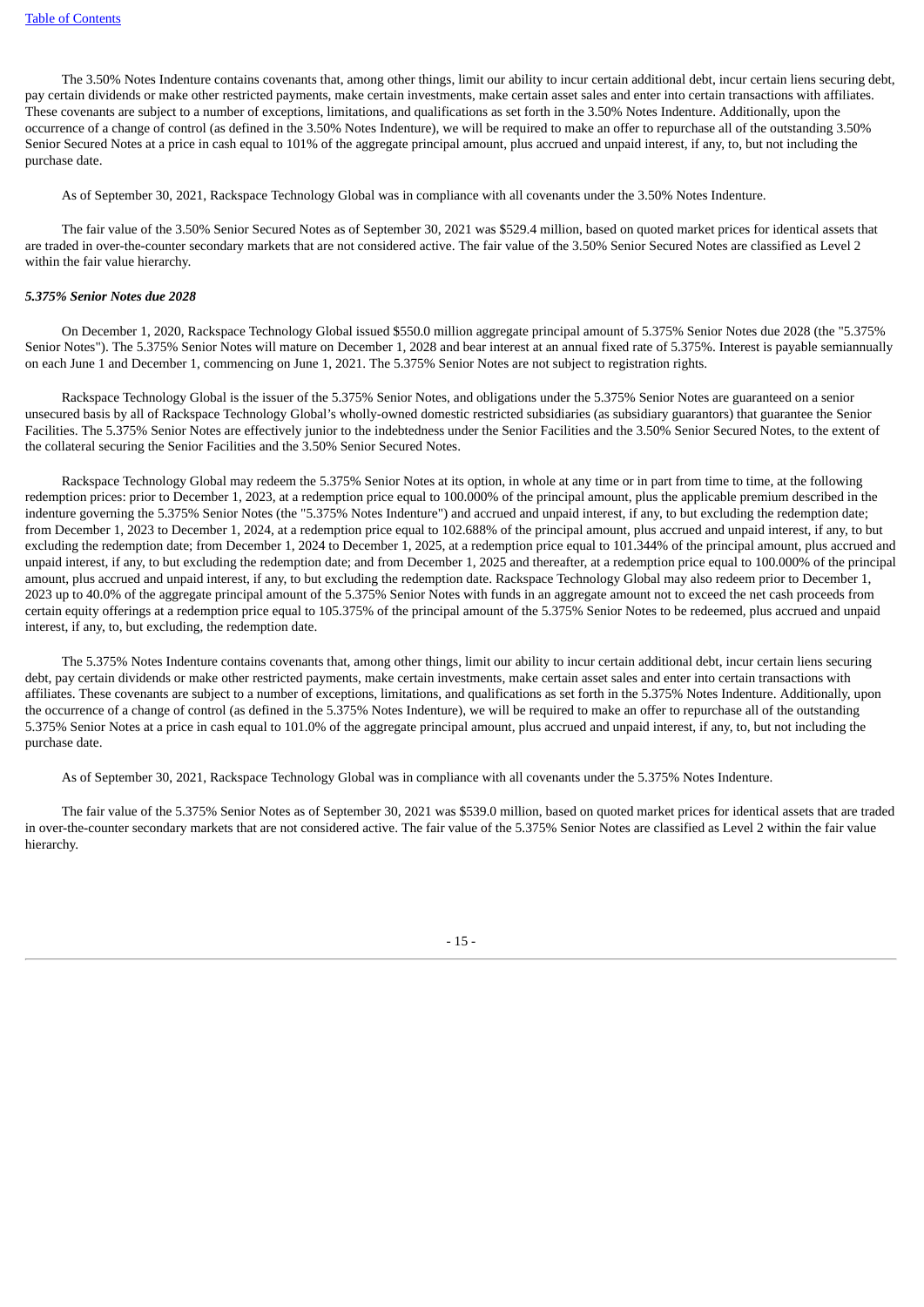# *Accounts Receivable Financing Agreement*

Under the accounts receivable financing agreement (the "Receivables Financing Facility") entered into in 2020, a bankruptcy-remote special purpose vehicle ("SPV") indirectly wholly owned by Rackspace Technology Global granted a security interest in all of its current and future receivables and related assets in exchange for a credit facility permitting borrowings of up to a maximum aggregate amount of \$100.0 million from time to time. Rackspace Technology Global was the primary beneficiary of the SPV.

During the nine months ended September 30, 2021, the SPV repaid the outstanding balance of \$50.0 million and terminated the Receivables Financing Facility. The termination resulted in expense of \$0.5 million recorded within "Debt modification and extinguishment costs" in our Consolidated Statements of Comprehensive Loss for the nine months ended September 30, 2021. The expense was comprised of the write-off of the unamortized debt issuance costs, as well as third party fees associated with the termination.

# *February 2021 Refinancing Transaction*

The February 2021 Refinancing Transaction represented an extinguishment and modification of debt. We derecognized \$2,795.6 million of the Prior Term Loan Facility and wrote off \$9.4 million in unamortized debt issuance costs and debt discount associated with the portion of the Prior Term Loan Facility that was deemed extinguished. We recognized \$2,300.0 million borrowed under the Term Loan Facility and \$41.0 million of associated debt issuance costs and debt discount, including amounts allocated from the Prior Term Loan Facility, both classified as a direct deduction from the carrying value of non-current debt on our Consolidated Balance Sheets. We recognized \$550.0 million aggregate principal amount of the 3.50% Senior Secured Notes due 2028 and \$6.8 million of associated debt issuance costs, including amounts allocated from the Prior Term Loan Facility. The February 2021 Refinancing Transaction resulted in expense of \$37.0 million recorded within "Debt modification and extinguishment costs" in our Consolidated Statements of Comprehensive Loss for the nine months ended September 30, 2021. The expense was comprised of the write-off of unamortized debt issuance costs and debt discount associated with the portion of the Prior Term Loan Facility that was deemed extinguished, as well as \$27.6 million in third party fees associated with the modification.

# **7. Commitments and Contingencies**

We have contingencies that arise from various litigation, claims and commitments, none of which we consider to be material.

From time to time, we are a party to various claims asserting that certain of our services and technologies infringe the intellectual property rights of others. Adverse results in these lawsuits may include awards of substantial monetary damages, costly royalty or licensing agreements, or orders preventing us from offering certain features, products, or services, and may also cause us to change our business practices and require development of non-infringing products or technologies, which could result in a loss of revenue for us or otherwise harm our business.

We record an accrual for a loss contingency when a loss is considered probable and reasonably estimable. As additional facts concerning a loss contingency become known, we reassess our position and make appropriate adjustments to a recorded accrual. The amount that will ultimately be paid related to a matter may differ from the recorded accrual, and the timing of such payments, if any, may be uncertain.

We are not a party to any litigation, the outcome of which, if determined adversely to us, would individually or in the aggregate be reasonably expected to have a material and adverse effect on our business, financial position or results of operations.

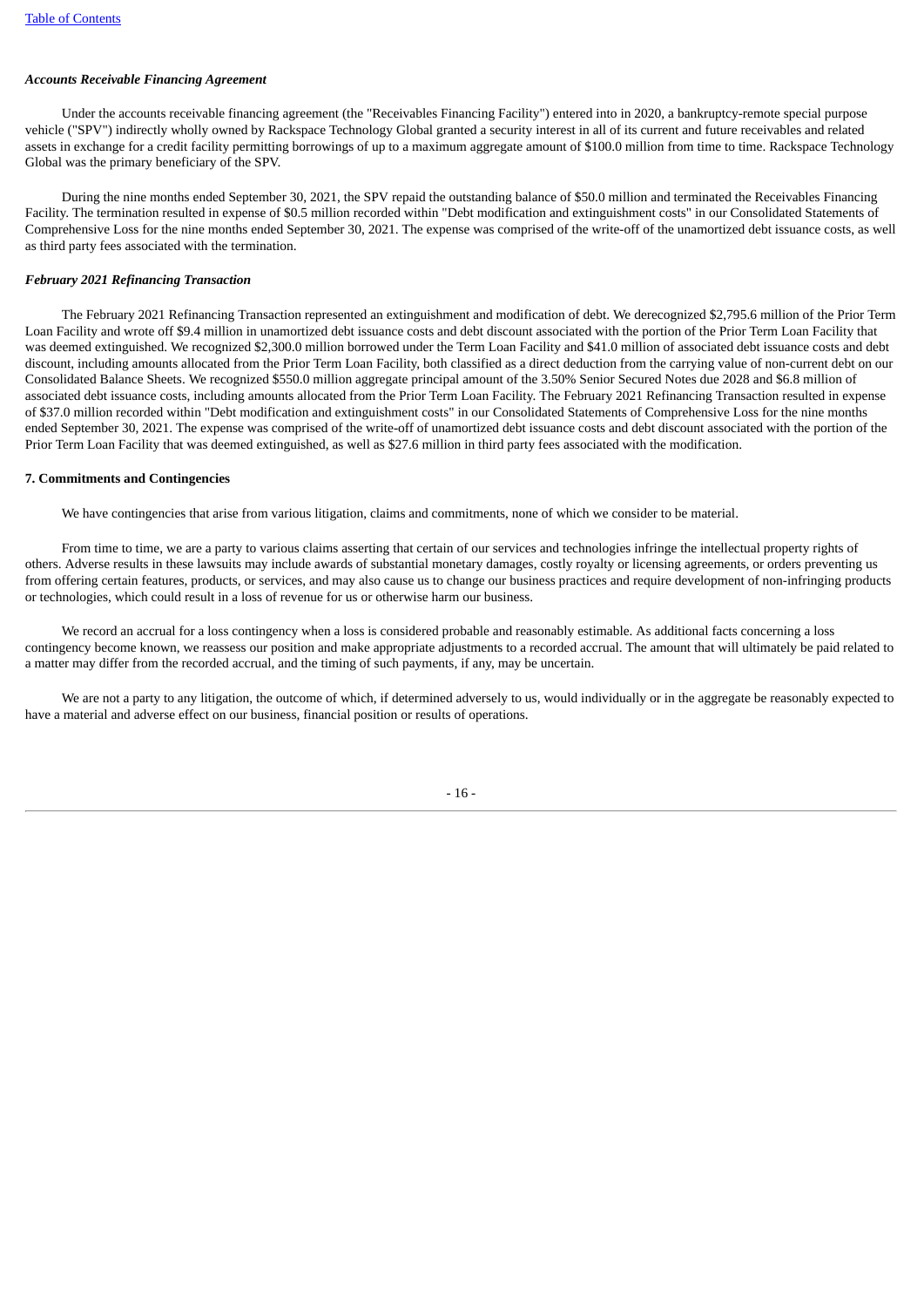# **8. July 2021 Restructuring Plan**

On July 21, 2021, we committed to an internal restructuring plan (the "July 2021 Restructuring Plan") which will drive a change in the type and location of certain positions and is expected to result in the termination of approximately 10% of our workforce. Substantially all of the employees impacted by the reduction in workforce were notified of the reduction on July 22, 2021 and will exit the company over the next 12 months.

During the three and nine months ended September 30, 2021, we incurred employee related costs, primarily consisting of one-time termination benefits and certain contractual termination benefits with executives, and other costs, which are accounted for as exit and disposal costs under ASC 420. Other costs consisted of professional fees, asset write-offs, and the impact of a contract termination with a third-party. These costs are recorded within "Selling, general and administrative expenses" in the Consolidated Statements of Comprehensive Loss, the components of which were as follows:

| (In millions)               | <b>Three Months Ended</b><br><b>September 30, 2021</b> | <b>Nine Months Ended</b><br><b>September 30, 2021</b> |
|-----------------------------|--------------------------------------------------------|-------------------------------------------------------|
| Employee related costs      | 8.6                                                    | 11.1                                                  |
| Other                       | 75                                                     | 11.4                                                  |
| Total restructuring charges | 16.1                                                   | 22.5                                                  |

A portion of the other costs are non-cash charges, representing \$4.4 million and \$5.4 million in the three and nine months ended September 30, 2021, respectively. These amounts are related to asset write-offs and the contract termination.

Liability activity for restructuring costs that are expected to be settled in cash are presented in the table below.

| (In millions)                                            | <b>Employee Related</b>  | Other                                 | Total |
|----------------------------------------------------------|--------------------------|---------------------------------------|-------|
| Liability as of March 31, 2021                           | $\overline{\phantom{m}}$ | $\hspace{1.0cm} \rule{1.5cm}{0.15cm}$ |       |
| Charges                                                  | 2.5                      | 2.9                                   | 5.4   |
| Cash payments                                            | _                        | _                                     |       |
| Liability as of June 30, 2021                            | 2.5                      | 2.9                                   | 5.4   |
| Charges                                                  | 8.6                      | 3.1                                   | 11.7  |
| Cash payments                                            | (1.4)                    | (0.1)                                 | (1.5) |
| Liability as of September 30, 2021                       | 9.7                      | 5.9                                   | 15.6  |
| Total cumulative costs incurred as of September 30, 2021 | 11.1                     | 6.0                                   | 17.1  |
| Total expected costs to be incurred                      | 15.3                     | 10.0                                  | 25.3  |

The liability for employee related costs was recorded in "Accrued compensation and benefits" in the Consolidated Balance Sheets as of September 30, 2021. The liabilities for other costs were recorded in "Accounts payable and accrued expenses" and "Other current liabilities" in the Consolidated Balance Sheets as of September 30, 2021.

- 17 -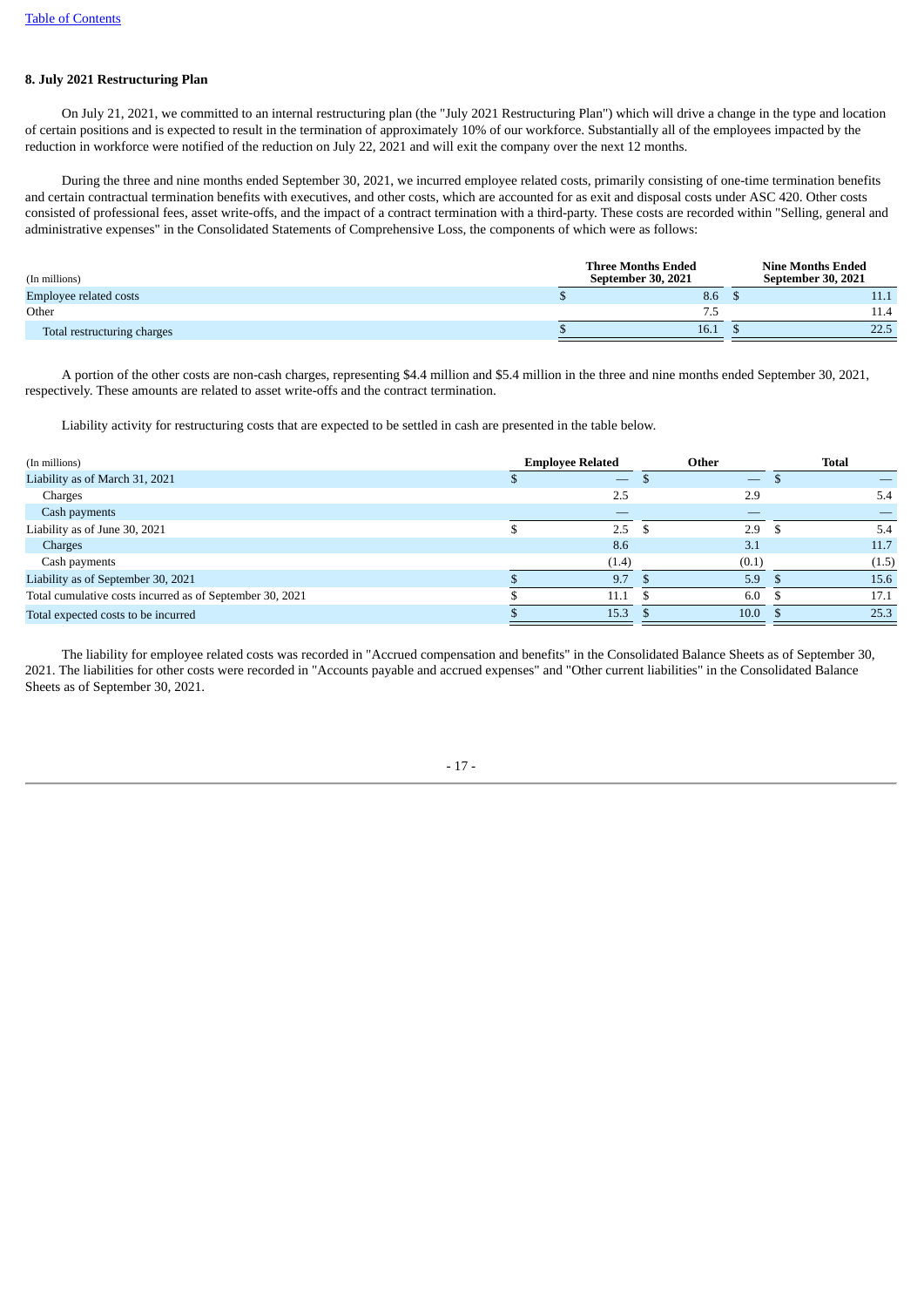### **9. Share-Based Compensation**

During the nine months ended September 30, 2021, we granted 7.3 million restricted stock units ("RSUs") under the Rackspace Technology, Inc. 2020 Equity Incentive Plan with a weighted-average grant date fair value of \$18.40. The majority of the RSUs were granted as part of our annual compensation award process and vest ratably over a three-year period, subject to continued service.

Additionally, we have granted certain awards with vesting dependent upon the attainment of predetermined financial performance results over the next three years. The performance metric that will determine vesting of these awards is Non-GAAP Operating Profit (as defined in the applicable award agreement) measured over a trailing four-quarter period. Share-based compensation expense is recognized when it is probable that the performance condition will be achieved.

Share-based compensation expense recognized was as follows:

|                                                    | Three Months Ended September 30, |       | Nine Months Ended September 30, |        |  |        |  |  |  |
|----------------------------------------------------|----------------------------------|-------|---------------------------------|--------|--|--------|--|--|--|
| (In millions)                                      | 2020                             | 2021  |                                 | 2020   |  | 2021   |  |  |  |
| Cost of revenue                                    | 4.5                              | 4.0   |                                 | 8.6    |  | 13.2   |  |  |  |
| Selling, general and administrative expenses       | 35.7                             | 15.1  |                                 | 48.2   |  | 43.5   |  |  |  |
| Pre-tax share-based compensation expense           | 40.2                             | 19.1  |                                 | 56.8   |  | 56.7   |  |  |  |
| Less: Income tax benefit                           | (8.4)                            | (4.0) |                                 | (11.9) |  | (11.9) |  |  |  |
| Total share-based compensation expense, net of tax | 31.8                             | 15.1  |                                 | 44.9   |  | 44.8   |  |  |  |

As of September 30, 2021, there was \$137.0 million of total unrecognized compensation cost related to stock options, RSUs, and the ESPP, which will be recognized using the straight-line method over a weighted average period of 2.2 years.

#### **10. Taxes**

We are subject to U.S. federal income tax and various state, local, and international income taxes in numerous jurisdictions. The differences between our effective tax rate and the U.S. federal statutory rate of 21% generally result from various factors, including the geographical distribution of taxable income, tax credits, contingency reserves for uncertain tax positions, and permanent differences between the book and tax treatment of certain items. Additionally, the amount of income taxes paid is subject to our interpretation of applicable tax laws in the jurisdictions in which we file. For the three months ending September 30, 2021, we had a release of historic tax reserves that resulted in a tax benefit of \$13.4 million, due to the lapse of statute of limitations. For the three months ended September 30, 2021, our effective tax rate is higher than the U.S. federal statutory rate of 21% due to the net impact of the geographic distribution of our earnings, which included the release of the aforementioned historic tax reserves, and application of the global intangible low-taxed income ("GILTI") provisions that were implemented with the Tax Cuts and Jobs Act (the "Act") that was passed on December 22, 2017. For the nine months ended September 30, 2021, our effective tax rate is higher than the U.S. federal statutory rate due to the net impact of the geographical distribution of our earnings, which included the release of the aforementioned historic tax reserves, and tax effects from share-based compensation.

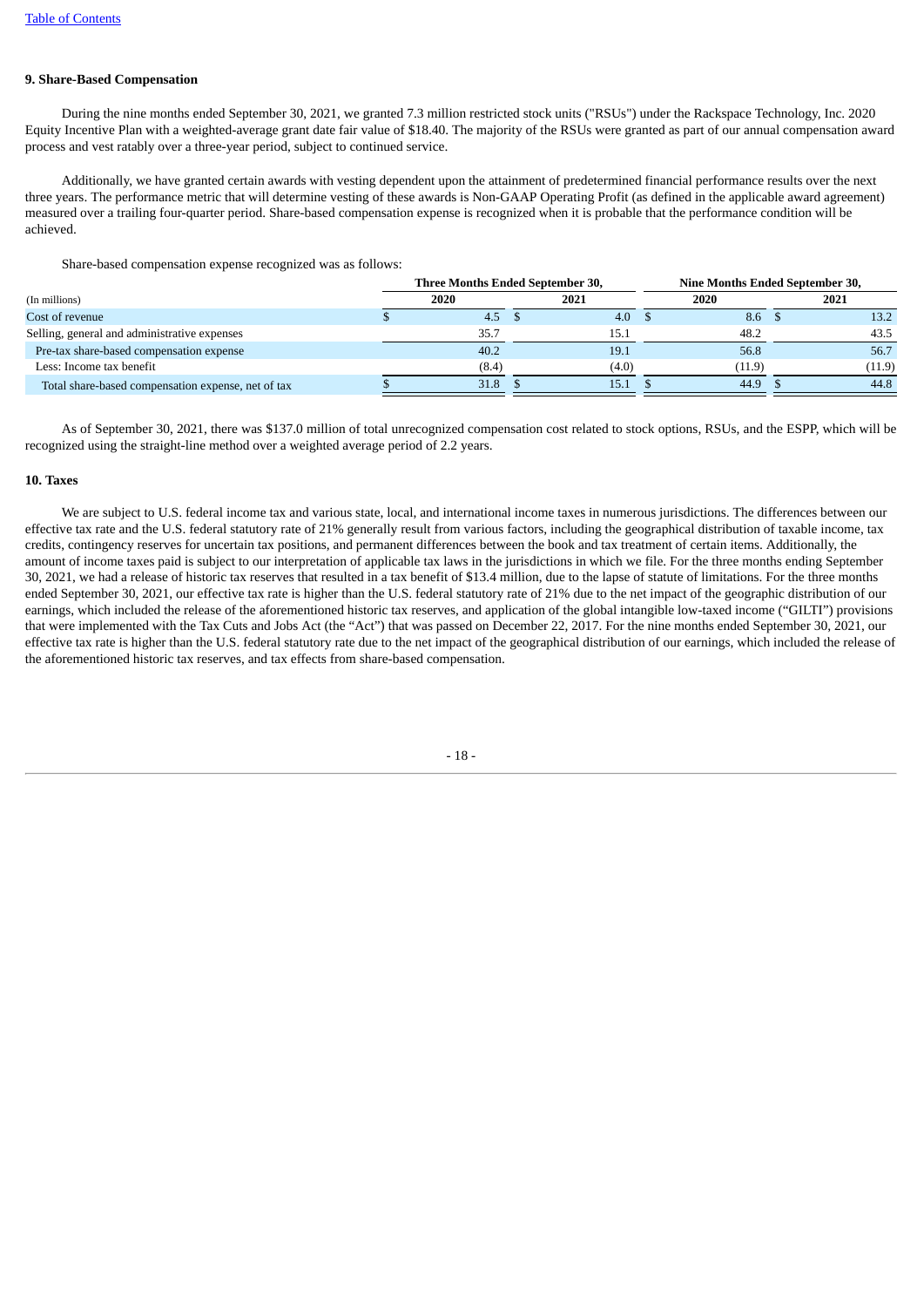### **11. Derivatives**

We utilize derivative instruments, including interest rate swap agreements and foreign currency hedging contracts, to manage our exposure to interest rate risk and foreign currency fluctuations. We only hold such instruments for economic hedging purposes, not for speculative or trading purposes. Our derivative instruments are transacted only with highly-rated institutions, which reduces our exposure to credit risk in the event of nonperformance.

#### *Interest Rate Swaps*

We are exposed to interest rate risk associated with fluctuations in interest rates on the floating-rate Term Loan Facility. The objective in using interest rate derivatives is to manage our exposure to interest rate movements. To accomplish this objective, we have entered into interest rate swap agreements as part of our interest rate risk management strategy. Interest rate swaps involve the receipt of variable amounts from a counterparty in exchange for the company making fixed-rate payments over the life of the agreements without exchange of the underlying notional amount.

On a quarterly basis, we net settle with the counterparty for the difference between the fixed rate specified in each swap agreement and the variable rate based upon the three-month LIBOR as applied to the notional amount of the swap.

On January 9, 2020, we designated certain of our swaps as cash flow hedges. On the designation date, the cash flow hedges were in a \$39.9 million liability position. The cash flow hedges were expected to be highly effective on the designation date and, on a quarterly basis, we performed retrospective and prospective regression assessments to determine whether the cash flow hedges continue to be highly effective. As long as the cash flow hedges are highly effective, changes in fair value are recorded to "Accumulated other comprehensive income (loss)" in the Consolidated Balance Sheets and reclassified to "Interest expense" in the period when the underlying transaction affects earnings. The income tax effects of cash flow hedges are released from "Accumulated other comprehensive income (loss)" in the period when the underlying transaction affects earnings. Any stranded income tax effects are released from "Accumulated other comprehensive income (loss)" into "Benefit (provision) for income taxes" under the portfolio approach. As of December 31, 2020, all of our cash flow hedges were highly effective.

During the nine months ended September 30, 2021, we completed a series of transactions to modify our interest rate swap positions as follows: (i) All the interest rate swaps outstanding as of December 31, 2020, as shown in the table below, with the exception of the agreement that matured on February 3, 2021, were de-designated as cash flow hedges on January 31, 2021, (ii) on February 12, 2021, we entered into a \$900.0 million receive-fixed interest rate swap which was designed to offset the terms of the remaining two December 2016 swaps, and (iii) on February 12, 2021, we terminated all December 2018 swaps and entered into a \$1.35 billion pay-fixed interest rate swap, effectively blending the liability position of our existing interest rate swap agreements into the new swap and extending the term of our hedged position to February 2026.

The amount remaining in "Accumulated other comprehensive income (loss)" for the de-designated December 2016 and December 2018 swaps at the dedesignation date was approximately \$51.6 million, and will be amortized as an increase to "Interest expense" over the effective period of the original swap agreements.

The new receive-fixed interest rate swap qualifies as a hybrid instrument in accordance with ASC No. 815, *Derivatives and Hedging*, consisting of a loan and an embedded derivative for which the fair value option has been elected. This \$900.0 million swap will remain undesignated to economically offset the now undesignated December 2016 swaps. This new swap and the December 2016 swaps mature on February 3, 2022. Cash settlements related to this receive-fixed interest rate swap will offset and are classified as operating activities in the Consolidated Statements of Cash Flows.

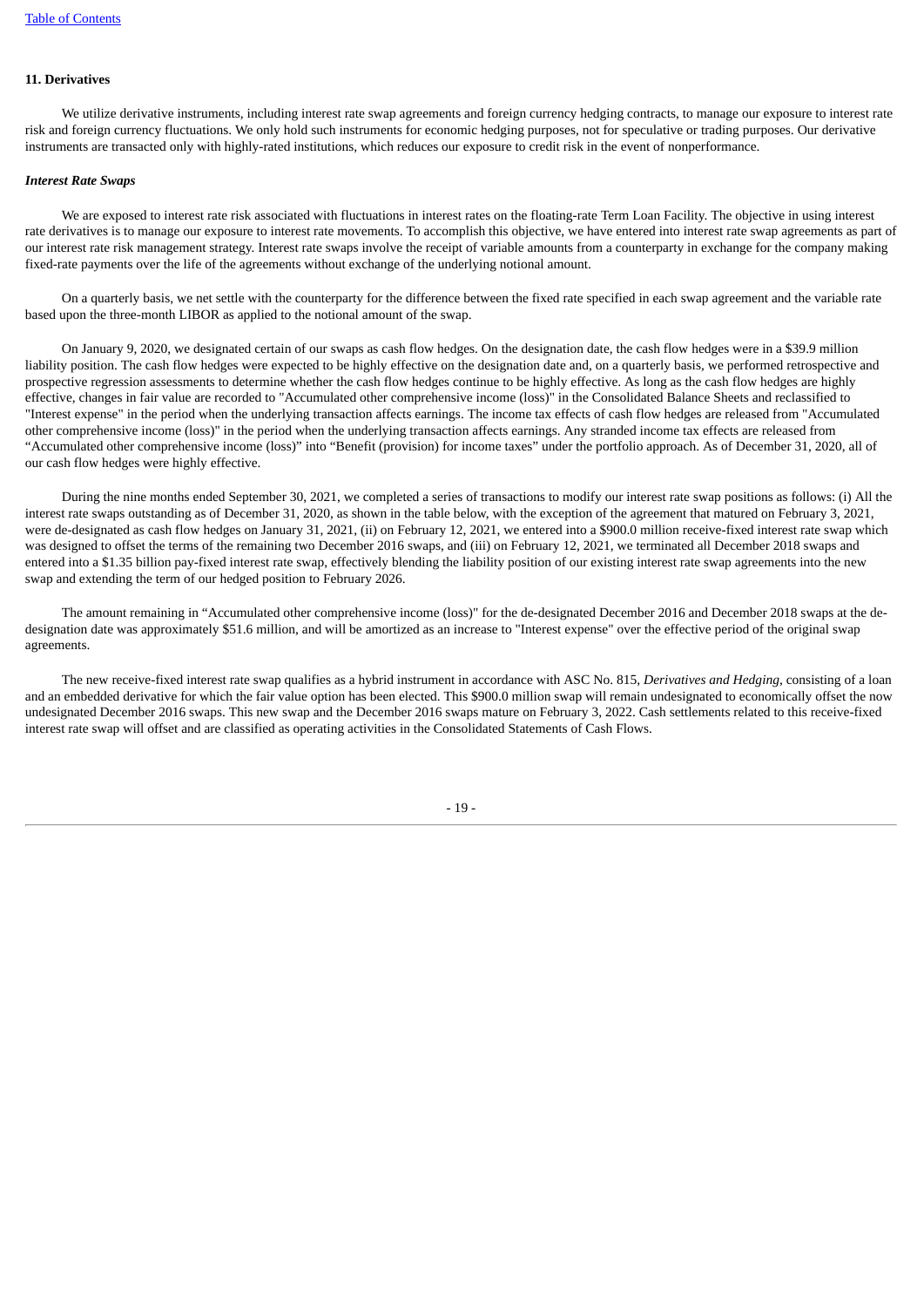The new pay-fixed interest rate swap also qualifies as a hybrid instrument in accordance with ASC No. 815, *Derivatives and Hedging*, consisting of a loan and an embedded at-market derivative that was designated as a cash flow hedge. The loan is accounted for at amortized cost over the life of the swap while the embedded at-market derivative is accounted for at fair value. This new \$1.35 billion swap is indexed to three-month LIBOR and will be net settled on a quarterly basis with the counterparty for the difference between the fixed rate of 2.3820% and the variable rate based upon three-month LIBOR (subject to a floor of 0.75%) as applied to the notional amount of the swap. In connection with the transactions discussed above, no cash was exchanged between us and the counterparty. The liability of the terminated interest rate swaps as well as the inception value of the receive-fixed interest rate swap was blended into the new pay-fixed interest rate swap. The cash flows related to the portion treated as debt will be classified as financing activities in the Consolidated Statements of Cash Flows while the portion treated as an at-market derivative will be classified as operating activities.

As of September 30, 2021, the cash flow hedge was highly effective.

The key terms of interest rate swaps outstanding are presented below:

|                                    |                                      |                                          | <b>December 31, 2020</b> |        | September 30, 2021                      |               |                         |
|------------------------------------|--------------------------------------|------------------------------------------|--------------------------|--------|-----------------------------------------|---------------|-------------------------|
| <b>Effective Date</b>              | <b>Fixed Rate Paid</b><br>(Received) | <b>Notional Amount (in)</b><br>millions) | <b>Status</b>            |        | <b>Notional Amount (in</b><br>millions) | <b>Status</b> | <b>Maturity Date</b>    |
| <b>Entered into December 2016:</b> |                                      |                                          |                          |        |                                         |               |                         |
| February 3, 2017                   | 1.7625%                              | \$                                       | 150.0                    | Active | \$<br>—                                 | Matured       | February 3, 2021        |
| February 3, 2017                   | 1.9040%                              |                                          | 450.0                    | Active | 450.0                                   | Active        | February 3, 2022        |
| February 3, 2017                   | 1.9040%                              |                                          | 450.0                    | Active | 450.0                                   | Active        | February 3, 2022        |
| <b>Entered into December 2018:</b> |                                      |                                          |                          |        |                                         |               |                         |
| February 3, 2019                   | 2.7490%                              |                                          | 150.0                    | Active |                                         | Terminated    | November 3, 2023        |
| February 3, 2020                   | 2.7350%                              |                                          | 150.0                    | Active | —                                       | Terminated    | November 3, 2023        |
| February 3, 2021                   | 2.7360%                              |                                          | 150.0                    | Active |                                         | Terminated    | November 3, 2023        |
| February 3, 2022                   | 2.7800%                              |                                          | 900.0                    | Active | —                                       | Terminated    | November 3, 2023        |
| <b>Entered into February 2021:</b> |                                      |                                          |                          |        |                                         |               |                         |
|                                    |                                      |                                          |                          |        |                                         |               |                         |
| February 3, 2021                   | $(1.9040)\%$                         |                                          |                          | N/A    | (900.0)                                 | Active        | <b>February 3, 2022</b> |
| February 9, 2021                   | 2.3820%                              |                                          |                          | N/A    | 1,350.0                                 | Active        | February 9, 2026        |
| Total                              |                                      |                                          | 2,400.0                  |        | 1,350.0                                 |               |                         |

Our interest rate swap agreements, excluding the portion treated as debt, are recognized at fair value in the Consolidated Balance Sheets and are valued using pricing models that rely on market observable inputs such as yield curve data, which are classified as Level 2 inputs within the fair value hierarchy.

#### *Foreign Currency Hedging Contracts*

The majority of our customers are invoiced, and the majority of our expenses are paid, by us or our subsidiaries in the functional currency of our company or our subsidiaries, respectively. We also have exposure to foreign currency transaction gains and losses as the result of certain receivables due from our foreign subsidiaries. As such, the results of operations and cash flows of our foreign subsidiaries are subject to fluctuations in foreign currency exchange rates. The objective of our foreign currency hedging contracts is to manage our exposure to foreign currency movements. To accomplish this objective, we may enter into foreign currency forward contracts and collars. A forward contract is an agreement to buy or sell a quantity of a currency at a predetermined future date and at a predetermined exchange rate. A collar is a strategy that uses a combination of a purchased put option and a sold call option with equal premiums to hedge a portion of anticipated cash flows, or to limit possible gains or losses on an underlying asset or liability to a specific range. The put and call options have identical notional amounts and settlement dates.

- 20 -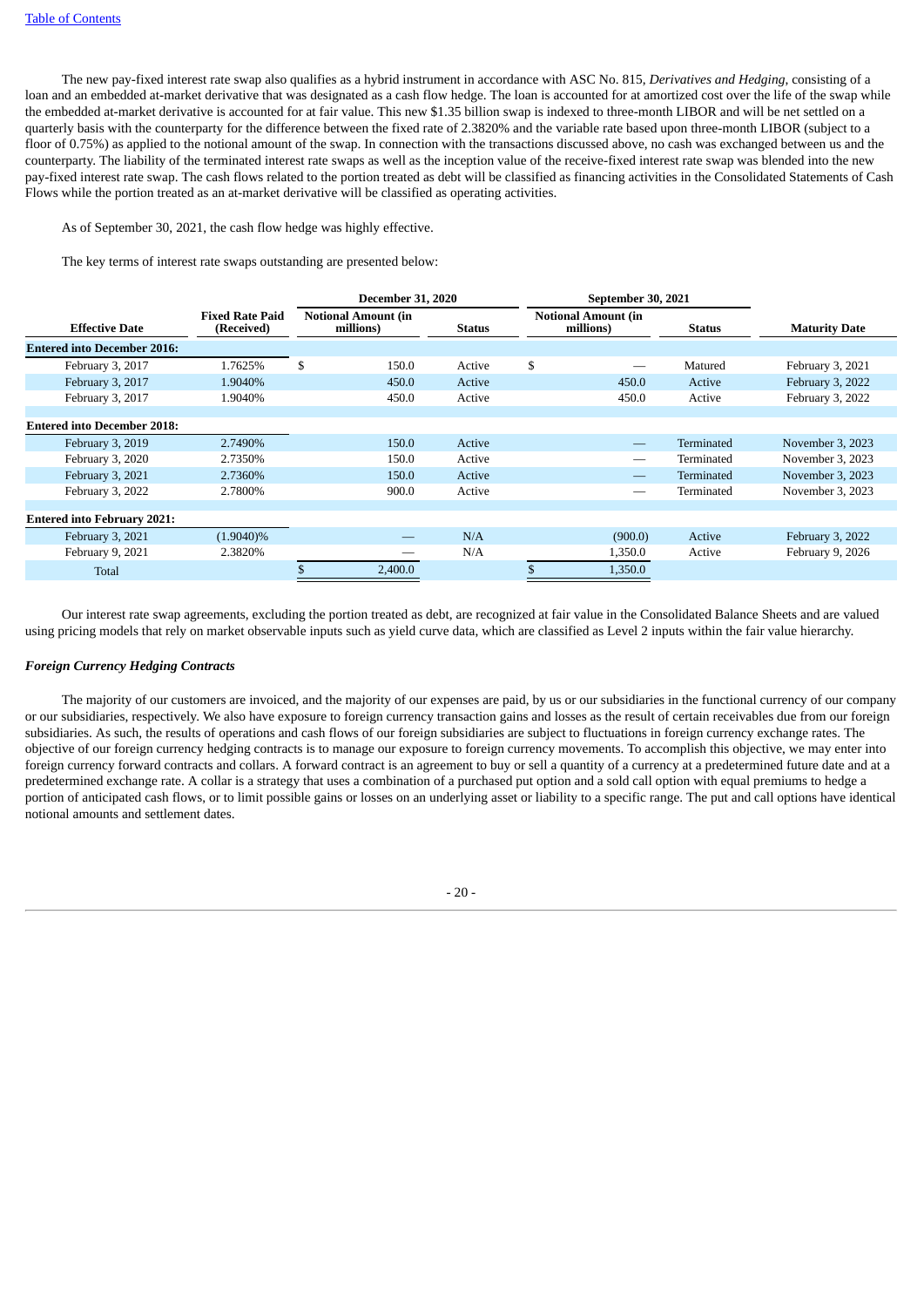In November 2019, we entered into two foreign currency net-zero cost collar contracts with an aggregate notional amount of £100 million and a maturity date of November 30, 2020. Under the terms of the contracts, the British pound sterling to U.S. dollar exchange rate floats between 1.2375 and 1.3475. On March 26, 2020, we settled one of these contracts, with an aggregate notional amount of £50 million, and we received a final net payment of \$1.9 million and on November 19, 2020, we settled the remaining contract, with an aggregate notional amount of £50 million, and we made a final net payment of \$0.2 million.

During 2020, we entered into a series of foreign currency contracts to manage our exposure to movements in the British pound sterling, Euro, and Mexican peso. These contracts had three-month terms and settlement dates throughout the year. The June 30, 2020 and September 30, 2020 settlement dates resulted in us making final net payments of \$1.7 million and \$1.6 million, respectively. As of December 31, 2020, there was no notional amount outstanding related to these contracts.

During the fourth quarter of 2020, we entered into two foreign currency forward contracts. Under the terms of these contracts, on November 30, 2021, we will sell a total of £80 million at an average rate of 1.3388 British pound sterling to U.S. dollar and receive \$107.1 million.

These contracts are recognized at fair value in the Consolidated Balance Sheets and are valued using pricing models that rely on market observable inputs such as current exchange rates, which are classified as Level 2 inputs within the fair value hierarchy. We have not designated these contracts as cash flow hedges for accounting purposes, therefore, all changes in fair value are recorded in "Other income (expense), net."

#### *Fair Values of Derivatives on the Consolidated Balance Sheets*

The fair values of our derivatives and their location on the Consolidated Balance Sheets as of December 31, 2020 and September 30, 2021 were as follows:

|                                                         |                                              |               | <b>December 31, 2020</b> |  |                          |        | September 30, 2021 |      |                    |
|---------------------------------------------------------|----------------------------------------------|---------------|--------------------------|--|--------------------------|--------|--------------------|------|--------------------|
| (In millions)                                           |                                              | <b>Assets</b> |                          |  | <b>Liabilities</b>       | Assets |                    |      | <b>Liabilities</b> |
| Derivatives not designated as hedging<br>instruments    | Location                                     |               |                          |  |                          |        |                    |      |                    |
| Interest rate swaps                                     | Other current assets $(1)$                   | \$            |                          |  |                          |        | 5.5                | - \$ |                    |
| Interest rate swaps                                     | Other current liabilities                    |               |                          |  |                          |        |                    |      | 5.5                |
| Foreign currency contracts                              | Other current assets                         |               |                          |  |                          |        | 0.1                |      |                    |
| Foreign currency contracts                              | Other current liabilities                    |               |                          |  | 1.7                      |        |                    |      | 0.9                |
| Total                                                   |                                              |               |                          |  | 1.7                      |        | 5.6                |      | 6.4                |
| Derivatives designated as hedging<br><i>instruments</i> | <b>Location</b>                              |               |                          |  |                          |        |                    |      |                    |
| Interest rate swaps                                     | Other non-current assets                     | \$            |                          |  | $\overline{\phantom{m}}$ | \$     | 12.9               | -\$  |                    |
| Interest rate swaps                                     | Other current liabilities <sup>(2)</sup>     |               |                          |  | 22.6                     |        |                    |      | 21.4               |
| Interest rate swaps                                     | Other non-current liabilities <sup>(3)</sup> |               |                          |  | 64.4                     |        |                    |      | 60.8               |
| Total                                                   |                                              |               |                          |  | 87.0                     |        | 12.9               |      | 82.2               |

(1) The entire balance as of September 30, 2021 is comprised of the receive-fixed interest rate swap for which the fair value option has been elected.

(2) The balance as of September 30, 2021 includes \$17.2 million related to the financing component of the pay-fixed interest rate swap.

(3) The entire balance as of September 30, 2021 is comprised of the financing component of the pay-fixed interest rate swap.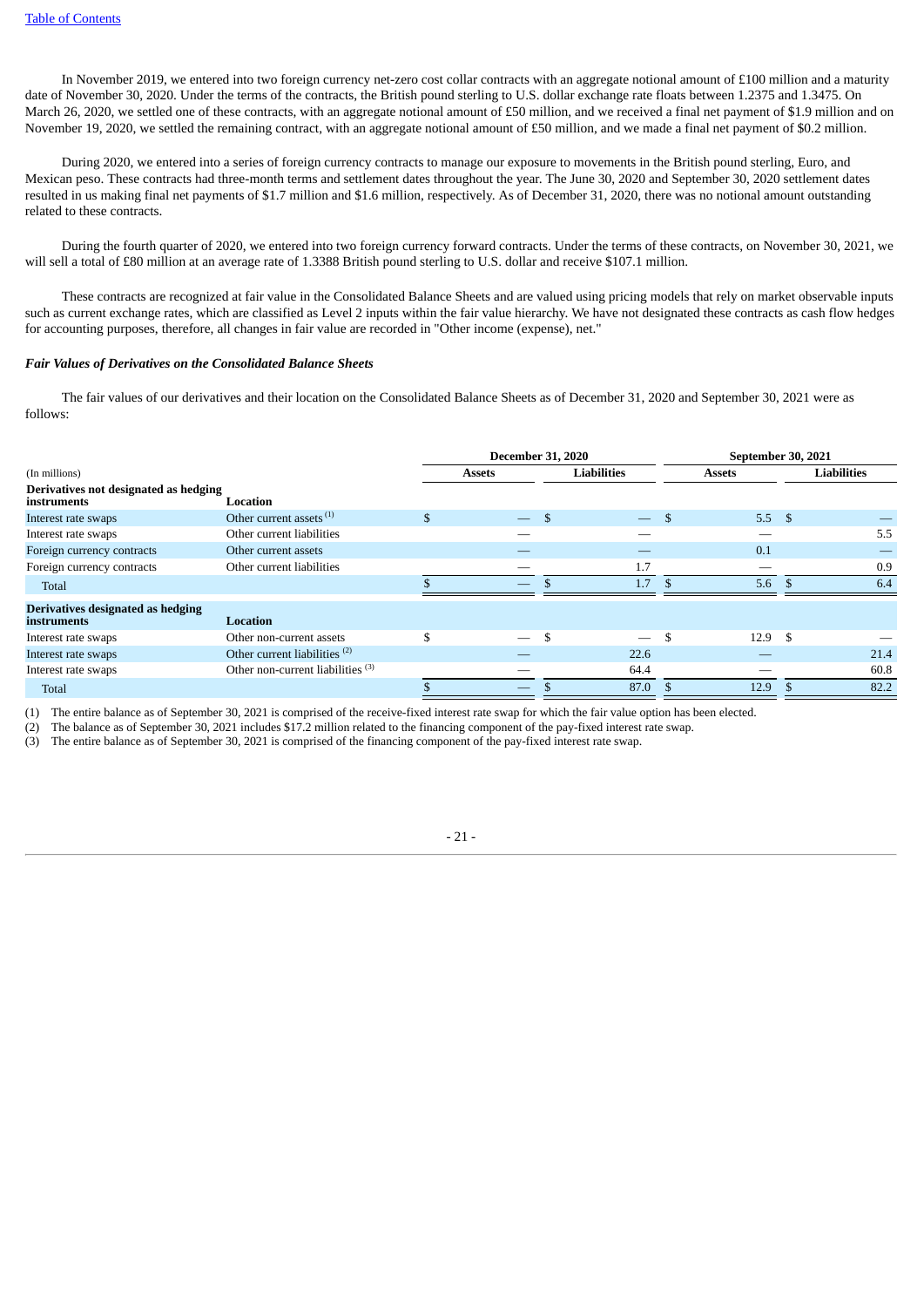For financial statement presentation purposes, we do not offset assets and liabilities under master netting arrangements and all amounts above are presented on a gross basis. The following table, however, is presented on a net asset and net liability basis:

|                            |                                             |         |                                                            | <b>December 31, 2020</b> |                    |      | <b>September 30, 2021</b>                          |      |                                                            |             |  |                    |  |  |
|----------------------------|---------------------------------------------|---------|------------------------------------------------------------|--------------------------|--------------------|------|----------------------------------------------------|------|------------------------------------------------------------|-------------|--|--------------------|--|--|
| (In millions)              | <b>Gross Amounts</b><br>on Balance<br>Sheet |         | <b>Effect of</b><br><b>Counter-Party</b><br><b>Netting</b> |                          | <b>Net Amounts</b> |      | <b>Gross Amounts</b><br>on Balance<br><b>Sheet</b> |      | <b>Effect of</b><br><b>Counter-Party</b><br><b>Netting</b> |             |  | <b>Net Amounts</b> |  |  |
| <b>Assets</b>              |                                             |         |                                                            |                          |                    |      |                                                    |      |                                                            |             |  |                    |  |  |
| Interest rate swaps        |                                             |         |                                                            | $\hspace{0.05cm}$        |                    |      |                                                    | 18.4 | - \$                                                       | $(18.4)$ \$ |  |                    |  |  |
| Foreign currency contracts |                                             |         |                                                            |                          |                    |      |                                                    | 0.1  |                                                            | (0.1)       |  |                    |  |  |
| <b>Total</b>               |                                             |         |                                                            |                          |                    |      |                                                    | 18.5 |                                                            | (18.5)      |  |                    |  |  |
| <b>Liabilities</b>         |                                             |         |                                                            |                          |                    |      |                                                    |      |                                                            |             |  |                    |  |  |
| Interest rate swaps        |                                             | 87.0 \$ |                                                            | $\overline{\phantom{m}}$ |                    | 87.0 | <b>S</b>                                           | 87.7 | - \$                                                       | $(18.4)$ \$ |  | 69.3               |  |  |
| Foreign currency contracts |                                             | 1.7     |                                                            | _                        |                    | 1.7  |                                                    | 0.9  |                                                            | (0.1)       |  | 0.8                |  |  |
| Total                      |                                             | 88.7    |                                                            |                          |                    | 88.7 |                                                    | 88.6 |                                                            | (18.5)      |  | 70.1               |  |  |

#### *Effect of Derivatives on the Consolidated Statements of Comprehensive Loss*

The effect of our derivatives and their location on the Consolidated Statements of Comprehensive Loss for the three and nine months ended September 30, 2020 and 2021 was as follows:

|                                                      |                             |  | Three Months Ended September 30, |      |            | Nine Months Ended September 30, |            |  |        |
|------------------------------------------------------|-----------------------------|--|----------------------------------|------|------------|---------------------------------|------------|--|--------|
| (In millions)                                        |                             |  | 2020                             | 2021 |            |                                 | 2020       |  | 2021   |
| Derivatives not designated as hedging<br>instruments | Location                    |  |                                  |      |            |                                 |            |  |        |
| Interest rate swaps                                  | Interest expense            |  | $\overline{\phantom{0}}$         |      | $(4.9)$ \$ |                                 | $(3.2)$ \$ |  | (14.3) |
| Foreign currency contracts                           | Other income (expense), net |  | (3.3)                            |      | 2.9        |                                 | 0.3        |  | 0.9    |
| Derivatives designated as hedging<br>instruments     | Location                    |  |                                  |      |            |                                 |            |  |        |
| Interest rate swaps                                  | Interest expense            |  | $(4.4)$ \$                       |      | $(1.3)$ \$ |                                 | $(6.1)$ \$ |  | (4.9)  |

Interest expense was \$68.3 million and \$51.5 million for the three months ended September 30, 2020 and 2021, respectively, and \$209.2 million and \$154.6 million for the nine months ended September 30, 2020 and 2021, respectively. As of September 30, 2021, the amount of cash flow hedge losses included within "Accumulated other comprehensive income (loss)" that is expected to be reclassified as an increase to "Interest expense" over the next 12 months is approximately \$23.6 million. See Note 12, "Accumulated Other Comprehensive Income (Loss)," for information regarding changes in fair value of our derivatives designated as hedging instruments.

# *Credit-risk-related Contingent Features*

We have agreements with interest rate swap counterparties that contain a provision whereby if we default on any of our material indebtedness, then we could also be declared in default of our interest rate swap agreements. As of September 30, 2021, our interest rate swap agreements with an aggregate fair value of \$87.7 million were in a net liability position. However, if we were in default, our master netting arrangements with certain of our interest rate swap counterparties contain provisions which could result in net settlement of all outstanding agreements.

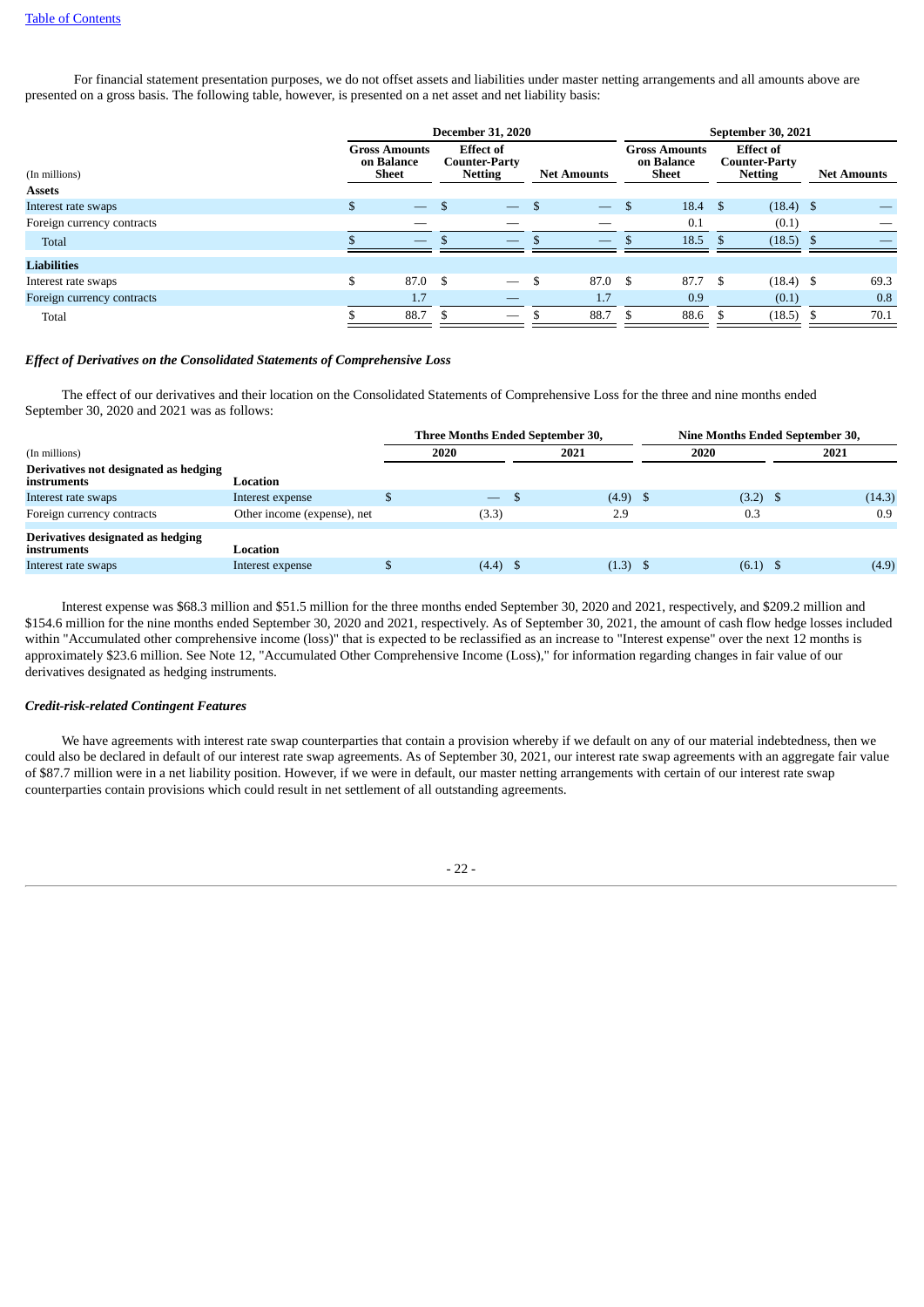# **12. Accumulated Other Comprehensive Income (Loss)**

Accumulated other comprehensive income (loss) consisted of the following:

| (In millions)                                                                                                      | <b>Accumulated Foreign</b><br><b>Currency Translation</b><br><b>Adjustments</b> | <b>Accumulated Loss on</b><br><b>Derivative Contracts</b> | <b>Accumulated Other</b><br><b>Comprehensive Loss</b> |
|--------------------------------------------------------------------------------------------------------------------|---------------------------------------------------------------------------------|-----------------------------------------------------------|-------------------------------------------------------|
| <b>Balance at June 30, 2020</b>                                                                                    | $(7.5)$ \$                                                                      | $(46.2)$ \$                                               | (53.7)                                                |
| Foreign currency translation adjustments, net of tax expense of \$1.0                                              | 11.7                                                                            |                                                           | 11.7                                                  |
| Unrealized gain on derivative contracts, net of tax expense of \$0.4                                               |                                                                                 | 1.3                                                       | 1.3                                                   |
| Amount reclassified from Accumulated comprehensive income (loss)<br>into earnings, net of tax benefit of $$1.2(1)$ |                                                                                 | 3.2                                                       | 3.2                                                   |
| <b>Balance at September 30, 2020</b>                                                                               | 4.2                                                                             | (41.7)                                                    | (37.5)                                                |

(1) Includes interest expense recognized of \$5.9 million, partially offset by amortization of off-market swap value of \$1.5 million for the three months ended September 30, 2020.

| (In millions)                                                                                                                 | <b>Accumulated Foreign</b><br><b>Currency Translation</b><br><b>Adjustments</b> | <b>Accumulated Loss on</b><br><b>Derivative Contracts</b> | <b>Accumulated Other</b><br><b>Comprehensive Income (Loss)</b> |
|-------------------------------------------------------------------------------------------------------------------------------|---------------------------------------------------------------------------------|-----------------------------------------------------------|----------------------------------------------------------------|
| <b>Balance at December 31, 2019</b>                                                                                           | 12.0                                                                            | —                                                         | 12.0                                                           |
| Foreign currency translation adjustments, net of tax benefit of \$0.4                                                         | (7.8)                                                                           |                                                           | (7.8)                                                          |
| Unrealized loss on derivative contracts, net of tax benefit of \$15.9                                                         |                                                                                 | (46.2)                                                    | (46.2)                                                         |
| Amount reclassified from Accumulated comprehensive income (loss)<br>into earnings, net of tax benefit of \$1.6 <sup>(1)</sup> |                                                                                 | 4.5                                                       | 4.5                                                            |
| <b>Balance at September 30, 2020</b>                                                                                          | 4.2                                                                             | $(41.7)$ \$                                               | (37.5)                                                         |
|                                                                                                                               |                                                                                 |                                                           |                                                                |

(1) Includes interest expense recognized of \$10.3 million, partially offset by amortization of off-market swap value of \$4.2 million for the nine months ended September 30, 2020.

| (In millions)                                                                                                        | <b>Accumulated Foreign</b><br><b>Currency Translation</b><br><b>Adjustments</b> | <b>Accumulated Loss on</b><br><b>Derivative Contracts</b> | <b>Accumulated Other</b><br><b>Comprehensive Loss</b> |
|----------------------------------------------------------------------------------------------------------------------|---------------------------------------------------------------------------------|-----------------------------------------------------------|-------------------------------------------------------|
| <b>Balance at June 30, 2021</b>                                                                                      | 26.5                                                                            | $(27.5)$ \$                                               | (1.0)                                                 |
| Foreign currency translation adjustments, net of tax benefit of \$0.8                                                | (8.8)                                                                           |                                                           | (8.8)                                                 |
| Unrealized gain on derivative contracts, net of tax expense of \$0.2                                                 |                                                                                 | 0.6                                                       | 0.6                                                   |
| Amount reclassified from Accumulated comprehensive income (loss)<br>into earnings, net of tax benefit of \$1.6 $(1)$ |                                                                                 | 4.5                                                       | 4.5                                                   |
| <b>Balance at September 30, 2021</b>                                                                                 | 17.7                                                                            | (22.4)                                                    | (4.7)                                                 |

(1) Includes interest expense recognized of \$1.2 million and amortization of off-market swap value and accumulated loss at hedge de-designation of \$4.9 million for the three months ended September 30, 2021.

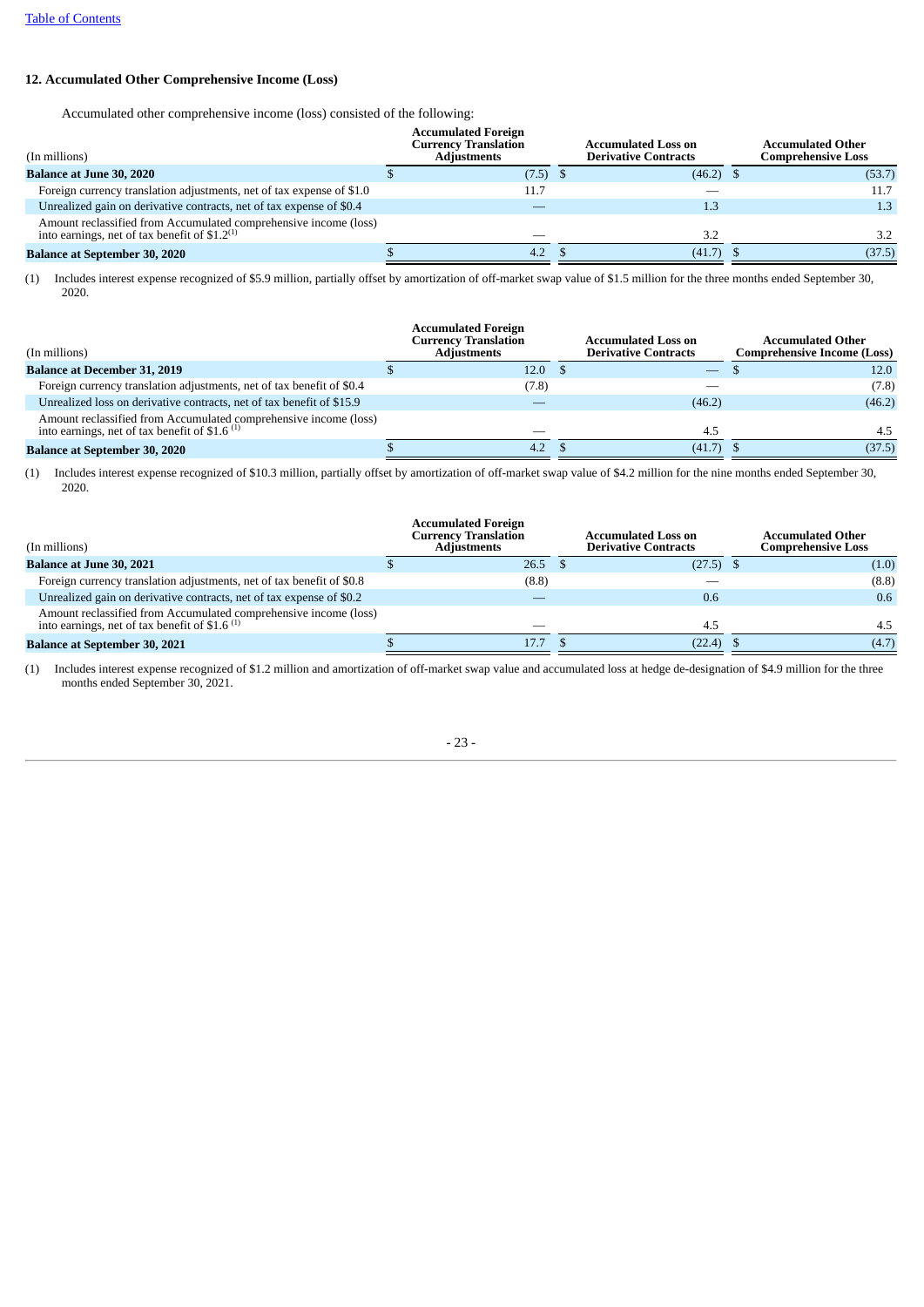| (In millions)                                                                                                        | <b>Accumulated Foreign</b><br><b>Currency Translation</b><br><b>Adjustments</b> | <b>Accumulated Loss on</b><br><b>Derivative Contracts</b> | <b>Accumulated Other</b><br><b>Comprehensive Loss</b> |
|----------------------------------------------------------------------------------------------------------------------|---------------------------------------------------------------------------------|-----------------------------------------------------------|-------------------------------------------------------|
| <b>Balance at December 31, 2020</b>                                                                                  | 20.8                                                                            | $(39.4)$ \$                                               | (18.6)                                                |
| Foreign currency translation adjustments, net of tax benefit of \$0.5                                                | (3.1)                                                                           |                                                           | (3.1)                                                 |
| Unrealized gain on derivative contracts, net of tax expense of \$1.4                                                 |                                                                                 | 4.0                                                       | 4.0                                                   |
| Amount reclassified from Accumulated comprehensive income (loss)<br>into earnings, net of tax benefit of \$4.5 $(1)$ |                                                                                 | 13.0                                                      | 13.0                                                  |
| <b>Balance at September 30, 2021</b>                                                                                 | 17.7                                                                            | (22.4)                                                    | (4.7)                                                 |
|                                                                                                                      |                                                                                 |                                                           |                                                       |

(1) Includes interest expense recognized of \$5.2 million and amortization of off-market swap value and accumulated loss at hedge de-designation of \$12.3 million for the nine months ended September 30, 2021.

#### **13. Related Party Transactions**

In connection with the Rackspace Acquisition, we entered into a management consulting agreement with affiliates of Apollo and Searchlight Capital Partners L.P ("Searchlight"), (the "Apollo/Searchlight Management Consulting Agreement") and a transaction fee agreement with an affiliate of Apollo (the "Transaction Fee Agreement"). In addition, on November 15, 2017, we entered into a management consulting agreement with ABRY Partners, LLC and ABRY Partners II, LLC (collectively, "ABRY") (the "ABRY Management Consulting Agreement"). For the three and nine months ended September 30, 2020, we recorded \$1.3 million and \$8.4 million, respectively, of management consulting fees within "Selling, general and administrative expenses" in the Consolidated Statements of Comprehensive Loss.

On July 24, 2020, we executed termination letters with each of the parties to the Apollo/Searchlight Management Consulting Agreement, the Transaction Fee Agreement and the ABRY Management Consulting Agreement, whereby all such agreements terminated effective as of the pricing of our initial public offering (the "IPO") on August 4, 2020. Therefore no management consulting or transaction fees were accrued or were payable under any of these agreements for periods subsequent to August 4, 2020.

Affiliates of ABRY are also Term Loan Facility lenders under the First Lien Credit Agreement. As of September 30, 2021, the outstanding principal amount of the Term Loan Facility was \$2,288.5 million, of which \$47.8 million, or 2.1%, is due to ABRY affiliates.

As part of the IPO, Apollo Global Securities, LLC ("Apollo Global Securities"), an affiliate of Apollo, received fees of \$2.7 million in connection with their role as an underwriter in the IPO.

Apollo Global Securities also received \$0.6 million in connection with their role as an initial purchaser of the 3.50% Senior Secured Notes issued on February 9, 2021 and \$2.3 million in arranger fees in connection with the entry into the Term Loan Facility on February 9, 2021.

On February 2, 2021, we issued 2,665,935 shares of common stock to DPH 123, LLC, an ABRY affiliate, for no additional consideration pursuant to the Agreement and Plan of Merger, dated as of September 6, 2017, in connection with our November 15, 2017 acquisition of Datapipe Parent, Inc.

 $-24-$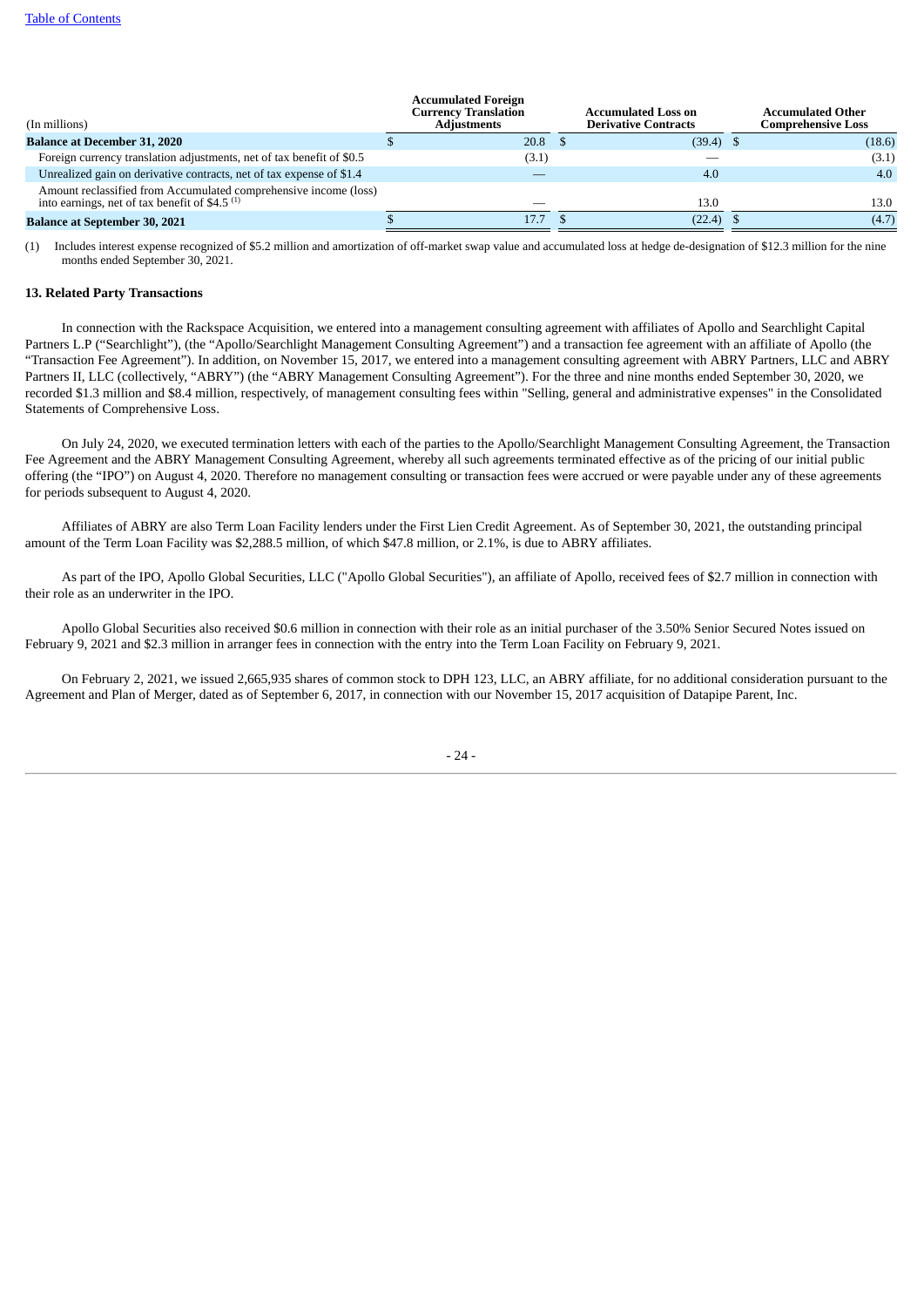# **14. Segment Reporting**

We have organized our operations into the following three operating segments, which correspond directly to our reportable segments: Multicloud Services, Apps & Cross Platform, and OpenStack Public Cloud. Our segments are based upon a number of factors, including, the basis for our budgets and forecasts, organizational and management structure and the financial information regularly used by our Chief Operating Decision Maker to make key decisions and to assess performance. We assess financial performance of our segments on the basis of revenue and non-GAAP gross profit, which is a non-GAAP measure of profitability. For the calculation of non-GAAP gross profit, we allocate certain costs, such as data center operating costs, customer support costs, license expense, and depreciation, to our segments generally based on segment revenue.

The table below presents a reconciliation of revenue by reportable segment to consolidated revenue and a reconciliation of segment non-GAAP gross profit to total consolidated gross profit for the three and nine months ended September 30, 2020 and 2021.

|                                                          | <b>Three Months Ended September 30,</b> |               |        |               | Nine Months Ended September 30, |                |         |  |  |  |
|----------------------------------------------------------|-----------------------------------------|---------------|--------|---------------|---------------------------------|----------------|---------|--|--|--|
| (In millions)                                            | 2020                                    |               | 2021   | 2020          |                                 |                | 2021    |  |  |  |
| Revenue by segment:                                      |                                         |               |        |               |                                 |                |         |  |  |  |
| <b>Multicloud Services</b>                               | \$<br>542.1                             | -S            | 625.1  | \$            | 1,569.0                         | -S             | 1,809.8 |  |  |  |
| Apps & Cross Platform                                    | 83.9                                    |               | 92.8   |               | 245.3                           |                | 282.8   |  |  |  |
| <b>OpenStack Public Cloud</b>                            | 55.7                                    |               | 44.6   |               | 176.6                           |                | 139.6   |  |  |  |
| Total consolidated revenue                               | 681.7                                   | <sup>\$</sup> | 762.5  | <sup>\$</sup> | 1,990.9                         | <b>S</b>       | 2,232.2 |  |  |  |
|                                                          |                                         |               |        |               |                                 |                |         |  |  |  |
| Non-GAAP gross profit by segment:                        |                                         |               |        |               |                                 |                |         |  |  |  |
| <b>Multicloud Services</b>                               | \$<br>202.5                             | -\$           | 200.4  | \$.           | 600.0                           | $\mathfrak{F}$ | 598.8   |  |  |  |
| Apps & Cross Platform                                    | 27.7                                    |               | 33.8   |               | 84.8                            |                | 100.7   |  |  |  |
| <b>OpenStack Public Cloud</b>                            | 25.3                                    |               | 16.1   |               | 78.3                            |                | 50.8    |  |  |  |
| Less:                                                    |                                         |               |        |               |                                 |                |         |  |  |  |
| Share-based compensation expense                         | (4.5)                                   |               | (4.0)  |               | (8.6)                           |                | (13.2)  |  |  |  |
| Other compensation expense (1)                           | (1.5)                                   |               | (0.4)  |               | (4.9)                           |                | (2.1)   |  |  |  |
| Purchase accounting impact on expense $(2)$              | (1.2)                                   |               | (1.2)  |               | (4.7)                           |                | (3.6)   |  |  |  |
| Restructuring and transformation expenses <sup>(3)</sup> | (2.5)                                   |               | (13.0) |               | (7.9)                           |                | (28.9)  |  |  |  |
| Total consolidated gross profit                          | 245.8                                   |               | 231.7  |               | 737.0                           |                | 702.5   |  |  |  |

(1) Adjustments for retention bonuses, mainly in connection with restructuring and transformation projects, and the related payroll tax, and payroll taxes associated with the exercise of stock options and vesting of restricted stock.

(2) Adjustment for the impact of purchase accounting from the Rackspace Acquisition on expenses.

<span id="page-26-0"></span>(3) Adjustment for the impact of business transformation and optimization activities, as well as associated severance, facility closure costs and lease termination expenses. This amount also includes certain costs associated with the July 2021 Restructuring Plan which are not accounted for as exit and disposal costs under ASC 420, including onetime offshore build out costs.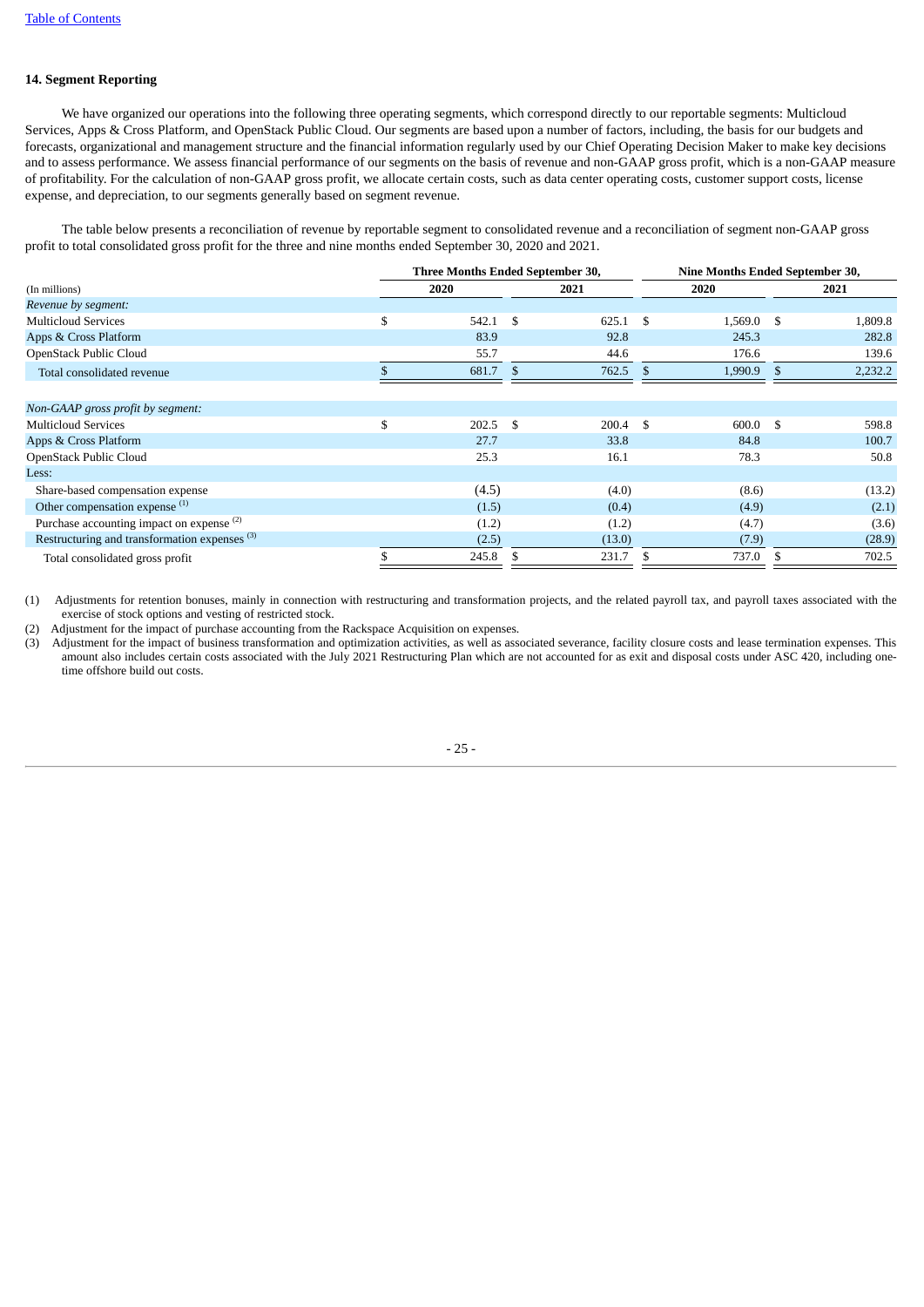# **ITEM 2 - MANAGEMENT'S DISCUSSION AND ANALYSIS OF FINANCIAL CONDITION AND RESULTS OF OPERATIONS**

The following Management's Discussion and Analysis of Financial Condition and Results of Operations ("MD&A") is intended to help readers understand our results of operations, financial condition and cash flows and should be read in conjunction with the consolidated financial statements and the related notes included elsewhere in this Quarterly Report on Form 10-Q (this "Quarterly Report") and with the audited consolidated financial statements and the related notes included in our Annual Report on Form 10-K. References to "Rackspace Technology," "we," "our company," "the company," "us," or "our" *refer to Rackspace Technology, Inc. and its consolidated subsidiaries.*

The following discussion contains forward-looking statements that are subject to risks and uncertainties. Actual results may differ materially from those contained in any forward-looking statements. See "Special Note Regarding Forward-Looking Statements" contained elsewhere in this Quarterly Report.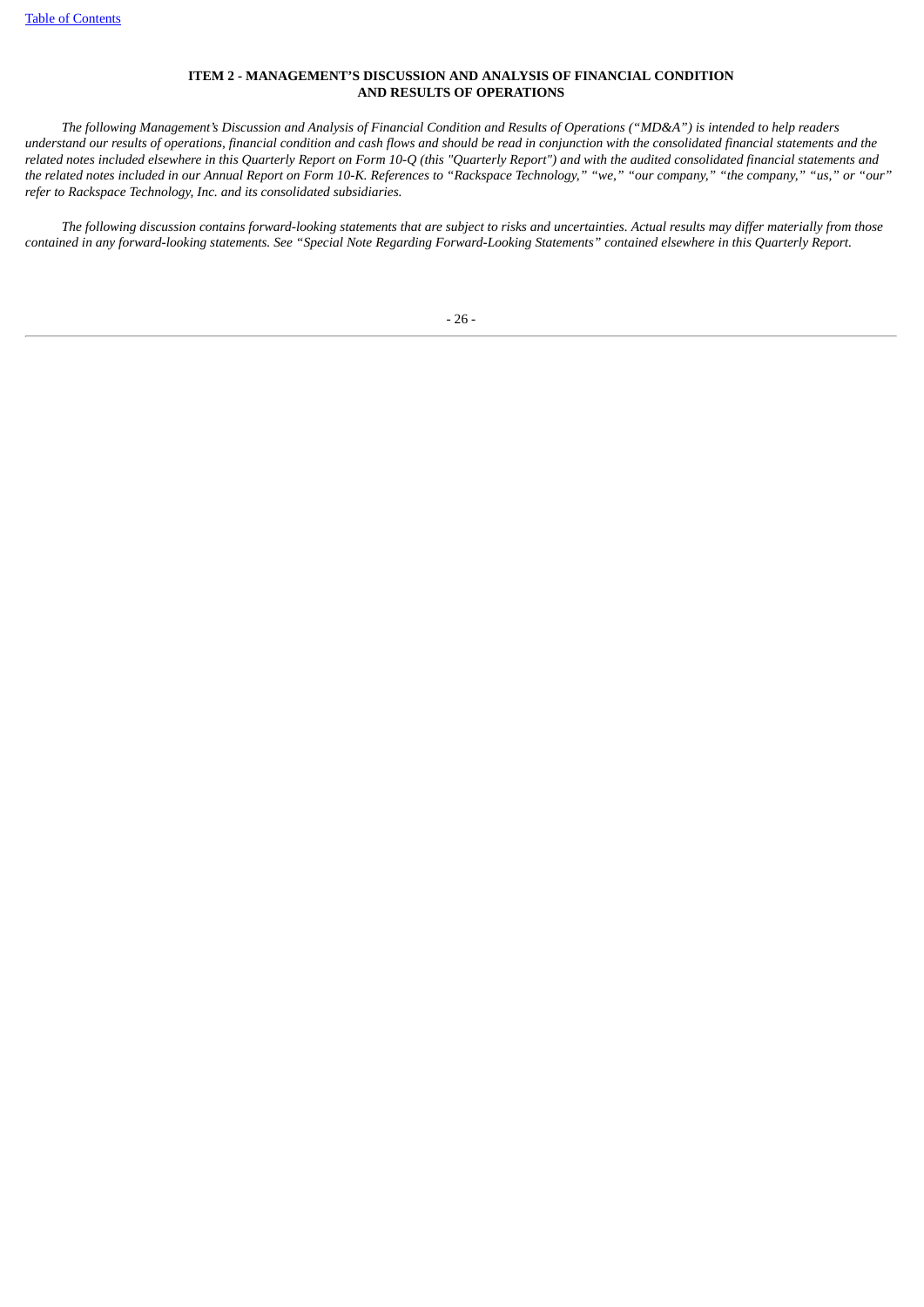#### **Overview**

We are a leading end-to-end multicloud technology services company. We design, build and operate our customers' cloud environments across all major technology platforms, irrespective of technology stack or deployment model. We partner with our customers at every stage of their cloud journey, enabling them to modernize applications, build new products and adopt innovative technologies.

We operate our business and report our results through three reportable segments: (1) Multicloud Services, (2) Apps & Cross Platform and (3) OpenStack Public Cloud. Our Multicloud Services segment includes our multicloud services offerings, as well as professional services related to designing and building multicloud solutions and cloud-native applications. Our Apps & Cross Platform segment includes managed applications, managed security and data services, as well as professional services related to designing and implementing application, security and data services. In early 2017, we determined that our OpenStack Public Cloud offering was not core to our go-forward operations and we ceased to incentivize our sales team to promote and sell the product by the end of that year. We continue to serve our existing OpenStack Public Cloud customer base while we focus our growth strategy and investments on our Multicloud Services and Apps & Cross Platform offerings. See Item 1 of Part I, Financial Statements - Note 14, "Segment Reporting," for additional information about our segments. We refer to certain supplementary "Core" financial measures, which reflect the results or otherwise pertain to the performance of our Multicloud Services and Apps & Cross Platform segments, in the aggregate. Our Core financial measures exclude the results and performance of our OpenStack Public Cloud segment.

On August 7, 2020, we completed our initial public offering (the "IPO"), in which we issued and sold 33,500,000 shares of our common stock at a public offering price of \$21.00 per share.

On July 21, 2021, we committed to an internal restructuring plan (the "July 2021 Restructuring Plan"), which will drive a change in the type and location of certain positions and is expected to result in the termination of approximately 10% of our workforce. We recorded total charges of \$34.1 million and \$40.5 million for the three and nine months ended September 30, 2021, respectively, related to this restructuring plan. This included \$16.1 million and \$22.5 million for the three and nine months ended September 30, 2021 for employee related costs and other costs accounted for as exit and disposal costs under ASC 420 as described in Item 1 of Part I, Financial Statements - Note 8, "July 2021 Restructuring Plan." The remaining \$18.0 million of expenses during the three and nine months ended September 30, 2021, consisted primarily of one-time offshore build out costs. We expect to incur additional expenses of approximately \$30 million over the next 12-18 months with the majority of the remaining amount incurred in the next 12 months. After the July 2021 Restructuring Plan is implemented, we expect to realize approximately \$95 to \$100 million in gross annual savings compared to expense levels prior to the commencement of the plan.

#### *Impact of COVID-19*

The outbreak of a novel strain of coronavirus, referred to as COVID-19, has spread globally, including within the United States, and resulted in the World Health Organization declaring the outbreak a "pandemic" in March 2020, with variant strains of the virus continuing to be identified globally. The effects of COVID-19 and its variants continue to evolve, and the full impact and duration of the virus are unknown. Managing COVID-19 has severely impacted healthcare systems and businesses worldwide. The effects of COVID-19 and its variants and the response to the virus have negatively impacted overall economic conditions. To date, COVID-19 and its variants have not adversely affected our results of operations or financial condition in any material respect; however, the ultimate extent of the impact of COVID-19 and its variants on our operational and financial performance will depend on certain developments, including the duration and severity of the outbreak, the pace of economic recovery, the possible resurgence in the spread of the virus or any variant strain(s) of the virus, advances in testing, treatment, and prevention, including the efficacy and availability of vaccines, its impact on our customers, vendors and employees and its impact on our sales cycles as well as industry events, all of which are uncertain and cannot be predicted. If the pandemic worsens or the global economic recovery slows, we could experience service disruption, loss of customers or higher levels of doubtful trade accounts receivable, which could have an adverse effect on our results of operations and cash flows. We continue to focus on the health and safety of our employees, customers and partners and, among other things, have implemented a work-from-home policy and are limiting contact between our employees and customers while continuing to deliver a Fanatical Experience. To date, the impact on our business has been limited as most of our services are already delivered remotely or capable of being delivered remotely and we have a diverse customer base. The full extent to which COVID-19 and its variants may impact our financial condition or results of operations over the medium to long term, however, remains uncertain. Due to our recurring revenue business model, the effect of COVID-19 and its variants may not be fully reflected in our results of operations until future periods, if at all. We will continue to actively monitor the situation and may take further actions that alter our business operations as may be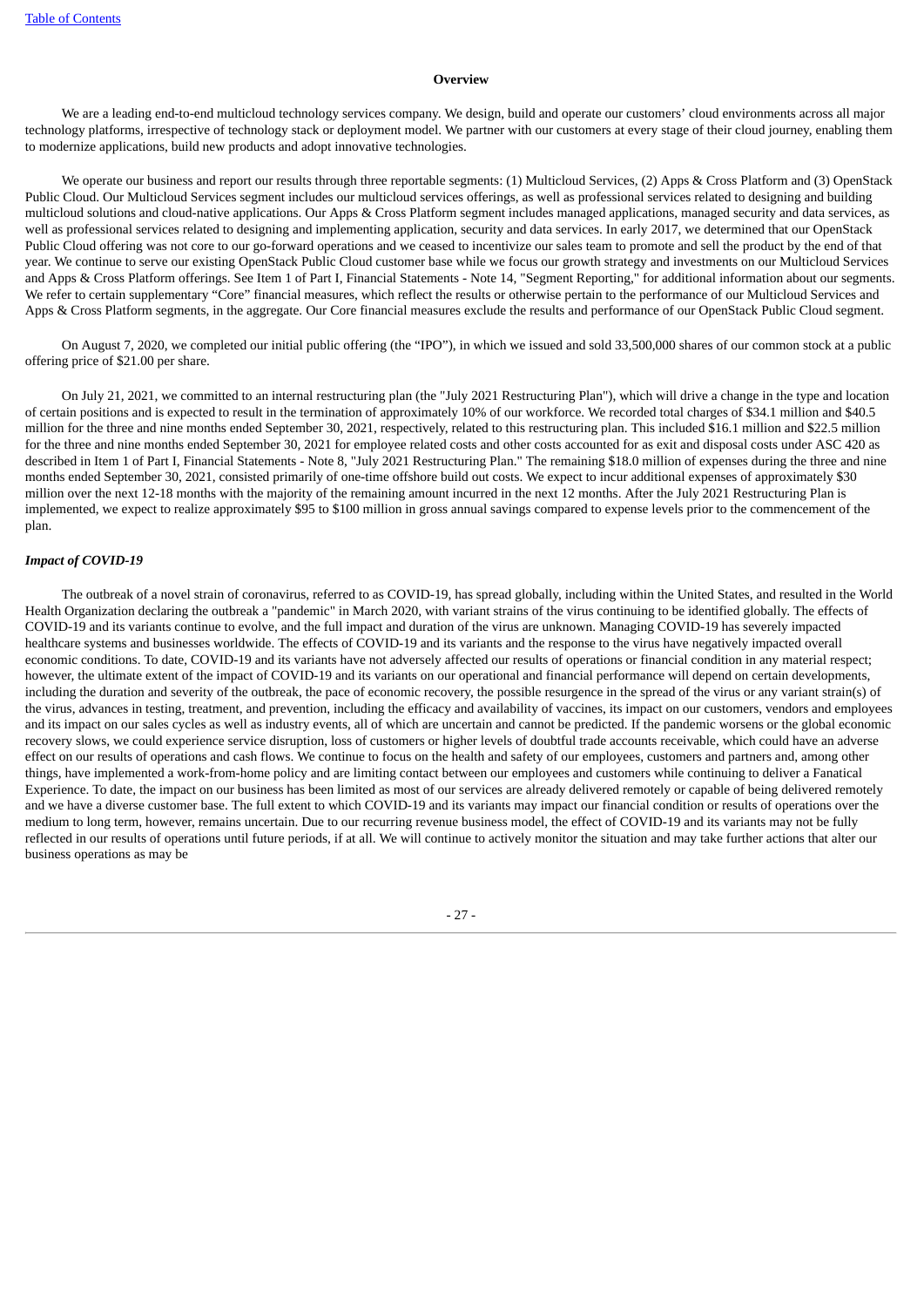required by federal, state or local authorities, or that we determine are in the best interests of our employees, customers, partners, suppliers and stockholders, including developing a plan to return our workforce back to the office when it is safe to do so.

#### **Key Factors Affecting Our Performance**

We believe our combination of proprietary technology, automation capabilities and technical expertise creates a value proposition for our customers that is hard to replicate for both competitors and in-house IT departments. Our continued success depends to a significant extent on our ability to meet the challenges presented by our highly competitive and dynamic market, including the following key factors:

### *Differentiating Our Service Offerings in a Competitive Market Environment*

Our success depends to a significant extent on our ability to differentiate, expand and upgrade our service offerings in line with developing customer needs, while deepening our relationships with leading public cloud service providers and establishing new relationships, including with sales partners. We are a certified premier consulting and managed services partner to some of the largest cloud computing platforms, including AWS, Azure, Google Cloud, Oracle, SAP and VMware. We believe we are unique in our ability to serve customers across major technology stacks and deployment options, all while delivering a Fanatical Experience. Our existing and prospective customers are also under increasing pressure to move from on-premise or self-managed IT to the cloud to compete effectively in a digital economy and maximize the value of their cloud investments, which we believe presents an opportunity for professional services projects as well as new recurring business. Annualized Recurring Revenue ("ARR"), which we believe is an important indicator of our market differentiation and future revenue opportunity from recurring customer contracts, was \$2,576.4 million and \$2,901.9 million for the three months ended September 30, 2020 and 2021, respectively. See "*Key Operating Metrics*."

#### *Customer Relationships and Retention*

Our success greatly depends on our ability to retain and develop opportunities with our existing customers and to attract new customers. We operate in a growing but competitive and evolving market environment, requiring innovation to differentiate us from our competitors. We believe that our integrated cloud service portfolio and our differentiated customer experience and technology are keys to retaining and growing revenue from existing customers as well as acquiring new customers. For example, we believe that the Rackspace Fabric provides customers a unified experience across their entire cloud and security footprint, and that our Rackspace Elastic Engineering model, announced in April 2021, helps customers embrace a cloud native approach with on-demand access to a dedicated team of highly skilled cloud architects and engineers. These offerings differentiate us from legacy IT service providers that operate under long-term fixed and project-based fee structures often tethered to their existing technologies with less automation.

#### *Shift in Capital Intensity*

In recent years, the mix of our revenues has shifted from high capital intensity service offerings to low capital intensity service offerings and we expect this mix shift to continue. Historically, we primarily offered dedicated hosting and OpenStack Public Cloud services to our customers, which required us to deploy servers and equipment to ensure adequate capacity for new customers and, in certain cases, on behalf of customers at the start or during the performance of a contract, resulting in a high level of anticipatory and success-based capital expenditures. Today, the vast majority of our revenue is derived from service offerings, such as multicloud services, application services and professional services, which have significantly lower success-based capital requirements because they allow us to leverage our partners' infrastructure or technology because we are able to use technology to make our capital expenditures more efficient. As a result, we have recently experienced and expect to continue to experience changes in our capital expenditures requirements.

Our capital expenditures equaled 7% and 5% of our revenue for the three months ended September 30, 2020 and 2021, respectively, and 9% and 8% of our revenue for the nine months ended September 30, 2020 and 2021, respectively. While there is some variability in capital expenditures from quarter to quarter due to timing of purchases, we expect to maintain or lower capex intensity levels over the longer term.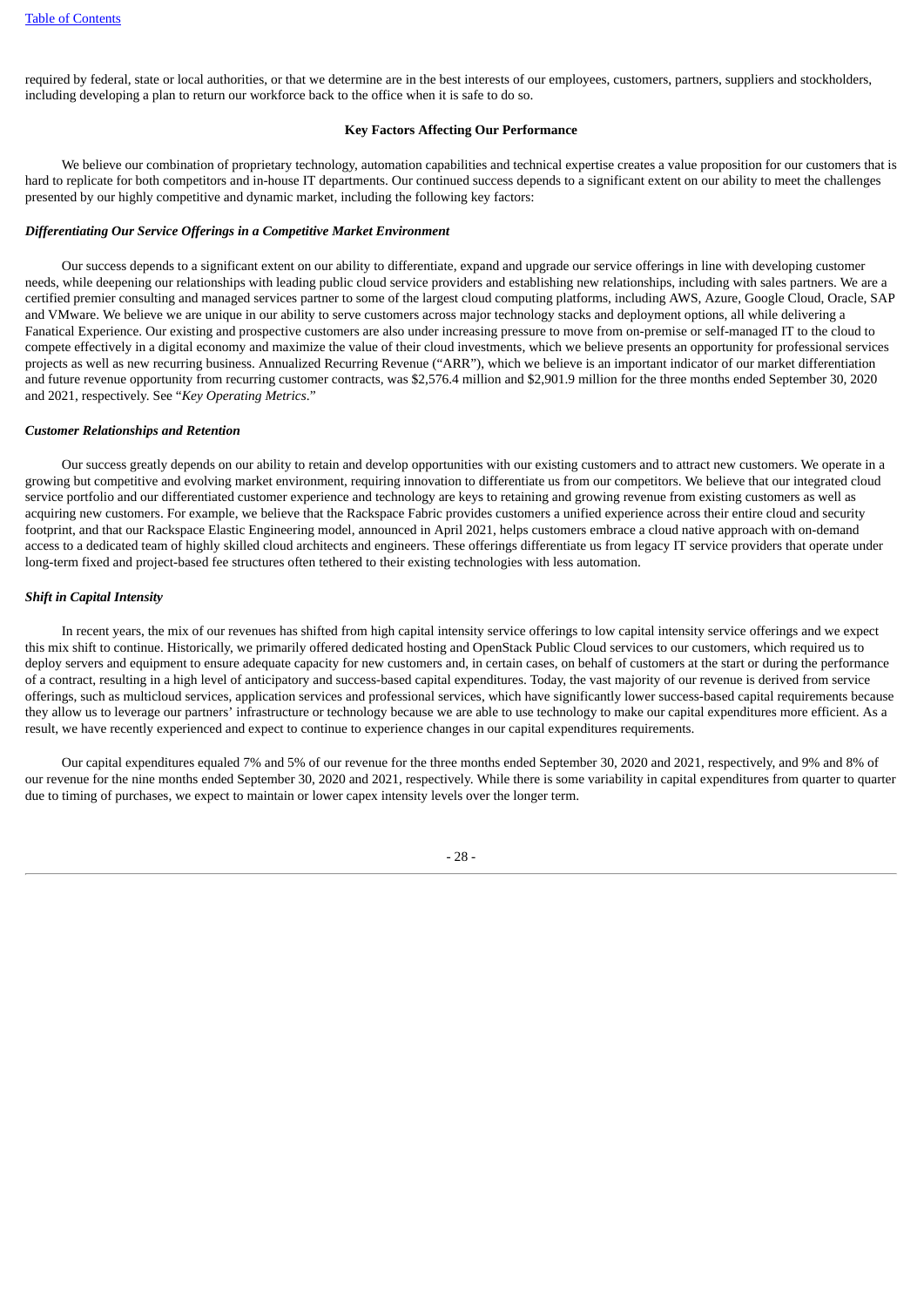# *Human Capital*

Our ability to be successful and to execute on our strategies depends on our ability to hire and retain qualified employees. Like others in our industry, we are realizing higher than historical levels of voluntary attrition. As a result, we are accelerating our best shoring efforts and expanding the geographic reach of our recruiting pool. The company continues to enhance and develop programs to attract, retain and develop top talent.

## **Key Operating Metrics**

The following table and discussion present and summarize our key operating performance indicators, which management uses as measures of our current and future business and financial performance:

|                                    | <b>Three Months Ended September 30.</b> |         |
|------------------------------------|-----------------------------------------|---------|
| (In millions, except $%$ )         | 2020                                    | 2021    |
| <b>Bookings</b>                    | 314.6                                   | 200.3   |
| Annualized Recurring Revenue (ARR) | 2,576.4                                 | 2,901.9 |

#### *Bookings*

We calculate Bookings for a given period as the annualized monthly value of our recurring customer contracts entered into during the period from (i) new customers and (ii) net upgrades by existing customers within the same workload, plus the actual (not annualized) estimated value of professional services consulting, advisory or project-based orders received during the period. "Recurring customer contracts" are any contracts entered into on a multi-year or monthto-month basis, but excluding any professional services contracts for consulting, advisory or project-based work.

Bookings for any period may reflect orders that we perform in the same period, orders that remain outstanding as of the end of the period and the annualized value of recurring month-to-month contracts entered into during the period, even if the terms of such contracts do not require the contract to be renewed. Bookings include net upgrades by existing customers within the same workload, but exclude net downgrades by such customers within that workload. Any customer that contracts for a new workload is considered a new customer and the entire value of the contract or upgrade is recorded in Bookings, irrespective of whether the same customer canceled or downgraded other workloads. Bookings also do not include the impact of any known contract nonrenewals or service cancellations by our customers, except for positive net upgrades by existing customers. In cases where a new or upgrading customer enters into a multi-year contract, Bookings include only the annualized contract value. Bookings do not include usage-based fees in excess of contracted minimum commitments until actually incurred.

We use Bookings to measure the amount of new business generated in a period, which we believe is an important indicator of new customer acquisition and our ability to cross-sell new services to existing customers. Bookings are also used by management as a factor in determining performance-based compensation for our sales force. While we believe Bookings, in combination with other metrics, is an indicator of our near-term future revenue opportunity, it is not intended to be used as a projection of future revenue. Our calculation of Bookings may differ from similarly-titled metrics presented by other companies.

Our Bookings were \$200.3 million in the three months ended September 30, 2021 compared to \$314.6 million in the three months ended September 30, 2020. This decrease is the result of the company's focus in the current year on growing revenue and profitability with the new customers onboarded in 2019 and 2020. Sales activities were previously heavily weighted towards new customer acquisition, and in particular infrastructure sales, which drives higher dollar bookings. While we continue to acquire new customers, we also aim to deepen relationships with these customers through high-margin services bookings. In addition, we are investing in initiatives to drive sales productivity improvements.

#### *Annualized Recurring Revenue*

We calculate Annualized Recurring Revenue, or ARR, by annualizing our actual revenue from existing recurring customer contracts (as defined under "Bookings" above) for the most recently completed fiscal quarter. ARR is not adjusted for the impact of any known or projected future customer cancellations, service upgrades or downgrades or price increases or decreases.

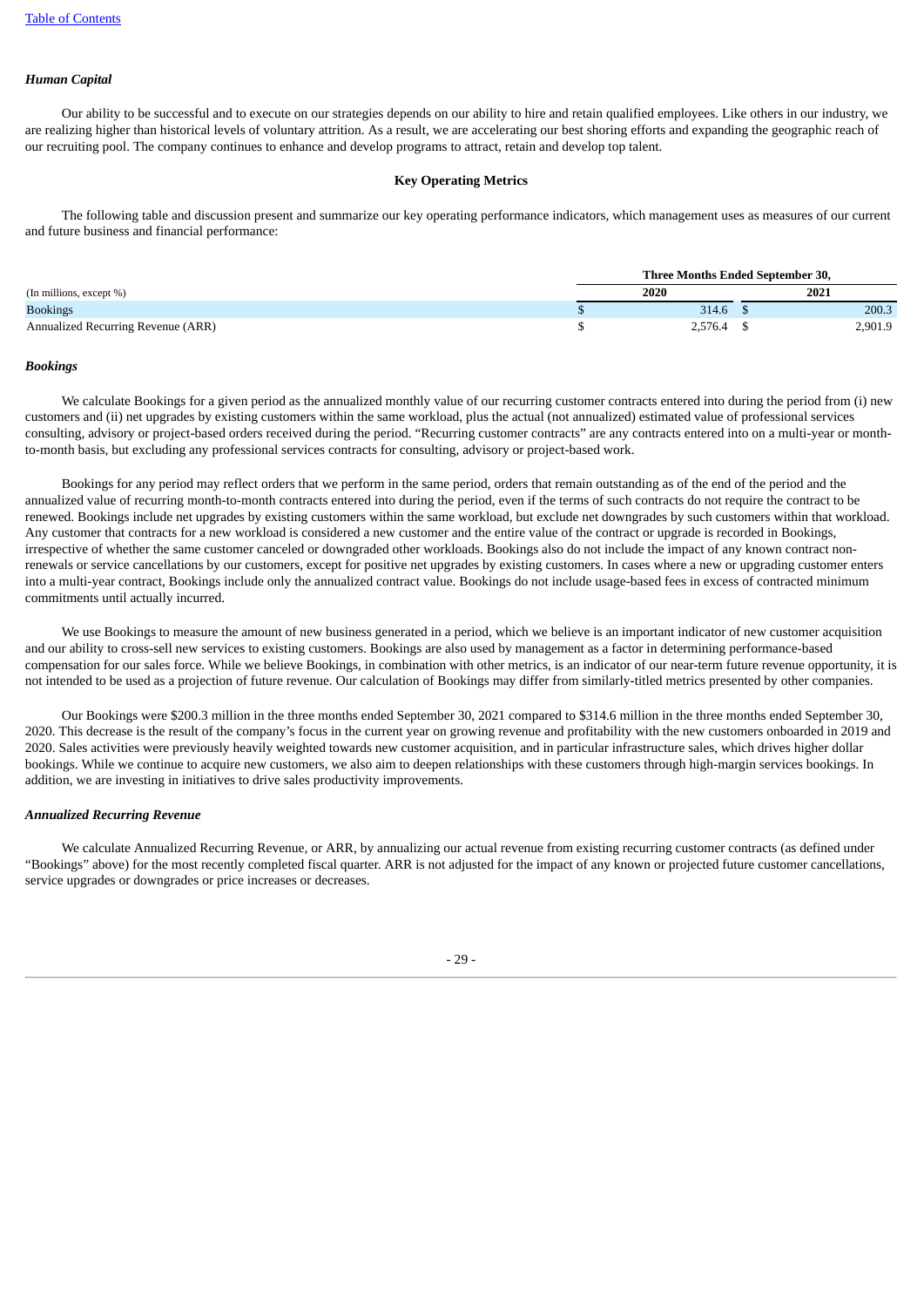We use ARR as a measure of our revenue trend and an indicator of our future revenue opportunity from existing recurring customer contracts, assuming zero cancellations. The amount of actual revenue that we recognize over any 12-month period is likely to differ from ARR at the beginning of that period, sometimes significantly. This may occur due to new Bookings, higher or lower professional services revenue, subsequent changes in our pricing, service cancellations, upgrades or downgrades and acquisitions or divestitures. Our calculation of ARR may differ from similarly-titled metrics presented by other companies.

Our ARR was \$2,576.4 million and \$2,901.9 million for the three months ended September 30, 2020 and 2021, respectively.

### **Key Components of Statement of Operations**

#### *Revenue*

A substantial amount of our revenue, particularly within our Multicloud Services segment, is generated pursuant to contracts that typically have a fixed term (typically from 12 to 36 months). Our customers generally have the right to cancel their contracts by providing us with written notice prior to the end of the fixed term, though most of our contracts provide for termination fees in the event of cancellation prior to the end of their term, typically amounting to the outstanding value of the contract. These contracts include a monthly recurring fee, which is determined based on the computing resources utilized and provided to the customer, the complexity of the underlying infrastructure and the level of support we provide. Our public cloud services within the Multicloud Services segment and most of our Apps & Cross Platform and OpenStack Public Cloud services generate usage-based revenue invoiced on a month-to-month basis and can be canceled at any time without penalty. We also generate revenue from usage-based fees and fees from professional services earned from customers using our hosting and other services. We typically recognize revenue on a daily basis, as services are provided, in an amount that reflects the consideration to which we expect to be entitled in exchange for our services. Our usage-based arrangements generally include a variable consideration component, consisting of monthly utility fees, with a defined price and undefined quantity. Our customer contracts also typically contain service level guarantees, including with respect to network uptime requirements, that provide discounts when we fail to meet specific obligations and, with respect to certain products, we may offer volume discounts based on usage. As these variable consideration components consist of a single distinct daily service provided on a single performance obligation, we account for all of them as services are provided and earned.

#### *Cost of revenue*

Cost of revenue consists primarily of usage charges for third-party infrastructure and personnel costs (including salaries, bonuses, benefits and sharebased compensation) for engineers, developers and other employees involved in the delivery of services to our customers. Cost of revenue also includes depreciation of servers, software and other systems infrastructure, data center rent and other infrastructure maintenance and support costs, including software license costs and utilities. Cost of revenue is driven mainly by demand for our services, our service mix and the cost of labor in a given geography.

- 30 -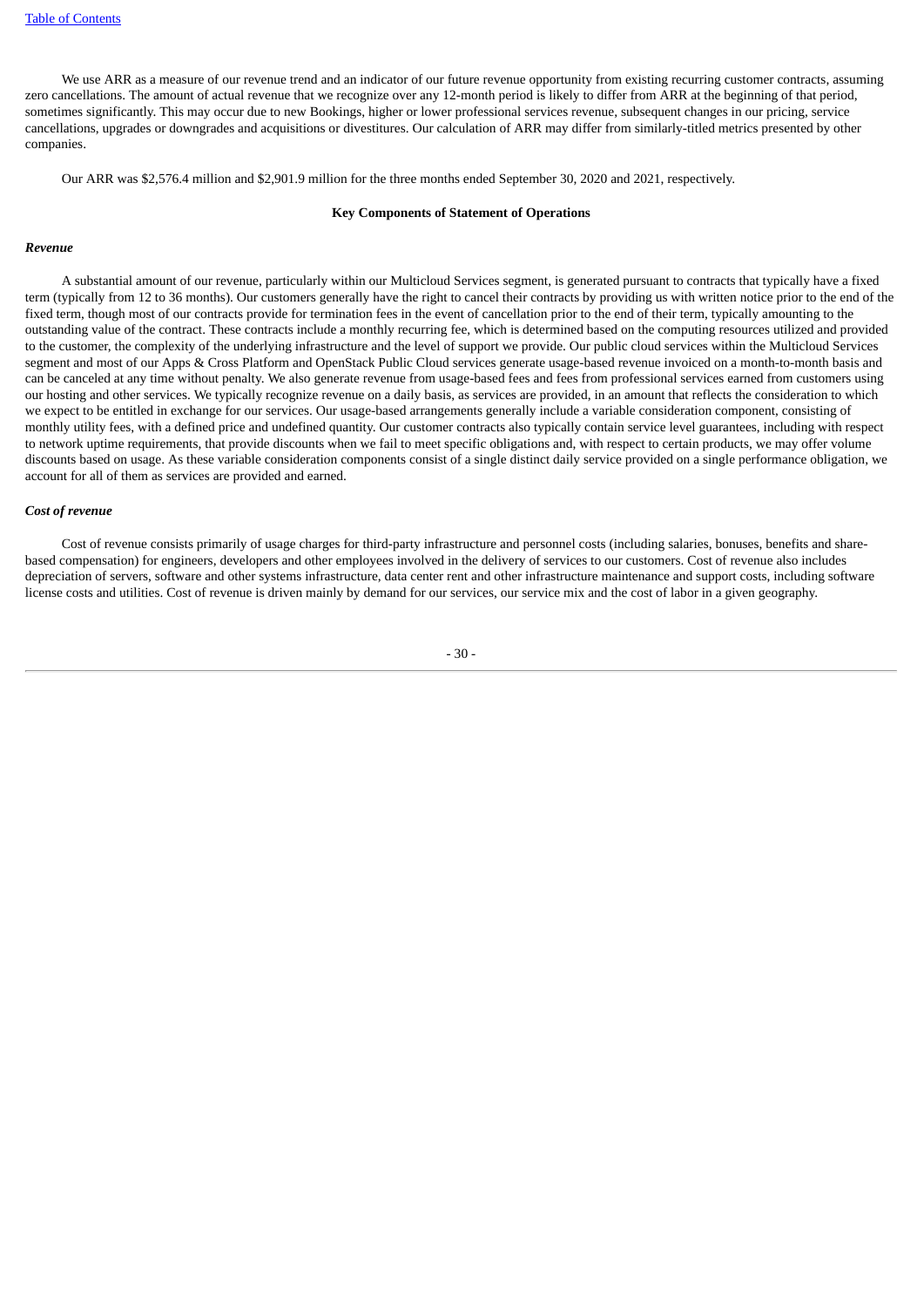# *Selling, general and administrative expenses (SG&A)*

Selling, general and administrative expenses consist primarily of personnel costs (including salaries, bonuses, commissions, benefits and share-based compensation) for our sales force, executive team and corporate administrative and support employees, including our human resources, finance, accounting and legal functions. SG&A also includes research and development costs, repair and maintenance of corporate infrastructure, facilities rent, third-party advisory fees (including audit, legal and management consulting costs), marketing and advertising costs and insurance, as well as the amortization of related intangible assets and certain depreciation of fixed assets.

SG&A also includes transaction costs related to acquisitions and financings along with costs related to integration and business transformation initiatives which may impact the comparability of SG&A between periods. Employee related costs and other costs incurred, as discussed in Item 1 of Part I, Financial Statements - Note 8, "July 2021 Restructuring Plan," are also included within SG&A.

Additionally, SG&A has historically included management fees. The management consulting agreements were terminated on August 4, 2020, and therefore no management fees will accrue or be payable for periods subsequent to that date, thereby reducing our SG&A expenses; however, we also expect certain of our other recurring SG&A costs to increase due to the expansion of accounting, legal, investor relations and other functions, incremental insurance coverage and other services needed to operate as a public company.

#### *Income taxes*

Our income tax benefit (provision) and deferred tax assets and liabilities reflect management's best assessment of estimated current and future taxes to be paid. To date, we have recorded consolidated tax benefits, reflecting our net losses, though certain of our non-U.S. subsidiaries have incurred corporate tax expense according to the relevant taxing jurisdictions. We are under certain domestic and foreign tax audits. Due to the complexity involved with certain tax matters, there is the possibility that the various taxing authorities may disagree with certain tax positions filed on our income tax returns. We believe we have made adequate provision for all uncertain tax positions. See Item 1 of Part I, Financial Statements - Note 10, "Taxes."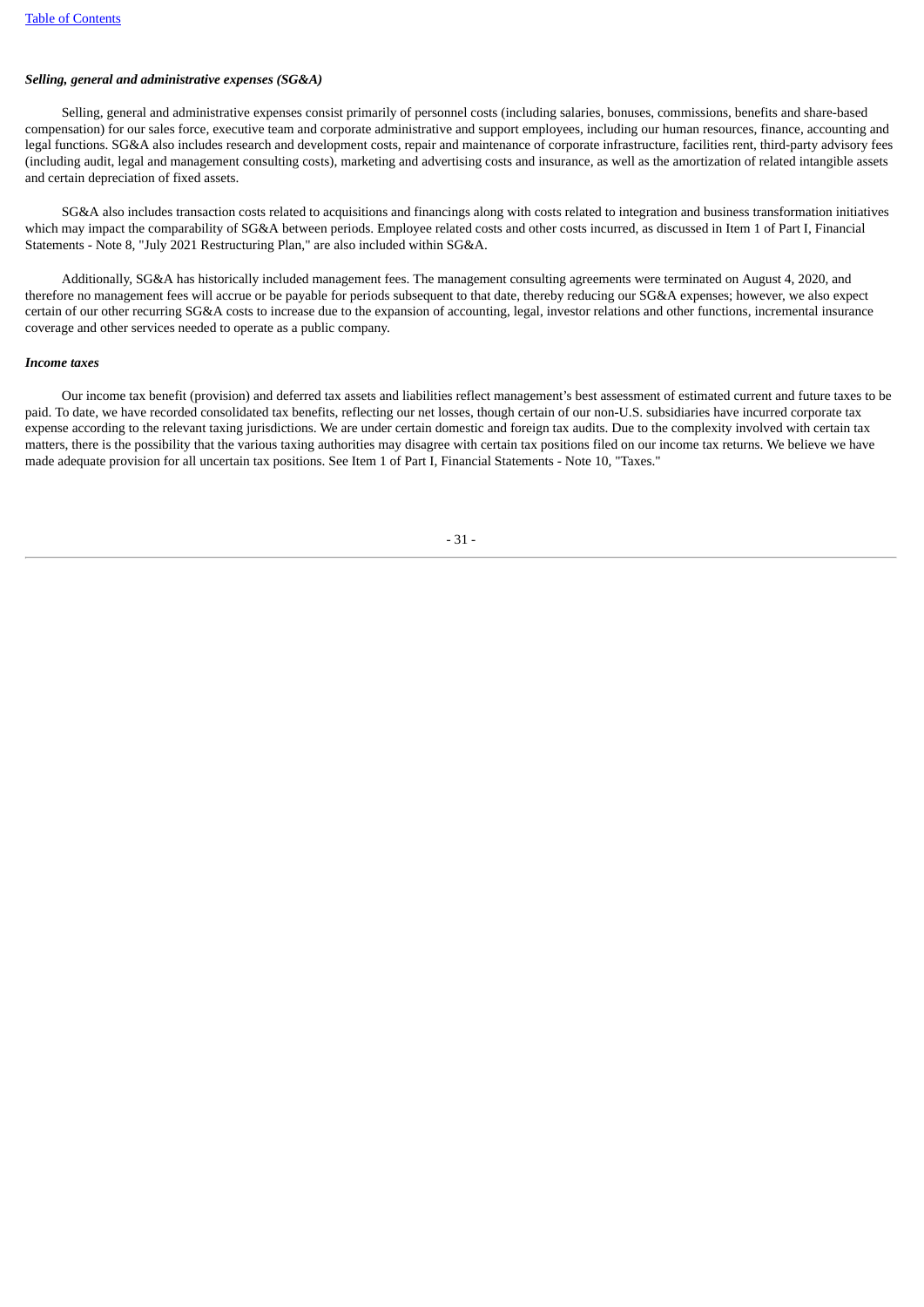# **Results of Operations**

We discuss our historical results of operations, and the key components of those results, below. Past financial results are not necessarily indicative of future results.

### *Three Months Ended September 30, 2020 Compared to Three Months Ended September 30, 2021*

The following table sets forth our results of operations for the specified periods, as well as changes between periods and as a percentage of revenue for those same periods (totals in table may not foot due to rounding):

|                                              |         | Three Months Ended September 30, |         |               |                                  |        |             |  |
|----------------------------------------------|---------|----------------------------------|---------|---------------|----------------------------------|--------|-------------|--|
|                                              |         | 2020                             |         | 2021          | <b>Year-Over-Year Comparison</b> |        |             |  |
| (In millions, except %)                      | Amount  | % Revenue                        | Amount  | % Revenue     |                                  | Amount | % Change    |  |
| Revenue                                      | 681.7   | $100.0 \%$ \$                    | 762.5   | $100.0 \%$ \$ |                                  | 80.8   | 11.9 %      |  |
| Cost of revenue                              | (435.9) | $(63.9)\%$                       | (530.8) | $(69.6)\%$    |                                  | (94.9) | 21.8 %      |  |
| Gross profit                                 | 245.8   | 36.1 %                           | 231.7   | 30.4 %        |                                  | (14.1) | (5.7)%      |  |
| Selling, general and administrative expenses | (260.5) | $(38.2)\%$                       | (234.6) | $(30.8)\%$    |                                  | 25.9   | (9.9)%      |  |
| Loss from operations                         | (14.7)  | $(2.2)\%$                        | (2.9)   | $(0.4)\%$     |                                  | 11.8   | $(80.3)\%$  |  |
| Other income (expense):                      |         |                                  |         |               |                                  |        |             |  |
| Interest expense                             | (68.3)  | $(10.0)\%$                       | (51.5)  | (6.8)%        |                                  | 16.8   | $(24.6)\%$  |  |
| Debt modification and extinguishment costs   | (37.0)  | $(5.4)\%$                        |         | $-$ %         |                                  | 37.0   | $(100.0)\%$ |  |
| Other income, net                            | 0.7     | $0.1 \%$                         | 0.1     | $0.0 \%$      |                                  | (0.6)  | $(85.7)\%$  |  |
| Total other income (expense)                 | (104.6) | $(15.3)\%$                       | (51.4)  | (6.7)%        |                                  | 53.2   | $(50.9)\%$  |  |
| Loss before income taxes                     | (119.3) | $(17.5)\%$                       | (54.3)  | $(7.1)\%$     |                                  | 65.0   | $(54.5)\%$  |  |
| Benefit for income taxes                     | 18.1    | 2.7 %                            | 19.5    | 2.5 %         |                                  | 1.4    | $7.7\%$     |  |
| Net loss                                     | (101.2) | $(14.8)\%$ \$                    | (34.8)  | $(4.6)\%$ \$  |                                  | 66.4   | $(65.6)\%$  |  |

### *Revenue*

Revenue increased \$81 million, or 11.9%, to \$763 million in the three months ended September 30, 2021 from \$682 million in the three months ended September 30, 2020. Revenue was positively impacted by new customer acquisition and growing customer spend in our Multicloud Services and Apps & Cross Platform segments, as discussed below.

After removing the impact of foreign currency fluctuations, on a constant currency basis, revenue increased 10.9% year-over-year. The following table presents revenue growth by segment:

|                            |  | Three Months Ended September 30, |       | % Change   |                                         |  |  |  |
|----------------------------|--|----------------------------------|-------|------------|-----------------------------------------|--|--|--|
| (In millions, except %)    |  | 2020                             | 2021  | Actual     | <b>Constant Currency</b> <sup>(1)</sup> |  |  |  |
| <b>Multicloud Services</b> |  | $542.1$ \$                       | 625.1 | 15.3 %     | 14.4 %                                  |  |  |  |
| Apps & Cross Platform      |  | 83.9                             | 92.8  | 10.5 %     | 9.9%                                    |  |  |  |
| Core Revenue               |  | 626.0                            | 717.9 | 14.7 %     | 13.8 %                                  |  |  |  |
| OpenStack Public Cloud     |  | 55.7                             | 44.6  | $(19.9)\%$ | $(21.0)\%$                              |  |  |  |
| Total                      |  | 681.7                            | 762.5 | 11.9 %     | 10.9%                                   |  |  |  |

(1) Refer to "*Non-GAAP Financial Measures*" in this section for further explanation and reconciliation.

- 32 -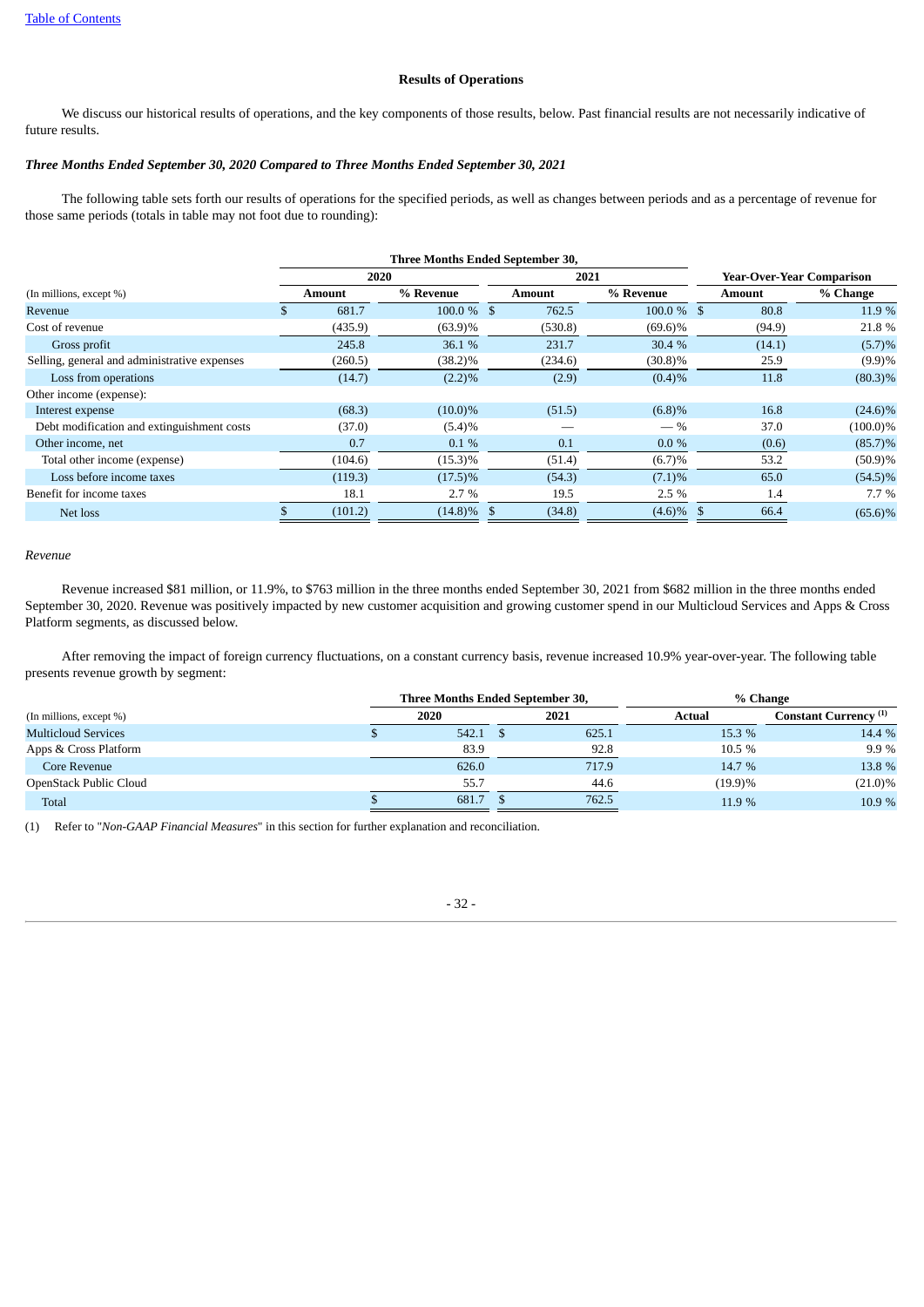Multicloud Services revenue in the three months ended September 30, 2021 increased 15%, on an actual basis, and 14% on a constant currency basis, from the three months ended September 30, 2020. Underlying growth was driven by both the acquisition of new customers and increased spend by existing customers, partially offset by cancellations by existing customers. Offerings in this segment with the strongest growth include managed public cloud services on AWS, Microsoft Azure and Google Cloud, and VMware Cloud.

Apps & Cross Platform revenue in the three months ended September 30, 2021 increased 11%, on an actual, and 10% on a constant currency basis, from the three months ended September 30, 2020, primarily due to growth in our offerings for managed security and management of productivity and collaboration applications, partially offset by a decrease in professional services revenue.

OpenStack Public Cloud revenue in the three months ended September 30, 2021 decreased 20%, on an actual basis, and 21% on a constant currency basis, from the three months ended September 30, 2020 due to customer churn.

#### *Cost of Revenue*

Cost of revenue increased \$95 million, or 22%, to \$531 million in the three months ended September 30, 2021 from \$436 million in the three months ended September 30, 2020, primarily due to an increase in usage charges for third-party infrastructure associated with growth in these offerings and the impact of an increased volume of larger, multi-year customer contracts which typically have a larger infrastructure component and lower margins. The increase in thirdparty infrastructure was partially offset by a decline in personnel costs primarily due to lower headcount as a result of restructuring activities, including the July 2021 Restructuring Plan, and the continued shift of roles to lower-cost locations. Depreciation expense also decreased primarily related to certain property, equipment and software reaching the end of its useful life for depreciation purposes as we shift towards faster-growing, value-added service offerings which have significantly lower capital requirements than our legacy capital-intensive revenue streams. Additionally, in March 2021, we completed an assessment of the useful lives of certain customer gear equipment which resulted in a revision of certain useful lives within our policy ranges, further contributing to the reduction in depreciation expense. We also had year-over-year expense reductions in data center and license expenses as a result of initiatives to lower our cost structure, which included the consolidation of data center facilities and optimizing our vendor license spending.

As a percentage of revenue, cost of revenue increased 570 basis points in the three months ended September 30, 2021 to 69.6% from 63.9% in the three months ended September 30, 2020, primarily driven by a 1,320 basis point increase in usage charges for third-party infrastructure, partially offset by a decrease related to depreciation, personnel, data center, and license expense.

#### *Gross Profit and Non-GAAP Gross Profit*

Our consolidated gross profit was \$232 million in the three months ended September 30, 2021, a decrease of \$14 million from \$246 million in the three months ended September 30, 2020. Our Non-GAAP Gross Profit was \$250 million in the three months ended September 30, 2021, a decrease of \$5 million from \$256 million in the three months ended September 30, 2020. Non-GAAP Gross Profit is a non-GAAP financial measure. See "*Non-GAAP Financial Measures*" below for more information. Our consolidated gross margin was 30.4% in the three months ended September 30, 2021, a decrease of 570 basis points from 36.1% in the three months ended September 30, 2020.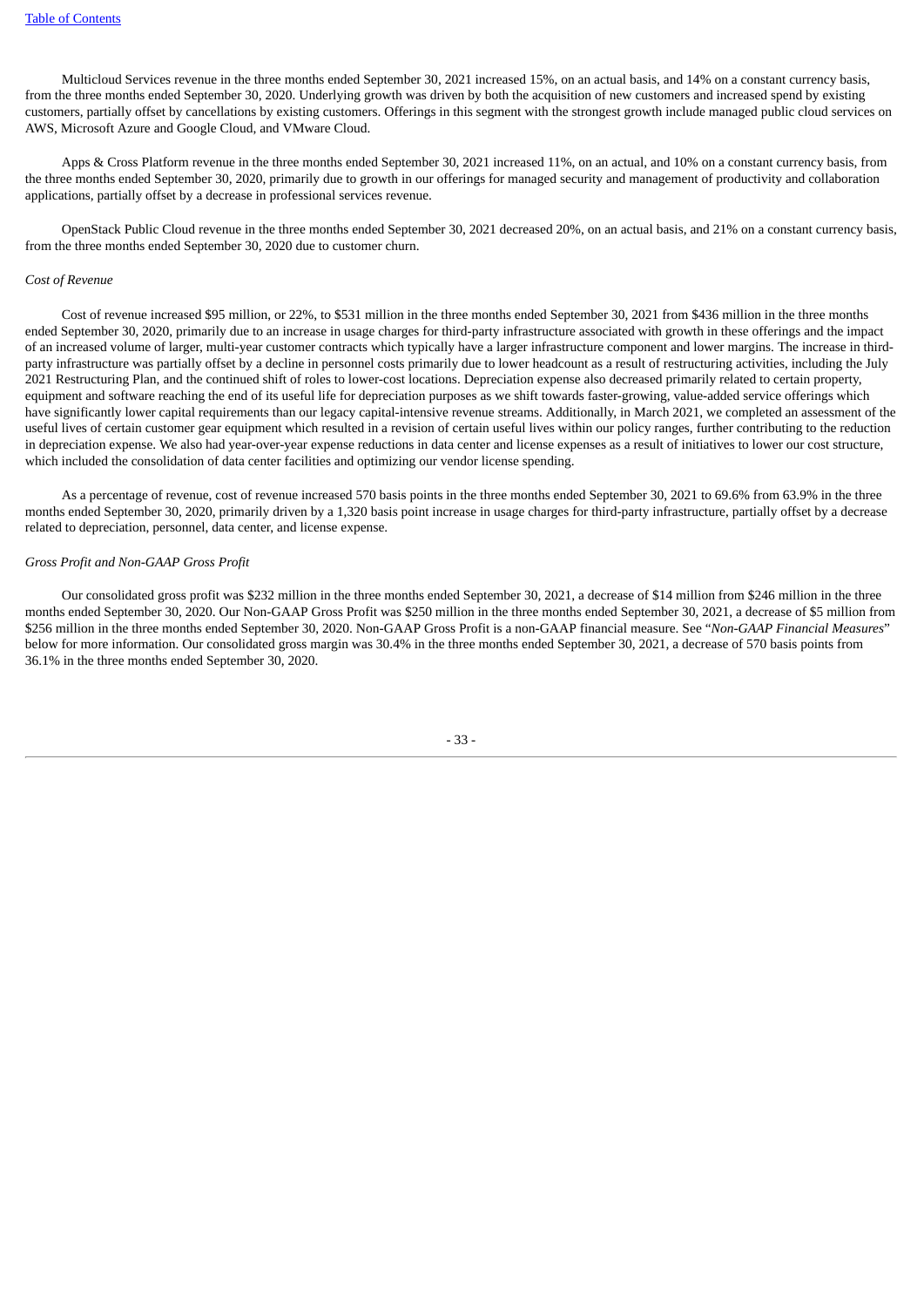The table below presents our segment non-GAAP gross profit and gross margin for the periods indicated, and the change in gross profit between periods:

| (In millions, except %)                                  |        | 2020                    |        | 2021                    | <b>Year-Over-Year Comparison</b> |            |  |  |
|----------------------------------------------------------|--------|-------------------------|--------|-------------------------|----------------------------------|------------|--|--|
| Non-GAAP gross profit by segment:                        | Amount | % of Segment<br>Revenue | Amount | % of Segment<br>Revenue | Amount                           | % Change   |  |  |
| Multicloud Services                                      | 202.5  | $37.4 \%$ \$            | 200.4  | $32.1\%$ \$             | (2.1)                            | $(1.0)\%$  |  |  |
| Apps & Cross Platform                                    | 27.7   | 33.0 %                  | 33.8   | 36.4 %                  | 6.1                              | 22.0 %     |  |  |
| <b>OpenStack Public Cloud</b>                            | 25.3   | 45.4 %                  | 16.1   | 36.1 %                  | (9.2)                            | $(36.4)\%$ |  |  |
| Non-GAAP Gross Profit                                    | 255.5  |                         | 250.3  |                         | (5.2)                            | $(2.0)\%$  |  |  |
| Less:                                                    |        |                         |        |                         |                                  |            |  |  |
| Share-based compensation expense                         | (4.5)  |                         | (4.0)  |                         |                                  |            |  |  |
| Other compensation expense (1)                           | (1.5)  |                         | (0.4)  |                         |                                  |            |  |  |
| Purchase accounting impact on expense $(2)$              | (1.2)  |                         | (1.2)  |                         |                                  |            |  |  |
| Restructuring and transformation expenses <sup>(3)</sup> | (2.5)  |                         | (13.0) |                         |                                  |            |  |  |
| Total consolidated gross profit                          | 245.8  |                         | 231.7  |                         |                                  |            |  |  |

Adjustments for retention bonuses, mainly in connection with restructuring and transformation projects, and the related payroll tax, and payroll taxes associated with the exercise of stock options and vesting of restricted stock.

Adjustment for the impact of purchase accounting from the Rackspace Acquisition on expenses.

Adjustment for the impact of business transformation and optimization activities, as well as associated severance, facility closure costs and lease termination expenses. This amount also includes certain costs associated with the July 2021 Restructuring Plan which are not accounted for as exit and disposal costs under ASC 420, including one-time offshore build out costs.

Multicloud Services non-GAAP gross profit decreased 1% in the three months ended September 30, 2021 from the three months ended September 30, 2020. Segment non-GAAP gross profit as a percentage of segment revenue decreased by 530 basis points, reflecting a 25% increase in segment cost of revenue and a 15% increase in segment revenue. The increase in costs was mainly driven by higher third-party infrastructure costs, partially offset by lower personnel costs, depreciation, data center, and license expense.

Apps & Cross Platform non-GAAP gross profit increased 22% in the three months ended September 30, 2021 from the three months ended September 30, 2020. Segment non-GAAP gross profit as a percentage of segment revenue increased by 340 basis points, reflecting a 5% increase in segment cost of revenue and an 11% increase in segment revenue. The increase in cost of revenue was driven by the segment's higher business volume as well as higher third-party infrastructure costs.

OpenStack Public Cloud non-GAAP gross profit decreased 36% in the three months ended September 30, 2021 from the three months ended September 30, 2020 due to customer churn. Segment non-GAAP gross profit as a percentage of segment revenue decreased by 930 basis points, reflecting a 20% decrease in segment revenue, partially offset by a 6% decrease in segment cost of revenue.

The aggregate amount of costs reflected in consolidated gross profit but excluded from segment non-GAAP gross profit was \$18.6 million in the three months ended September 30, 2021, an increase of \$8.9 million from \$9.7 million in the three months ended September 30, 2020, reflecting higher restructuring and transformation expenses, partially offset by lower share-based compensation and other compensation expense. For more information about our segment non-GAAP gross profit, see Item 1 of Part I, Financial Statements - Note 14, "Segment Reporting."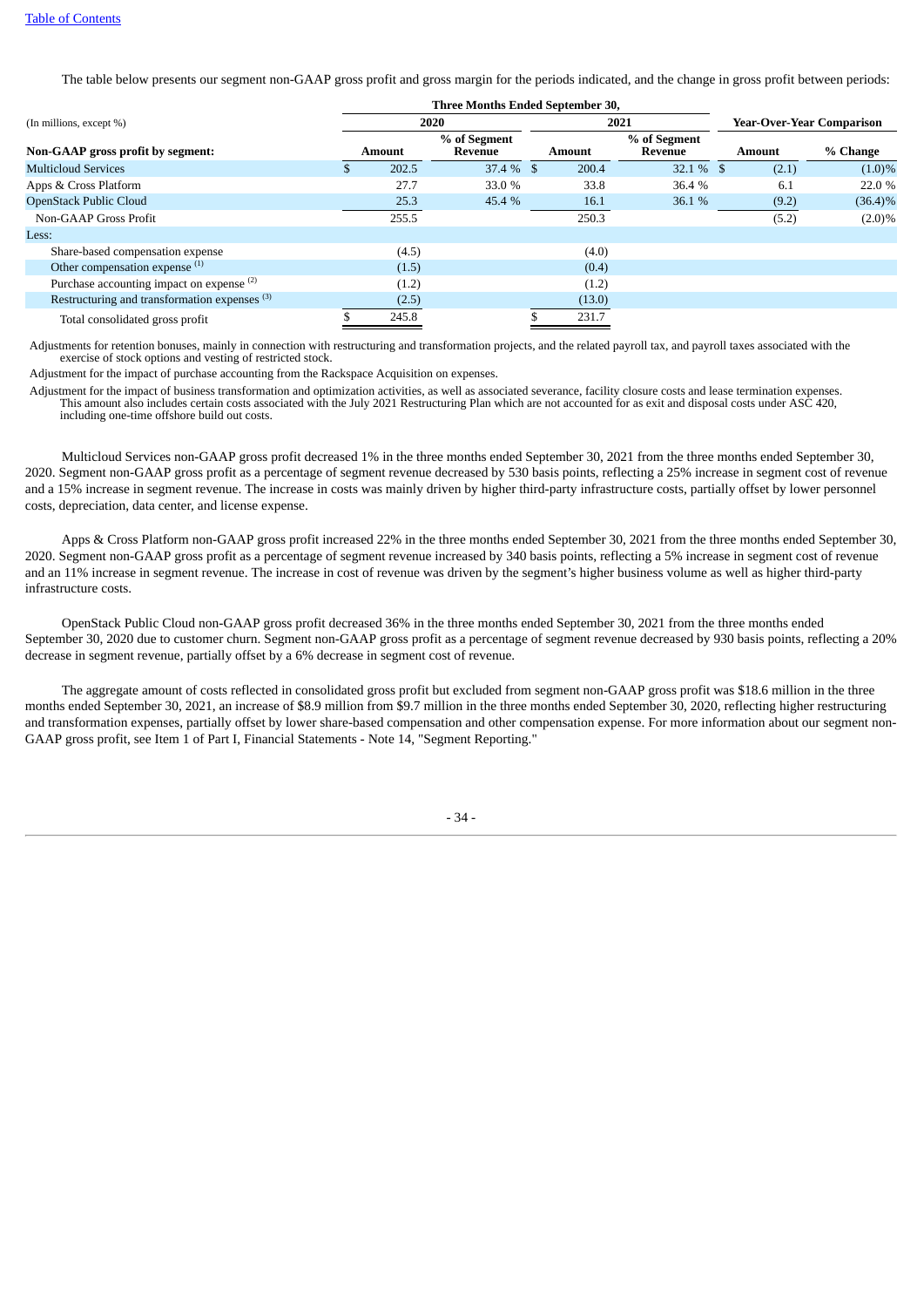### *Selling, General and Administrative Expenses*

Selling, general and administrative expenses decreased \$26 million, or 10%, to \$235 million in the three months ended September 30, 2021 from \$261 million in the three months ended September 30, 2020, primarily due to a reduction in Onica integration costs and costs incurred in the prior period related to the IPO, including \$20 million of share-based compensation expense for certain awards that became probable of vesting upon completion of the IPO. These cost reductions were partially offset by costs incurred in the three months ended September 30, 2021 related to the July 2021 Restructuring Plan, including \$16 million of restructuring charges accounted for as exit and disposal costs under ASC 420. See Item 1 of Part I, Financial Statements - Note 8, "July 2021 Restructuring Plan," for additional information.

As a percentage of revenue, selling, general and administrative expenses decreased 740 basis points, to 30.8% in the three months ended September 30, 2021 from 38.2% in the three months ended September 30, 2020, for the reasons discussed above.

# *Interest Expense*

Interest expense decreased \$17 million to \$52 million in the three months ended September 30, 2021 from \$68 million in the three months ended September 30, 2020, primarily driven by a reduction in total debt outstanding and lower interest rates as a result of significant debt refinancing transactions between periods.

#### *Debt Modification and Extinguishment Costs*

We recorded \$37 million of debt modification and extinguishment costs in the three months ended September 30, 2020 related to the repurchase of \$515 million principal amount of our 8.625% Senior Notes through a tender offer. The 8.625% Senior Notes were fully repaid as of December 31, 2020.

#### *Benefit for Income Taxes*

Our income tax benefit increased to \$20 million in the three months ended September 30, 2021 from \$18 million in the three months ended September 30, 2020. Our effective tax rate increased from 15.1% in the three months ended September 30, 2020 to 35.8% in the three months ended September 30, 2021. The increase in the effective tax rate year-over-year is primarily due to the geographic distribution of profits, which included the release of historic tax reserves due to statute expiration that resulted in a \$13.4 million tax benefit, application of the GILTI provisions and executive compensation that is nondeductible under IRC Section 162(m). The difference between the effective tax rate for the three months ended September 30, 2021 and the statutory rate is primarily due to the geographic distribution of profits, which included the release of the aforementioned historic tax reserves due to statute expiration, and application of the GILTI provisions.

- 35 -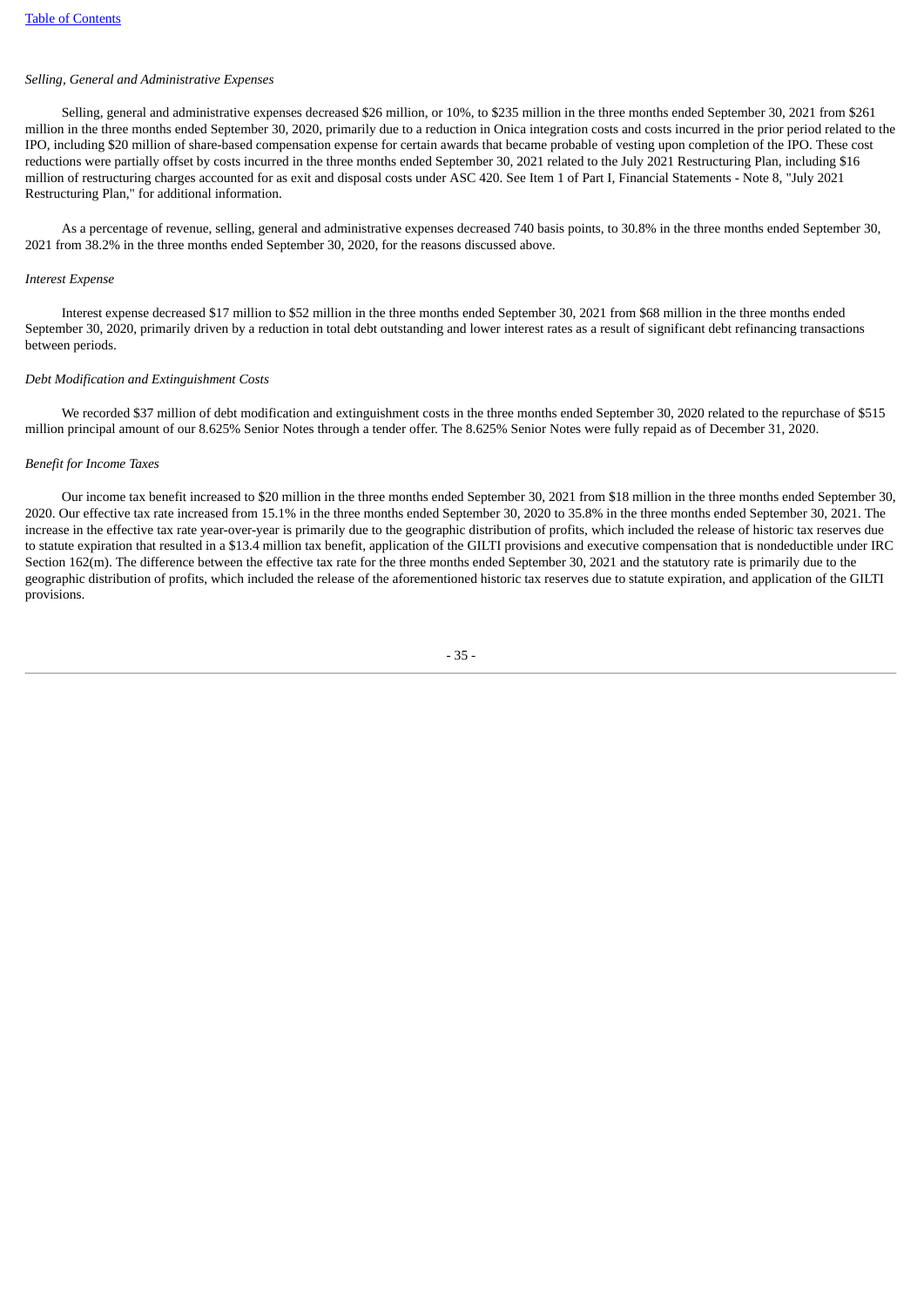# *Nine Months Ended September 30, 2020 Compared to Nine Months Ended September 30, 2021*

The following table sets forth our results of operations for the specified periods, as well as changes between periods and as a percentage of revenue for those same periods (totals in table may not foot due to rounding):

| <b>Nine Months Ended September 30,</b>       |     |           |               |    |               |               |  |                                  |            |  |  |
|----------------------------------------------|-----|-----------|---------------|----|---------------|---------------|--|----------------------------------|------------|--|--|
|                                              |     |           | 2020          |    |               | 2021          |  | <b>Year-Over-Year Comparison</b> |            |  |  |
| (In millions, except %)                      |     | Amount    | % Revenue     |    | <b>Amount</b> | % Revenue     |  | Amount                           | % Change   |  |  |
| Revenue                                      | Эħ. | 1,990.9   | $100.0 \%$ \$ |    | 2,232.2       | $100.0 \%$ \$ |  | 241.3                            | 12.1 %     |  |  |
| Cost of revenue                              |     | (1,253.9) | $(63.0)\%$    |    | (1,529.7)     | $(68.5)\%$    |  | (275.8)                          | 22.0 %     |  |  |
| Gross profit                                 |     | 737.0     | 37.0 %        |    | 702.5         | 31.5 %        |  | (34.5)                           | $(4.7)\%$  |  |  |
| Selling, general and administrative expenses |     | (707.5)   | $(35.5)\%$    |    | (698.2)       | $(31.3)\%$    |  | 9.3                              | $(1.3)\%$  |  |  |
| Gain on sale of land                         |     |           | $-$ %         |    | 19.9          | 0.9%          |  | 19.9                             | 100.0 %    |  |  |
| Income from operations                       |     | 29.5      | 1.5 %         |    | 24.2          | $1.1\%$       |  | (5.3)                            | $(18.0)\%$ |  |  |
| Other income (expense):                      |     |           |               |    |               |               |  |                                  |            |  |  |
| Interest expense                             |     | (209.2)   | $(10.5)\%$    |    | (154.6)       | (6.9)%        |  | 54.6                             | $(26.1)\%$ |  |  |
| Gain (loss) on investments, net              |     | 0.9       | $0.0 \%$      |    | (3.6)         | (0.2)%        |  | (4.5)                            | <b>NM</b>  |  |  |
| Debt modification and extinguishment costs   |     | (37.0)    | (1.9)%        |    | (37.5)        | (1.7)%        |  | (0.5)                            | 1.4 %      |  |  |
| Other income (expense), net                  |     | 0.4       | $0.0 \%$      |    | (1.1)         | $(0.0)\%$     |  | (1.5)                            | <b>NM</b>  |  |  |
| Total other income (expense)                 |     | (244.9)   | $(12.3)\%$    |    | (196.8)       | (8.8)%        |  | 48.1                             | $(19.6)\%$ |  |  |
| Loss before income taxes                     |     | (215.4)   | $(10.8)\%$    |    | (172.6)       | (7.7)%        |  | 42.8                             | $(19.9)\%$ |  |  |
| Benefit for income taxes                     |     | 33.4      | 1.7 %         |    | 37.2          | 1.7 %         |  | 3.8                              | 11.4 %     |  |  |
| Net loss                                     |     | (182.0)   | $(9.1)\%$     | -S | (135.4)       | $(6.1)\%$ \$  |  | 46.6                             | $(25.6)\%$ |  |  |

#### NM = not meaningful.

#### *Revenue*

Revenue increased \$241 million, or 12.1%, to \$2,232 million in the nine months ended September 30, 2021 from \$1,991 million in the nine months ended September 30, 2020. Revenue was positively impacted by new customer acquisition and growing customer spend in our Multicloud Services and Apps & Cross Platform segments, as discussed below.

After removing the impact from foreign currency fluctuations, on a constant currency basis, revenue increased 10.8% year-over-year. The following table presents revenue growth by segment:

|                         | Nine Months Ended September 30, |         | % Change   |                                         |  |  |
|-------------------------|---------------------------------|---------|------------|-----------------------------------------|--|--|
| (In millions, except %) | 2020                            | 2021    | Actual     | <b>Constant Currency</b> <sup>(1)</sup> |  |  |
| Multicloud Services     | $1,569.0$ \$                    | 1,809.8 | 15.3 %     | 13.9 %                                  |  |  |
| Apps & Cross Platform   | 245.3                           | 282.8   | 15.3 %     | 14.5 %                                  |  |  |
| Core Revenue            | 1.814.3                         | 2,092.6 | 15.3 %     | 14.0 %                                  |  |  |
| OpenStack Public Cloud  | 176.6                           | 139.6   | $(20.9)\%$ | $(22.2)\%$                              |  |  |
| <b>Total</b>            | 1,990.9                         | 2,232.2 | 12.1 %     | 10.8%                                   |  |  |

(1) Refer to "*Non-GAAP Financial Measures*" in this section for further explanation and reconciliation.

Multicloud Services revenue in the nine months ended September 30, 2021 increased 15%, on an actual basis, and 14% on a constant currency basis, from the nine months ended September 30, 2020. Underlying growth was primarily driven by both the acquisition of new customers and increased spend by existing customers, partially offset by cancellations by existing customers. Offerings in this segment with the strongest growth include managed public cloud services on AWS, Microsoft Azure and Google Cloud, and VMware Cloud.

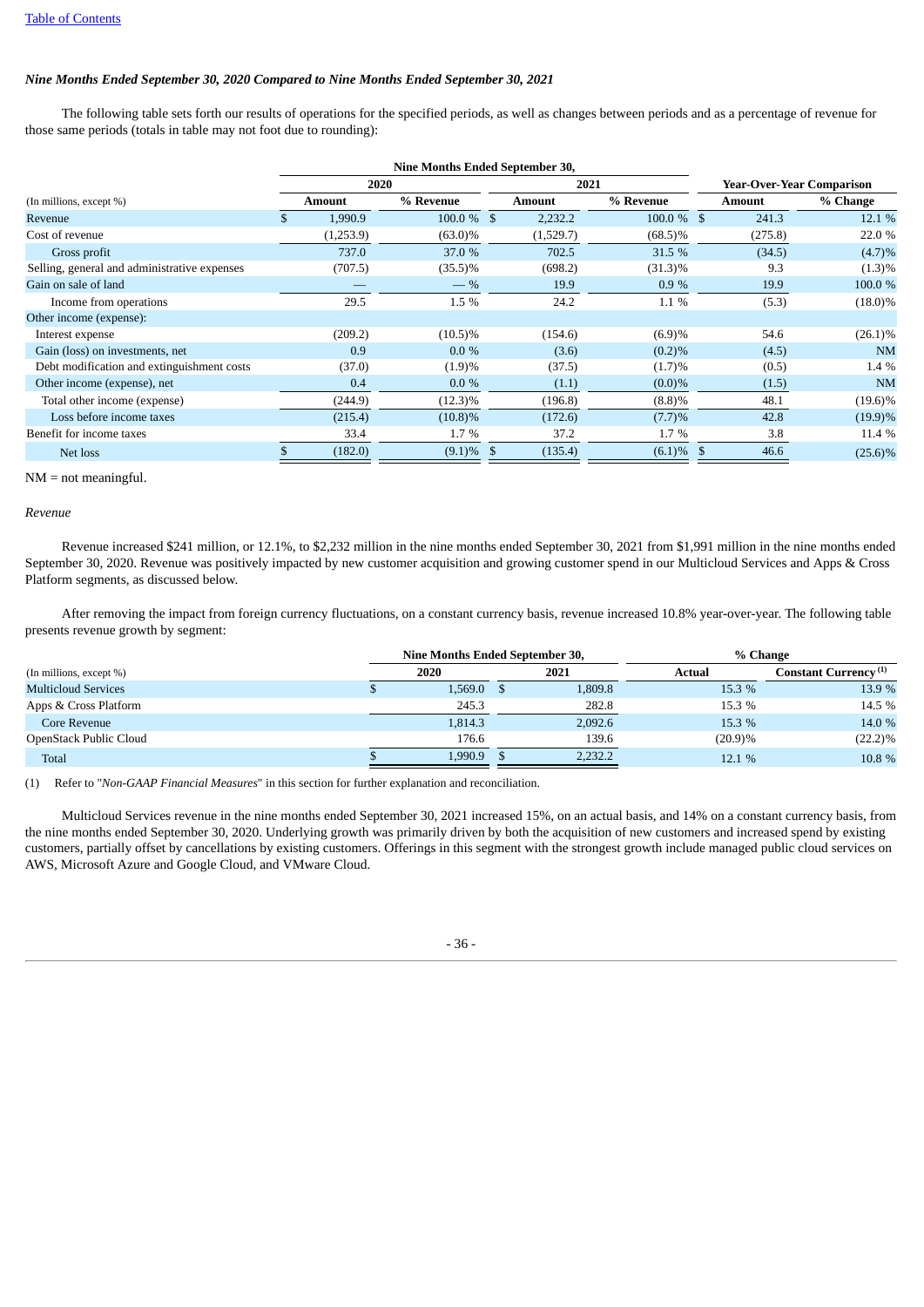Apps & Cross Platform revenue in the nine months ended September 30, 2021 increased 15%, on an actual and constant currency basis, from the nine months ended September 30, 2020, primarily due to growth in our offerings for managed security and management of productivity and collaboration applications, partially offset by a decrease in professional services revenue.

OpenStack Public Cloud revenue in the nine months ended September 30, 2021 decreased 21%, on an actual basis, and 22% on a constant currency basis, from the nine months ended September 30, 2020 due to customer churn.

### *Cost of Revenue*

Cost of revenue increased \$276 million, or 22%, to \$1,530 million in the nine months ended September 30, 2021 from \$1,254 million in the nine months ended September 30, 2020, primarily due to an increase in usage charges for third-party infrastructure associated with growth in these offerings and the impact of an increased volume of larger, multi-year customer contracts which typically have a larger infrastructure component and lower margins. The increase in thirdparty infrastructure was partially offset by a decline in personnel costs primarily due to cost savings as a result of shifting roles to lower-cost locations, partially offset by an increase in share-based compensation and severance expense. Depreciation expense decreased primarily related to certain property, equipment and software reaching the end of its useful life for depreciation purposes as we shift towards faster-growing, value-added service offerings which have significantly lower capital requirements than our legacy capital-intensive revenue streams. Additionally, in March 2021, we completed an assessment of the useful lives of certain customer gear equipment which resulted in a revision of certain useful lives within our policy ranges, further contributing to the reduction in depreciation expense. We also had year-over-year expense reductions in data center and license expenses as a result of initiatives to lower our cost structure, which included the consolidation of data center facilities and optimizing our vendor license spending.

As a percentage of revenue, cost of revenue increased 550 basis points in the nine months ended September 30, 2021 to 68.5% from 63.0% in the nine months ended September 30, 2020, primarily driven by a 1,330 basis point increase in usage charges for third-party infrastructure, partially offset by a decrease related to personnel costs, depreciation, data center, and license expense.

- 37 -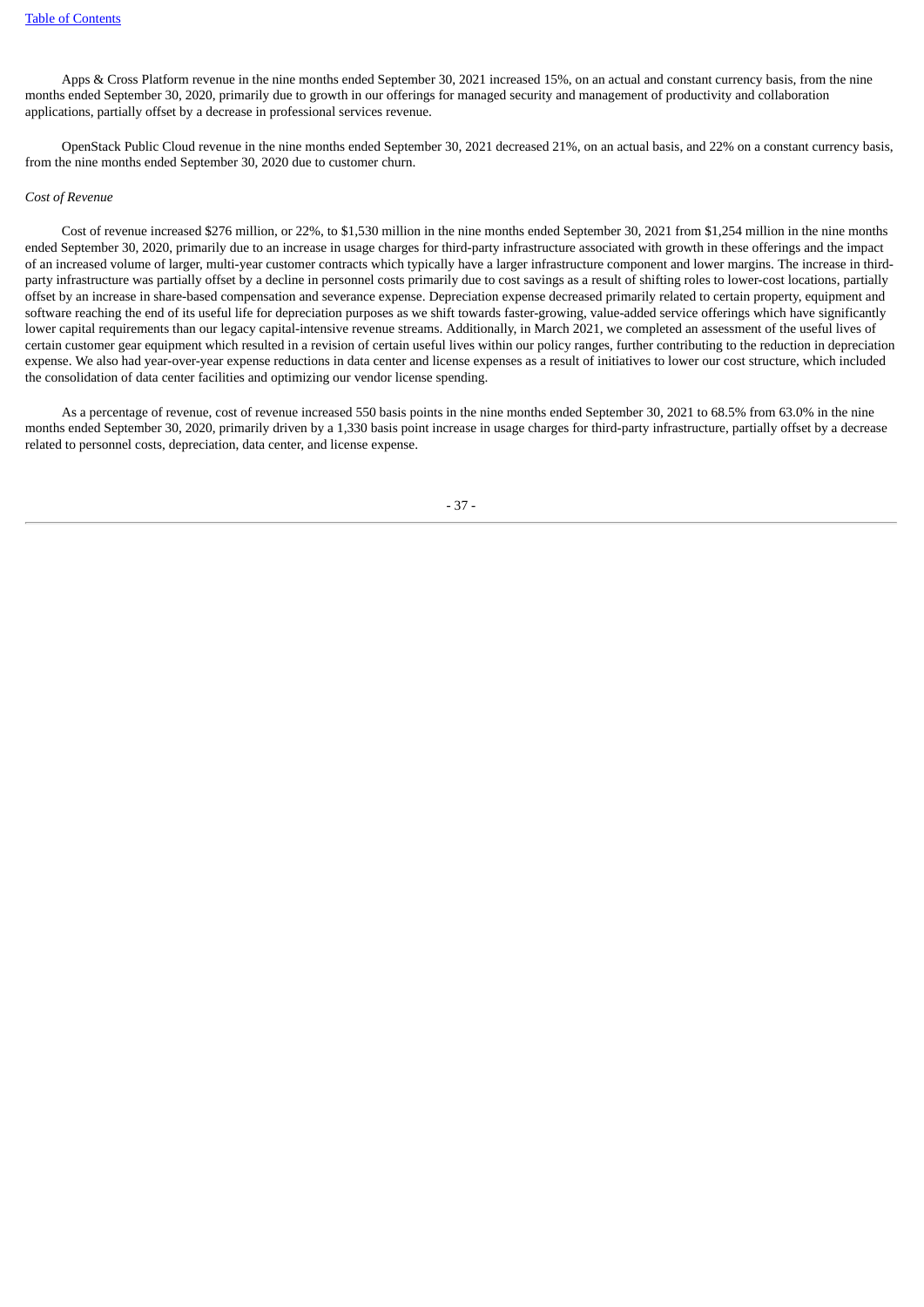# *Gross Profit and Non-GAAP Gross Profit*

Our consolidated gross profit was \$703 million in the nine months ended September 30, 2021, a decrease of \$35 million from \$737 million in the nine months ended September 30, 2020. Our Non-GAAP Gross Profit was \$750 million in the nine months ended September 30, 2021, a decrease of \$13 million from \$763 million in the nine months ended September 30, 2020. Non-GAAP Gross Profit is a non-GAAP financial measure. See "*Non-GAAP Financial Measures*" below for more information. Our consolidated gross margin was 31.5% in the nine months ended September 30, 2021, a decrease of 550 basis points from 37.0% in the nine months ended September 30, 2020.

The table below presents our segment non-GAAP gross profit and gross margin for the periods indicated, and the change in gross profit between periods:

|                                                          | Nine Months Ended September 30, |        |                         |  |        |                         |  |                                  |            |  |
|----------------------------------------------------------|---------------------------------|--------|-------------------------|--|--------|-------------------------|--|----------------------------------|------------|--|
| (In millions, except %)                                  |                                 |        | 2020                    |  |        | 2021                    |  | <b>Year-Over-Year Comparison</b> |            |  |
| Non-GAAP gross profit by segment:                        |                                 | Amount | % of Segment<br>Revenue |  | Amount | % of Segment<br>Revenue |  | Amount                           | % Change   |  |
| <b>Multicloud Services</b>                               | Л.                              | 600.0  | $38.2 \%$ \$            |  | 598.8  | $33.1\%$ \$             |  | (1.2)                            | (0.2)%     |  |
| Apps & Cross Platform                                    |                                 | 84.8   | 34.6 %                  |  | 100.7  | 35.6 %                  |  | 15.9                             | 18.8 %     |  |
| <b>OpenStack Public Cloud</b>                            |                                 | 78.3   | 44.3 %                  |  | 50.8   | 36.4 %                  |  | (27.5)                           | $(35.1)\%$ |  |
| Non-GAAP Gross Profit                                    |                                 | 763.1  |                         |  | 750.3  |                         |  | (12.8)                           | (1.7)%     |  |
| Less:                                                    |                                 |        |                         |  |        |                         |  |                                  |            |  |
| Share-based compensation expense                         |                                 | (8.6)  |                         |  | (13.2) |                         |  |                                  |            |  |
| Other compensation expense <sup>(1)</sup>                |                                 | (4.9)  |                         |  | (2.1)  |                         |  |                                  |            |  |
| Purchase accounting impact on expense $(2)$              |                                 | (4.7)  |                         |  | (3.6)  |                         |  |                                  |            |  |
| Restructuring and transformation expenses <sup>(3)</sup> |                                 | (7.9)  |                         |  | (28.9) |                         |  |                                  |            |  |
| Total consolidated gross profit                          |                                 | 737.0  |                         |  | 702.5  |                         |  |                                  |            |  |

Adjustments for retention bonuses, mainly in connection with restructuring and transformation projects, and the related payroll tax, and payroll taxes associated with the exercise of stock options and vesting of restricted stock.

Adjustment for the impact of purchase accounting from the Rackspace Acquisition on expenses.

Adjustment for the impact of business transformation and optimization activities, as well as associated severance, facility closure costs and lease termination expenses. This amount also includes certain costs associated with the July 2021 Restructuring Plan which are not accounted for as exit and disposal costs under ASC 420, including one-time offshore build out costs.

Multicloud Services non-GAAP gross profit was relatively flat year-over-year. Segment non-GAAP gross profit as a percentage of segment revenue decreased by 510 basis points, reflecting a 25% increase in segment cost of revenue and a 15% increase in segment revenue. The increase in costs was mainly driven by higher third-party infrastructure costs, partially offset by lower personnel, depreciation, data center, and license expense.

Apps & Cross Platform non-GAAP gross profit increased 19% in the nine months ended September 30, 2021 from the nine months ended September 30, 2020. Segment non-GAAP gross profit as a percentage of segment revenue increased by 100 basis points, reflecting a 13% increase in segment cost of revenue and a 15% increase in segment revenue. The increase in cost of revenue was primarily driven by the segment's higher business volume as well as higher thirdparty infrastructure costs.

OpenStack Public Cloud non-GAAP gross profit decreased 35% in the nine months ended September 30, 2021 from the nine months ended September 30, 2020, due to customer churn. Segment non-GAAP gross profit as a percentage of segment revenue decreased by 790 basis points, reflecting a 21% decrease in segment revenue, partially offset by a 10% decrease in segment cost of revenue.

The aggregate amount of costs reflected in consolidated gross profit but excluded from segment non-GAAP gross profit was \$47.8 million in the nine months ended September 30, 2021, an increase of \$21.7 million from \$26.1 million in the nine months ended September 30, 2020, reflecting higher restructuring and transformation expenses and share-based compensation, partially offset by lower purchase accounting adjustments and other compensation expense. For more information about our segment non-GAAP gross profit, see Item 1 of Part I, Financial Statements - Note 14, "Segment Reporting."

- 38 -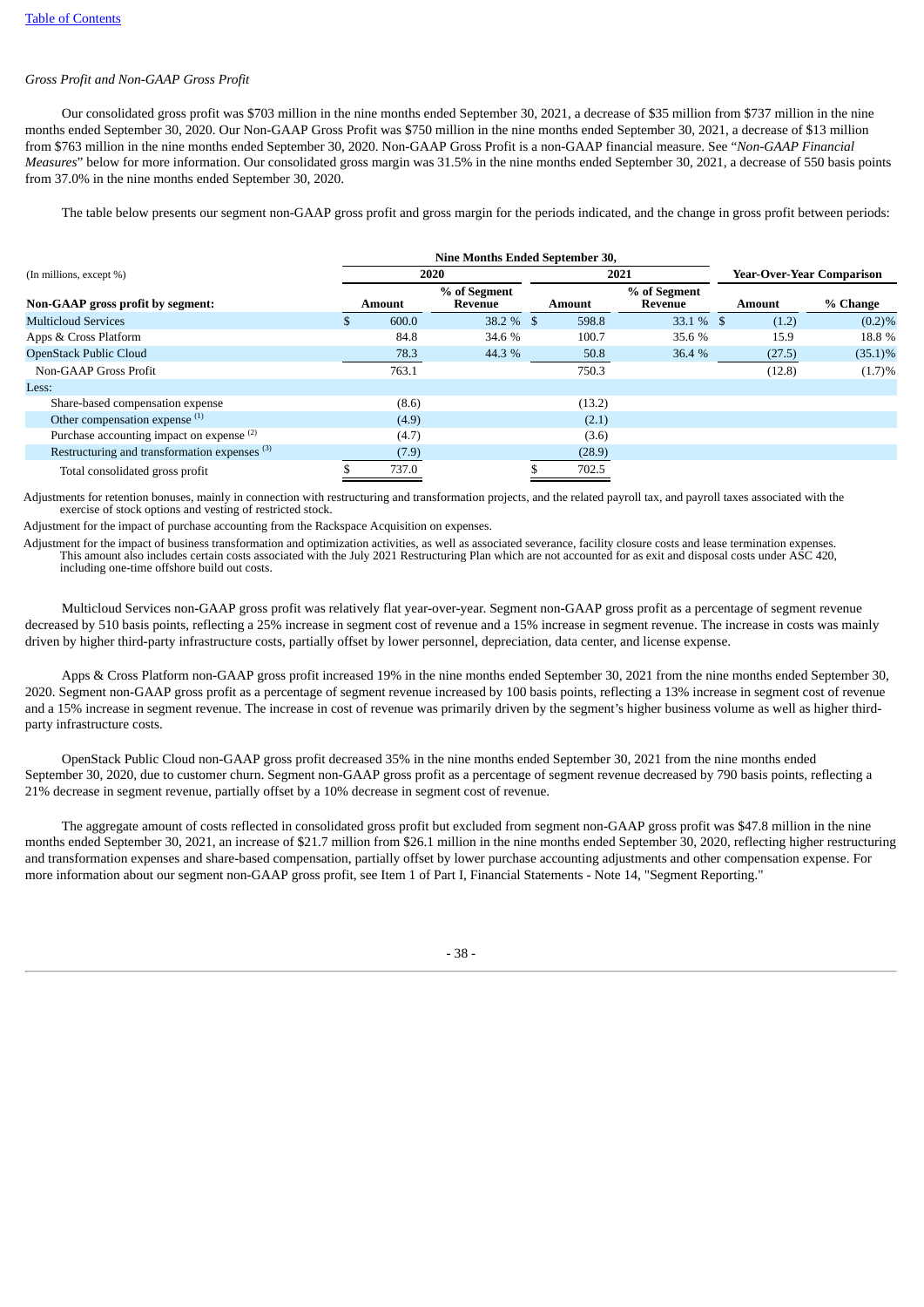### *Selling, General and Administrative Expenses*

Selling, general and administrative expenses were relatively flat year-over-year. Costs incurred in the nine months ended September 30, 2021 related to the July 2021 Restructuring Plan included \$23 million of restructuring charges accounted for as exit and disposal costs under ASC 420. Other cost increases between periods include costs related to other business transformation initiatives and incremental costs to operate as a public company. These increased expenses were offset by a reduction in Onica integration costs, costs incurred in the prior period related to the IPO, and management consulting fees as the agreements were terminated in connection with the IPO. See Item 1 of Part I, Financial Statements - Note 8, "July 2021 Restructuring Plan" for additional information regarding the current period restructuring charges.

As a percentage of revenue, selling, general and administrative expenses decreased 420 basis points, to 31.3% in the nine months ended September 30, 2021 from 35.5% in the nine months ended September 30, 2020, for the reasons discussed above.

#### *Gain on Sale of Land*

In January 2021, we recorded a \$20 million gain related to the sale of a parcel of undeveloped land in the United Kingdom adjacent to one of our existing data centers, as further discussed in Item 1 of Part I, Financial Statements - Note 4, "Property, Equipment and Software, net."

#### *Interest Expense*

Interest expense decreased \$55 million to \$155 million in the nine months ended September 30, 2021 from \$209 million in the nine months ended September 30, 2020, primarily driven by a reduction in total debt outstanding and lower interest rates as a result of significant debt refinancing transactions between periods.

#### *Debt Modification and Extinguishment Costs*

In the nine months ended September 30, 2021 we recorded \$37 million and \$0.5 million of debt modification and extinguishment costs related to the February 2021 Refinancing Transaction and termination of the Receivables Financing Facility, respectively, as further discussed in Item 1 of Part I, Financial Statements - Note 6, "Debt. We recorded \$37 million of debt modification and extinguishment costs in the nine months ended September 30, 2020 related to the repurchase of \$515 million principal amount of our 8.625% Senior Notes through a tender offer. The 8.625% Senior Notes were fully repaid as of December 31, 2020.

#### *Benefit for Income Taxes*

Our income tax benefit increased to \$37 million in the nine months ended September 30, 2021 from \$33 million in the nine months ended September 30, 2020. Our effective tax rate increased from 15.5% in the nine months ended September 30, 2020 to 21.5% in the nine months ended September 30, 2021. The increase in the effective tax rate year-over-year is primarily due to the geographic distribution of profits, which included the release of historic tax reserves due to statute expiration that resulted in a \$13.4 million tax benefit, and tax effects from share-based compensation. The difference between the effective tax rate for the nine months ended September 30, 2021 and the statutory rate is primarily due to the geographic distribution of profits, which included the release of the aforementioned historic tax reserves due to statue expiration, and tax effects from share-based compensation.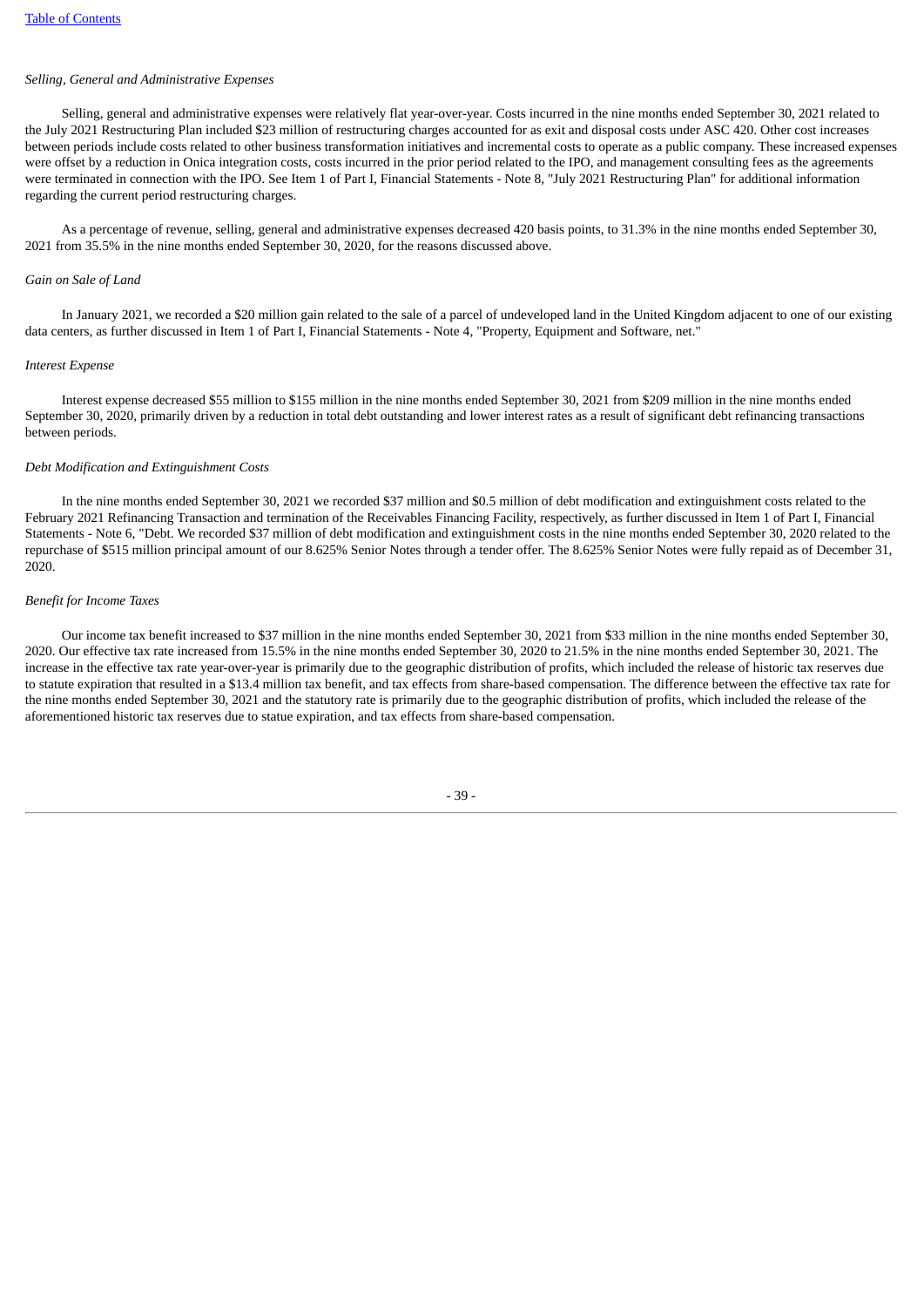### **Non-GAAP Financial Measures**

We track several non-GAAP financial measures to monitor and manage our underlying financial performance. The following discussion includes the presentation of constant currency revenue, Non-GAAP Gross Profit, Non-GAAP Net Income (Loss), Non-GAAP Operating Profit, Adjusted EBITDA and Non-GAAP Earnings Per Share ("EPS"), which are non-GAAP financial measures that exclude the impact of certain costs, losses and gains that are required to be included in our profit and loss measures under GAAP. Although we believe these measures are useful to investors and analysts for the same reasons they are useful to management, as discussed below, these measures are not a substitute for, or superior to, U.S. GAAP financial measures or disclosures. Other companies may calculate similarly-titled non-GAAP measures differently, limiting their usefulness as comparative measures. We have reconciled each of these non-GAAP measures to the applicable most comparable GAAP measure throughout this MD&A.

#### *Constant Currency Revenue*

We use constant currency revenue as an additional metric for understanding and assessing our growth excluding the effect of foreign currency rate fluctuations on our international business operations. Constant currency information compares results between periods as if exchange rates had remained constant period over period and is calculated by translating the non-U.S. dollar income statement balances for the most current period to U.S. dollars using the average exchange rate from the comparative period rather than the actual exchange rates in effect during the respective period. We also believe this is an important metric to help investors evaluate our performance in comparison to prior periods.

The following table presents, by segment, actual and constant currency revenue and constant currency revenue growth rates, for and between the periods indicated:

|                               | <b>Three Months Ended</b><br>September 30, 2020 |         | <b>Three Months Ended September 30, 2021</b>          |      | % Change                        |            |                   |
|-------------------------------|-------------------------------------------------|---------|-------------------------------------------------------|------|---------------------------------|------------|-------------------|
| (In millions, except %)       | Revenue                                         | Revenue | <b>Foreign Currency</b><br>Translation <sup>(a)</sup> |      | Revenue in<br>Constant Currencv | Actual     | Constant Currencv |
| <b>Multicloud Services</b>    | 542.1                                           | 625.1   | (5.1)                                                 | - \$ | 620.0                           | 15.3 %     | 14.4 %            |
| Apps & Cross Platform         | 83.9                                            | 92.8    | (0.5)                                                 |      | 92.3                            | 10.5 %     | $9.9\%$           |
| <b>OpenStack Public Cloud</b> | 55.7                                            | 44.6    | (0.7)                                                 |      | 43.9                            | $(19.9)\%$ | $(21.0)\%$        |
| Total                         | 681.7                                           | 762.5   | (6.3)                                                 |      | 756.2                           | 11.9 %     | 10.9%             |

(a) The effect of foreign currency is calculated by translating current period results using the average exchange rate from the prior comparative period.

|                               | <b>Nine Months Ended</b><br>September 30, 2020 |         | Nine Months Ended September 30, 2021                  |                                 | % Change   |                          |  |
|-------------------------------|------------------------------------------------|---------|-------------------------------------------------------|---------------------------------|------------|--------------------------|--|
| (In millions, except %)       | Revenue                                        | Revenue | <b>Foreign Currency</b><br>Translation <sup>(a)</sup> | Revenue in<br>Constant Currencv | Actual     | <b>Constant Currency</b> |  |
| <b>Multicloud Services</b>    | 1,569.0                                        | 1,809.8 | $(22.3)$ \$                                           | 1,787.5                         | 15.3 %     | 13.9 %                   |  |
| Apps & Cross Platform         | 245.3                                          | 282.8   | (1.9)                                                 | 280.9                           | 15.3 %     | 14.5 %                   |  |
| <b>OpenStack Public Cloud</b> | 176.6                                          | 139.6   | (2.3)                                                 | 137.3                           | $(20.9)\%$ | $(22.2)\%$               |  |
| Total                         | 1,990.9                                        | 2,232.2 | (26.5)                                                | 2,205.7                         | 12.1 %     | 10.8 %                   |  |

(a) The effect of foreign currency is calculated by translating current period results using the average exchange rate from the prior comparative period.

- 40 -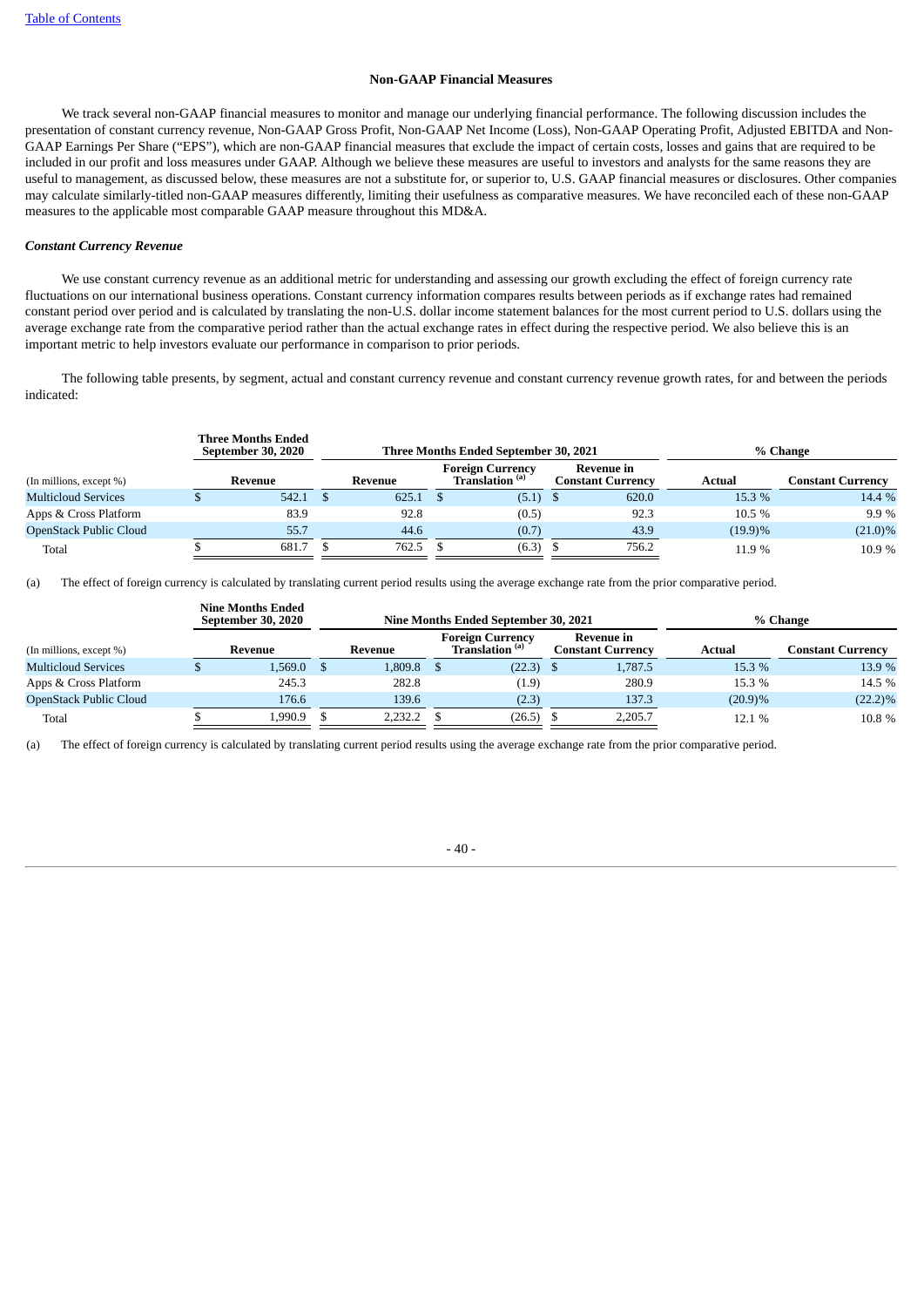## *Non-GAAP Gross Profit*

Our principal measure of segment profitability is segment non-GAAP gross profit. We also present Non-GAAP Gross Profit in this MD&A, which is the aggregate of segment non-GAAP gross profit, because we believe the measure is useful in analyzing trends in our underlying, recurring gross margins. We define Non-GAAP Gross Profit as our consolidated gross profit, adjusted to exclude the impact of share-based compensation expense and other non-recurring or unusual compensation items, purchase accounting-related effects, and certain business transformation-related costs. For a reconciliation of our Non-GAAP Gross Profit to our total consolidated gross profit, see "G*ross Profit and Non-GAAP Gross Profit*" above.

### *Non-GAAP Net Income (Loss), Non-GAAP Operating Profit and Adjusted EBITDA*

We present Non-GAAP Net Income (Loss), Non-GAAP Operating Profit and Adjusted EBITDA because they are a basis upon which management assesses our performance and we believe they are useful to evaluating our financial performance. We believe that excluding items from net income that may not be indicative of, or are unrelated to, our core operating results, and that may vary in frequency or magnitude, enhances the comparability of our results and provides a better baseline for analyzing trends in our business.

The Rackspace Acquisition was structured as a leveraged buyout of Rackspace Technology Global, our Predecessor, and resulted in several accounting and capital structure impacts. For example, the revaluation of our assets and liabilities resulted in a significant increase in our amortizable intangible assets and goodwill, the incurrence of a significant amount of debt to partially finance the Rackspace Acquisition resulted in interest payments that reflect our high leverage and cost of debt capital, and the conversion of Rackspace Technology Global's unvested equity compensation into a cash-settled bonus plan and obligation to pay management fees to our equityholders resulted in new cash commitments. In addition, the change in ownership and management resulting from the Rackspace Acquisition led to a strategic realignment in our operations that had a significant impact on our financial results. Following the Rackspace Acquisition, we acquired several businesses, sold businesses and investments that we deemed to be non-core and launched multiple integration and business transformation initiatives intended to improve the efficiency of people and operations and identify recurring cost savings and new revenue growth opportunities. We believe that these transactions and activities resulted in costs, which have historically been substantial, and that may not be indicative of, or are not related to, our core operating results, including interest related to the incurrence of additional debt to finance acquisitions and third party legal, advisory and consulting fees and severance, retention bonus and other internal costs that we believe would not have been incurred in the absence of these transactions and activities and also may not be indicative of, or related to, our core operating results.

We define Non-GAAP Net Income (Loss) as net income (loss) adjusted to exclude the impact of non-cash charges for share-based compensation, special bonuses and other compensation expense, transaction-related costs and adjustments, restructuring and transformation charges, management fees, the amortization of acquired intangible assets and certain other non-operating, non-recurring or non-core gains and losses, as well as the tax effects of these non-GAAP adjustments.

We define Non-GAAP Operating Profit as net income (loss), plus interest expense and income taxes, further adjusted to exclude the impact of non-cash charges for share-based compensation, special bonuses and other compensation expense, transaction-related costs and adjustments, restructuring and transformation charges, management fees, the amortization of acquired intangible assets and certain other non-operating, non-recurring or non-core gains and losses.

We define Adjusted EBITDA as Non-GAAP Operating Profit plus depreciation and amortization.

Non-GAAP Operating Profit and Adjusted EBITDA are management's principal metrics for measuring our underlying financial performance. Adjusted EBITDA, along with other quantitative and qualitative information, is also the principal financial measure used by management and our board of directors in determining performance-based compensation for our management and key employees.

These non-GAAP measures are not intended to imply that we would have generated higher income or avoided net losses if the Rackspace Acquisition and the subsequent transactions and initiatives had not occurred. In the future we may incur expenses or charges such as those added back to calculate Non-GAAP Net Income (Loss), Non-GAAP Operating Profit or Adjusted EBITDA. Our presentation of Non-GAAP Net Income (Loss), Non-GAAP Operating Profit and Adjusted EBITDA should not be construed as an inference that our future results will be unaffected by these items. Other companies, including our peer companies, may calculate similarly-titled measures in a different manner from us, and therefore, our non-GAAP measures may not be comparable to similarlytitled measures of other companies. Investors are cautioned against using these measures to the exclusion of our results in accordance with GAAP.

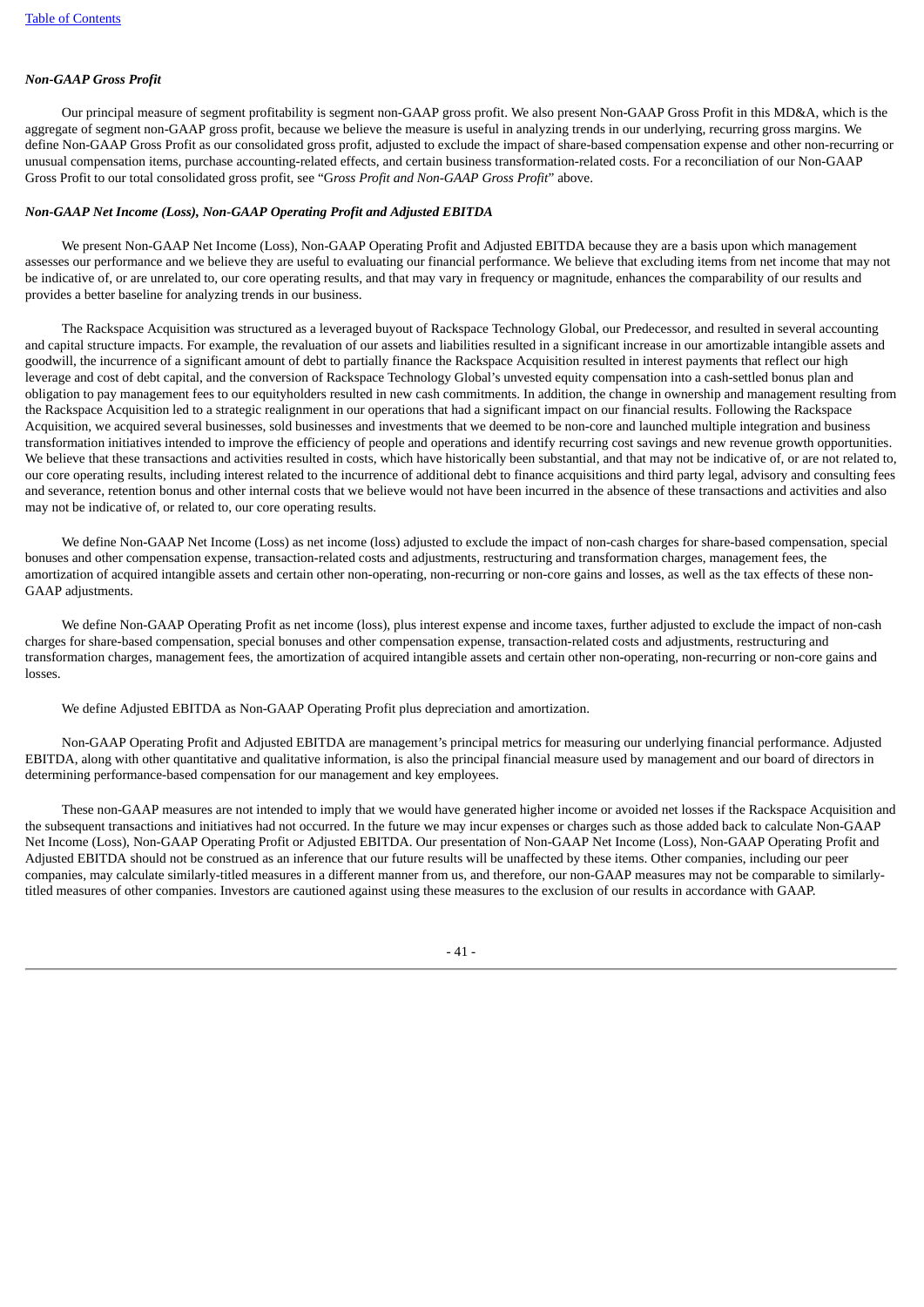The following table presents a reconciliation of Non-GAAP Net Income (Loss), Non-GAAP Operating Profit and Adjusted EBITDA to our net loss for the periods indicated:

|                                                           |              | Three Months Ended September 30, |             | Nine Months Ended September 30, |  |         |  |  |
|-----------------------------------------------------------|--------------|----------------------------------|-------------|---------------------------------|--|---------|--|--|
| (In millions)                                             | 2020         | 2021                             |             | 2020                            |  | 2021    |  |  |
| Net loss                                                  | $(101.2)$ \$ |                                  | $(34.8)$ \$ | $(182.0)$ \$                    |  | (135.4) |  |  |
| Share-based compensation expense                          | 40.2         |                                  | 19.1        | 56.8                            |  | 56.7    |  |  |
| Special bonuses and other compensation expense (a)        | 5.0          |                                  | 2.1         | 19.1                            |  | 9.1     |  |  |
| Transaction-related adjustments, net (b)                  | 18.9         |                                  | 6.5         | 35.4                            |  | 21.8    |  |  |
| Restructuring and transformation expenses <sup>(c)</sup>  | 22.6         |                                  | 55.2        | 59.7                            |  | 132.9   |  |  |
| Management fees <sup>(d)</sup>                            | 1.3          |                                  | --          | 8.4                             |  |         |  |  |
| Gain on sale of land                                      |              |                                  |             |                                 |  | (19.9)  |  |  |
| Net (gain) loss on divestiture and investments $(e)$      |              |                                  |             | (0.9)                           |  | 3.6     |  |  |
| Debt modification and extinguishment costs <sup>(f)</sup> | 37.0         |                                  |             | 37.0                            |  | 37.5    |  |  |
| Other (income) expense, net $(8)$                         | (0.7)        |                                  | (0.1)       | (0.4)                           |  | 1.1     |  |  |
| Amortization of intangible assets (h)                     | 44.1         |                                  | 43.9        | 132.3                           |  | 137.4   |  |  |
| Tax effect of non-GAAP adjustments (i)                    | (30.8)       |                                  | (38.3)      | (67.7)                          |  | (91.2)  |  |  |
| Non-GAAP Net Income                                       | 36.4         |                                  | 53.6        | 97.7                            |  | 153.6   |  |  |
| Interest expense                                          | 68.3         |                                  | 51.5        | 209.2                           |  | 154.6   |  |  |
| Benefit for income taxes                                  | (18.1)       |                                  | (19.5)      | (33.4)                          |  | (37.2)  |  |  |
| Tax effect of non-GAAP adjustments <sup>(i)</sup>         | 30.8         |                                  | 38.3        | 67.7                            |  | 91.2    |  |  |
| Non-GAAP Operating Profit                                 | 117.4        | 123.9                            |             | 341.2                           |  | 362.2   |  |  |
| Depreciation <sup>(j)</sup>                               | 73.4         |                                  | 59.2        | 222.8                           |  | 180.4   |  |  |
| <b>Adjusted EBITDA</b>                                    | 190.8        | 183.1<br><b>S</b>                | \$.         | 564.0                           |  | 542.6   |  |  |

(a) Includes expense related to retention bonuses, mainly relating to restructuring and integration projects, and the related payroll tax, senior executive signing bonuses and relocation costs, and payroll taxes associated with the exercise of stock options and vesting of restricted stock.

(b) Includes legal, professional, accounting and other advisory fees related to the acquisition of Onica in the fourth quarter of 2019 and the IPO in the third quarter of 2020, integration costs of acquired businesses, purchase accounting adjustments (including deferred revenue fair value discount), payroll costs for employees that dedicate significant time to supporting these projects and exploratory acquisition and divestiture costs and expenses related to financing activities.

(c) Includes consulting and advisory fees related to business transformation and optimization activities, payroll costs for employees that dedicate significant time to these projects, as well as associated severance, facility closure costs, and lease termination expenses. This amount also includes employee related costs and other costs related to the July 2021 Restructuring Plan of \$16.1 million and \$22.5 million, respectively, for the three and nine months ended September 30, 2021, which are accounted for as exit and disposal costs under ASC 420. In addition, it includes certain costs associated with the July 2021 Restructuring Plan which are not accounted for as exit and disposal costs under ASC 420, including one-time offshore build out costs.

(d) Represents historical management fees pursuant to management consulting agreements. The management consulting agreements were terminated effective August 4, 2020, and therefore no management fees have accrued or will be payable for periods after August 4, 2020.

(e) Includes gains and losses on investment and from dispositions.

(f) Includes expenses related to repurchases of 8.625% Senior Notes, the February 2021 Refinancing Transaction and termination of the Receivables Financing Facility.

(g) Reflects mainly changes in the fair value of foreign currency derivatives.

(h) All of our intangible assets are attributable to acquisitions, including the Rackspace Acquisition in 2016.

(i) We utilize an estimated structural long-term non-GAAP tax rate in order to provide consistency across reporting periods, removing the effect of non-recurring tax adjustments, which include but are not limited to tax rate changes, U.S. tax reform, share-based compensation, audit conclusions and changes to valuation allowances. When computing this long-term rate for the 2020 and 2021 interim periods, we based it on an average of the 2019 and estimated 2020 tax rates and 2020 and estimated 2021 tax rates, respectively, recomputed to remove the tax effect of non-GAAP pre-tax adjustments and non-recurring tax adjustments, resulting in a structural non-GAAP tax rate of 26% for all periods. The non-GAAP tax rate could be subject to change for a variety of reasons, including the rapidly evolving global tax environment, significant changes in our geographic earnings mix including due to acquisition activity, or other changes to our strategy or business operations. We will re-evaluate our long-term non-GAAP tax rate as appropriate. We believe that making these adjustments facilitates a better evaluation of our current operating performance and comparisons to prior periods.

(j) Excludes accelerated depreciation expense related to facility closures.

- 42 -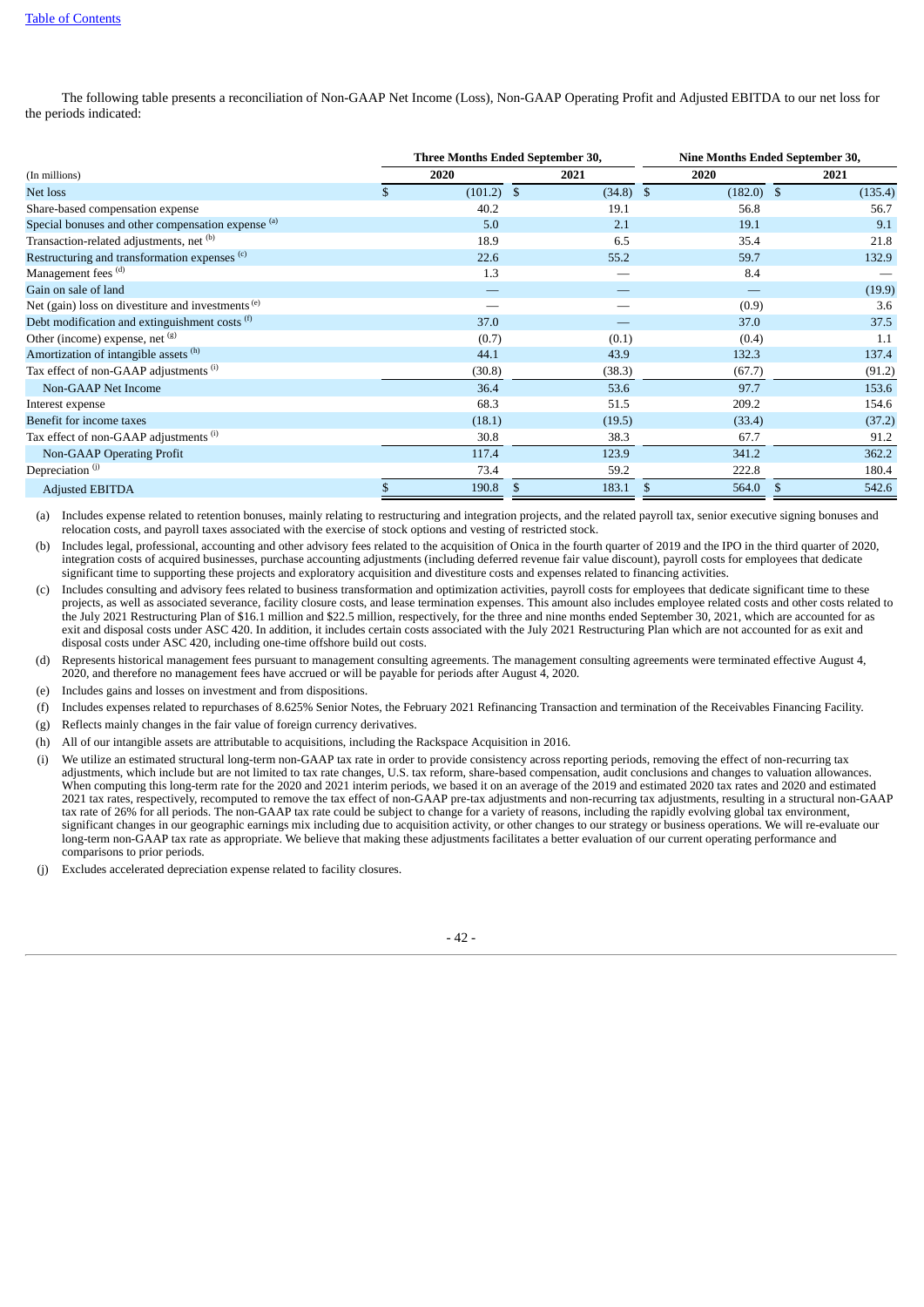# *Non-GAAP Earnings Per Share (EPS)*

We define Non-GAAP EPS as Non-GAAP Net Income divided by our GAAP weighted average number of shares outstanding for the period on a diluted basis and further adjusted for the weighted average number of shares associated with securities which are anti-dilutive to GAAP earnings per share but dilutive to Non-GAAP EPS. Management uses Non-GAAP EPS to evaluate the performance of our business on a comparable basis from period to period, including by adjusting for the impact of the issuance of shares that would be dilutive to Non-GAAP EPS. The following table reconciles Non-GAAP EPS to our GAAP net loss per share on a diluted basis:

|                                                                        | Three Months Ended September 30, |          |             |    | Nine Months Ended September 30, |    |         |
|------------------------------------------------------------------------|----------------------------------|----------|-------------|----|---------------------------------|----|---------|
| (In millions, except per share amounts)                                | 2020                             |          | 2021        |    | 2020                            |    | 2021    |
| Net loss attributable to common stockholders                           | $(101.2)$ \$                     |          | $(34.8)$ \$ |    | $(182.0)$ \$                    |    | (135.4) |
| Non-GAAP Net Income                                                    | $36.4$ \$                        |          | 53.6        | -S | 97.7                            | .S | 153.6   |
|                                                                        |                                  |          |             |    |                                 |    |         |
| Weighted average number of shares - Diluted                            | 186.7                            |          | 209.3       |    | 172.6                           |    | 207.3   |
| Effect of dilutive securities (a)                                      | 5.9                              |          | 2.6         |    | 2.8                             |    | 4.8     |
| Non-GAAP weighted average number of shares - Diluted                   | 192.6                            |          | 211.9       |    | 175.4                           |    | 212.1   |
|                                                                        |                                  |          |             |    |                                 |    |         |
| Net loss per share - Diluted                                           | $(0.54)$ \$                      |          | $(0.17)$ \$ |    | $(1.05)$ \$                     |    | (0.65)  |
| Per share impacts of adjustments to net loss (b)                       | 0.74                             |          | 0.42        |    | 1.62                            |    | 1.39    |
| Per share impacts of shares dilutive after adjustments to net loss (a) | (0.01)                           |          | (0.00)      |    | (0.01)                          |    | (0.02)  |
| Non-GAAP EPS                                                           | 0.19                             | <b>D</b> | 0.25        |    | 0.56                            |    | 0.72    |

(a) Reflects impact of awards that would have been anti-dilutive to Net loss per share, and therefore not included in the calculation, but would be dilutive to Non-GAAP EPS and are therefore included in the share count for purposes of this non-GAAP measure. Potential common share equivalents consist of shares issuable upon the exercise of stock options, vesting of restricted stock or purchase under the Employee Stock Purchase Plan (the "ESPP"), as well as contingent shares associated with our acquisition of Datapipe Parent, Inc. Certain of our potential common share equivalents are contingent on Apollo achieving pre-established performance targets based on a multiple of their invested capital ("MOIC"), which are included in the denominator for the entire period if such shares would be issuable as of the end of the reporting period assuming the end of the reporting period was the end of the contingency period.

(b) Reflects the aggregate adjustments made to reconcile Non-GAAP Net Income to our net loss, as noted in the above table, divided by the GAAP diluted number of shares outstanding for the relevant period.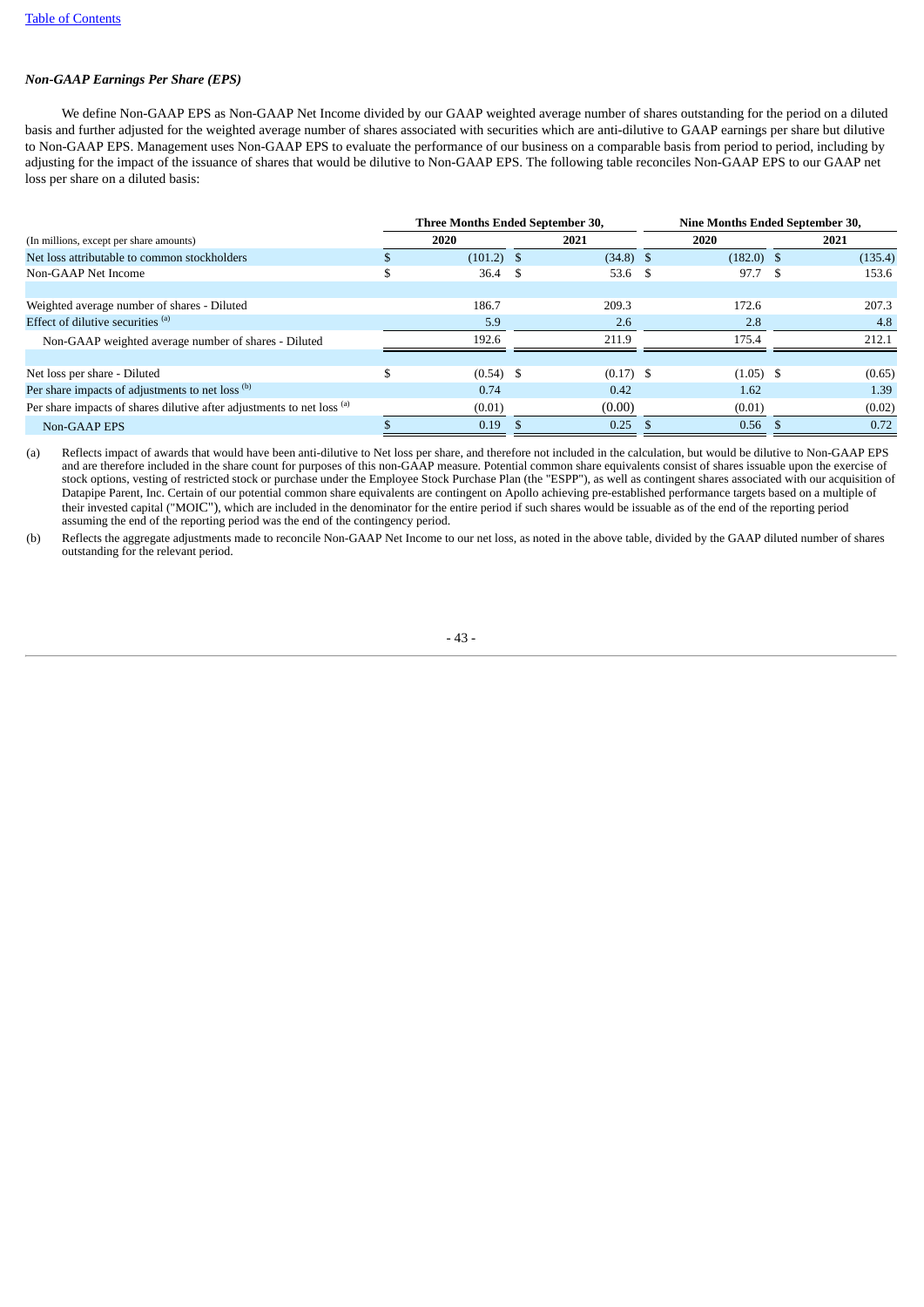### **Liquidity and Capital Resources**

# *Overview*

We primarily finance our operations and capital expenditures with internally-generated cash from operations and hardware leases, and if necessary, borrowings under the Revolving Credit Facility. As of September 30, 2021, the Revolving Credit Facility provided for up to \$375 million of borrowings, none of which was drawn as of September 30, 2021. On June 29, 2021, as part of our on-going efforts to reduce debt, we entered into an agreement to voluntarily prepay and terminate the Receivables Financing Facility. As of September 30, 2021, we had no remaining outstanding balance under the Receivables Financing Facility. We believe our Revolving Credit Facility will provide sufficient liquidity, if needed, to cover amounts that we may have previously drawn upon under the terminated facility. Our primary uses of cash are working capital requirements, debt service requirements and capital expenditures. Based on our current level of operations and available cash, we believe our sources will provide sufficient liquidity over at least the next twelve months. We cannot provide assurance, however, that our business will generate sufficient cash flows from operations or that future borrowings will be available to us under the Revolving Credit Facility or from other sources in an amount sufficient to enable us to pay our indebtedness or to fund our other liquidity needs. Our ability to do so depends on prevailing economic conditions and other factors, many of which are beyond our control. In addition, upon the occurrence of certain events, such as a change of control, we could be required to repay or refinance our indebtedness. We cannot assure that we will be able to refinance any of our indebtedness, including the Senior Facilities, the 5.375% Senior Notes, and the 3.50% Senior Secured Notes (see discussion below), on commercially reasonable terms or at all. Any future acquisitions, joint ventures or other similar transactions will likely require additional capital, and there can be no assurance that any such capital will be available to us on acceptable terms or at all.

From time to time, depending upon market and other conditions, as well as upon our cash balances and liquidity, we, our subsidiaries or our affiliates may acquire (and have acquired) our outstanding debt securities or our other indebtedness through open market purchases, privately negotiated transactions, tender offers, redemption or otherwise, upon such terms and at such prices as we, our subsidiaries or our affiliates may determine (or as may be provided for in the indenture governing the 5.375% Senior Notes (the "5.375% Notes Indenture") or the indenture governing the 3.50% Senior Secured Notes (the "3.50% Notes Indenture" and, together with the 5.375% Notes Indenture, the "Indentures"), if applicable), for cash or other consideration.

At September 30, 2021, we held \$260 million in cash and cash equivalents (not including \$3 million in restricted cash, which is included in "Other noncurrent assets"), of which \$119 million was held by foreign entities.

We have entered into installment payment arrangements with certain equipment and software vendors, along with sale-leaseback arrangements for equipment and certain property leases that are considered financing obligations. We had \$124 million outstanding with respect to these arrangements as of September 30, 2021. We may choose to utilize these various sources of funding in future periods.

We also lease certain equipment and real estate under operating and finance lease agreements. We had \$572 million outstanding with respect to operating and finance lease agreements as of September 30, 2021. We may choose to utilize such leasing arrangements in future periods.

As of September 30, 2021, we had \$3,389 million aggregate principal amount outstanding under our Term Loan Facility, 5.375% Senior Notes, and 3.50% Senior Secured Notes, with \$375 million of borrowing capacity available under the Revolving Credit Facility. Our liquidity requirements are significant, primarily due to debt service requirements.

On February 2, 2021, we issued 2,665,935 shares of common stock to DPH 123, LLC, an ABRY affiliate, for no additional consideration pursuant to the Agreement and Plan of Merger, dated as of September 6, 2017, (the "Datapipe Merger Agreement") in connection with our November 15, 2017 acquisition of Datapipe Parent, Inc. We will be required to issue additional shares of our common stock to DPH 123, LLC based on the MOIC exceeding certain thresholds as defined in the Datapipe Merger Agreement. If the MOIC exceeds 3.0x, which is indicated by a volume weighted average trading price ("VWAP") of our common stock over 30 consecutive trading days of more than \$25.00, we will be required to issue an additional 2,665,935 shares.

- 44 -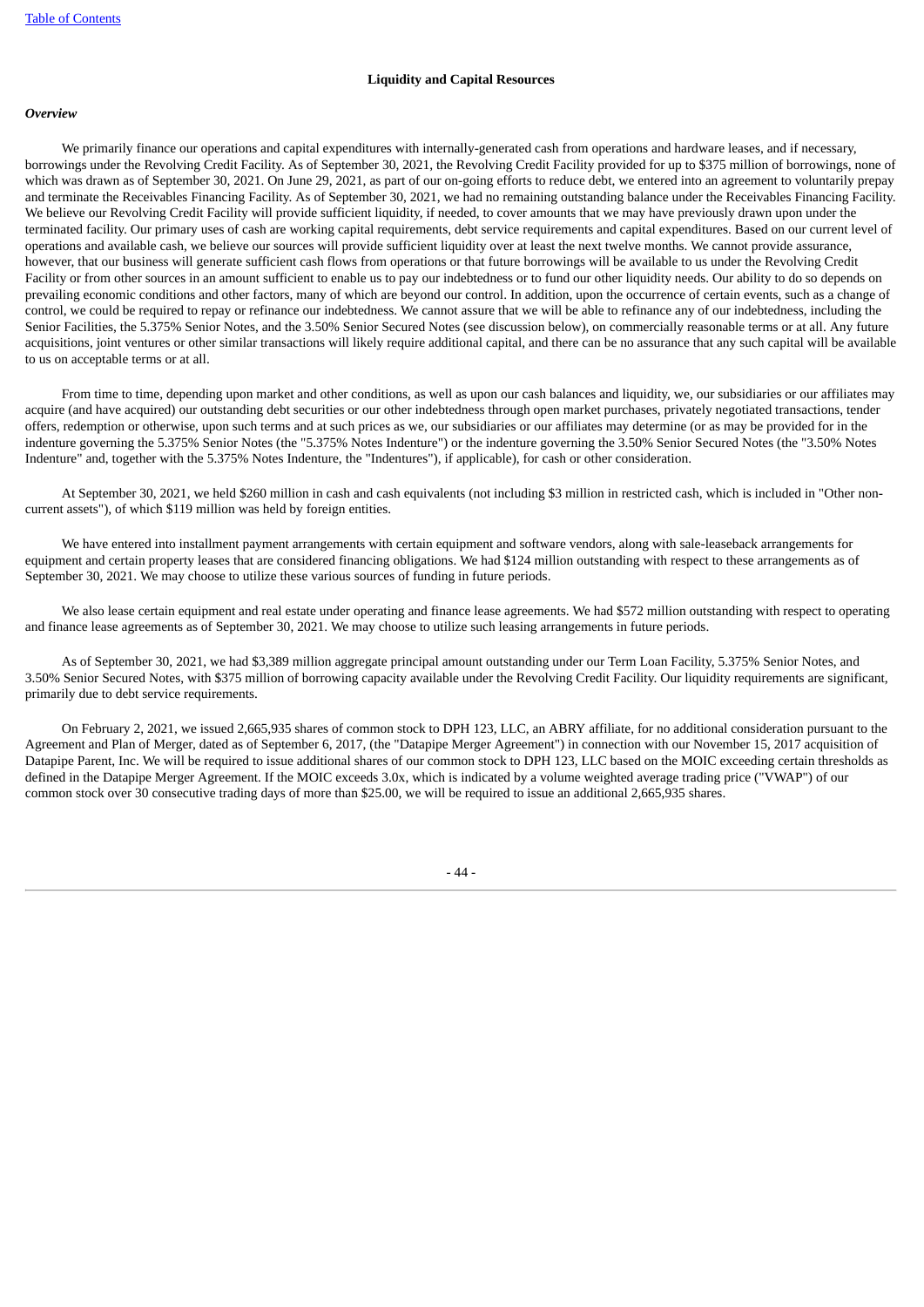#### *Debt*

# *Senior Facilities*

On February 9, 2021, we amended and restated the credit agreement (the "First Lien Credit Agreement") governing our senior secured credit facilities, which included a new seven-year \$2,300 million senior secured first lien term loan facility (the "Term Loan Facility") and the Revolving Credit Facility (together, the "Senior Facilities"). We used the borrowings under the Term Loan Facility, together with the proceeds from the issuance of the 3.50% Senior Secured Notes described below (together, the "February 2021 Refinancing Transaction"), to repay all borrowings under the prior term loan facility (the "Prior Term Loan Facility"), to pay related fees and expenses and for general corporate purposes. The Term Loan Facility will mature on February 15, 2028 and the Revolving Credit Facility will mature on August 7, 2025. We may request one or more incremental term loan facilities, one or more incremental revolving credit facilities and/or increase the commitments under the Revolving Credit Facility in an amount equal to the greater of \$860 million and 1.0x Pro Forma Adjusted EBITDA (as defined in the amended First Lien Credit Agreement), plus additional amounts, subject to compliance with applicable leverage ratios and certain terms and conditions.

Interest on the Term Loan Facility is due at the end of each interest period elected, not exceeding 90 days, for LIBOR loans and at the end of every calendar quarter for base rate loans. As of September 30, 2021, the interest rate on the Term Loan Facility was 3.50%. Beginning June 30, 2021, we are required to make quarterly amortization payments on the Term Loan Facility in an annual amount equal to 1.0% of the original principal amount of the Term Loan Facility, with the balance due at maturity. The Revolving Credit Facility includes a commitment fee equal to 0.50% per annum in respect of the unused commitments that is due quarterly. This fee is subject to one step-down based on the net first lien leverage ratio. The Senior Facilities require us to make certain mandatory prepayments under certain conditions defined in the credit agreement.

Rackspace Technology Global, our wholly-owned subsidiary, is the borrower under the Senior Facilities, and all obligations under the Senior Facilities are (i) guaranteed by Inception Parent, Rackspace Technology Global's immediate parent company, on a limited recourse basis and secured by the equity interests of Rackspace Technology Global held by Inception Parent and (ii) guaranteed by Rackspace Technology Global's wholly-owned domestic restricted subsidiaries and secured by substantially all material owned assets of Rackspace Technology Global and the subsidiary guarantors, including the equity interests held by each, in each case subject to certain exceptions.

As of September 30, 2021, \$2,289 million aggregate principal amount of the Term Loan Facility remained outstanding. See Item 1 of Part I, Financial Statements - Note 6, "Debt," for more information regarding our Senior Facilities and the February 2021 Refinancing Transaction.

We have entered into interest rate swap agreements to manage the interest rate risk associated with interest payments on the Term Loan Facility that result from fluctuations in the LIBOR rate. See Item 1 of Part I, Financial Statements - Note 11, "Derivatives," for more information on the interest rate swap agreements.

#### *5.375% Senior Notes due 2028*

Rackspace Technology Global issued \$550 million aggregate principal amount of the 5.375% Senior Notes on December 1, 2020. The 5.375% Senior Notes will mature on December 1, 2028 and bear interest at a fixed rate of 5.375% per year, payable semi-annually on each June 1 and December 1, commencing on June 1, 2021 through maturity. The 5.375% Senior Notes are guaranteed on a senior unsecured basis by all of Rackspace Technology Global's wholly-owned domestic restricted subsidiaries that guarantee the Senior Facilities.

As of September 30, 2021, \$550 million aggregate principal amount of the 5.375% Senior Notes remained outstanding.

#### *3.50% Senior Secured Notes due 2028*

On February 9, 2021, Rackspace Technology Global issued \$550 million aggregate principal amount of 3.50% Senior Secured Notes. The 3.50% Senior Secured Notes will mature on February 15, 2028 and bear interest at an annual fixed rate of 3.50%. Interest is payable semiannually on each February 15 and August 15, commencing on August 15, 2021. We may redeem some or all of the 3.50% Senior Secured Notes at our option prior to February 15, 2024 subject to certain limitations and conditions outlined in the 3.50% Notes Indenture.

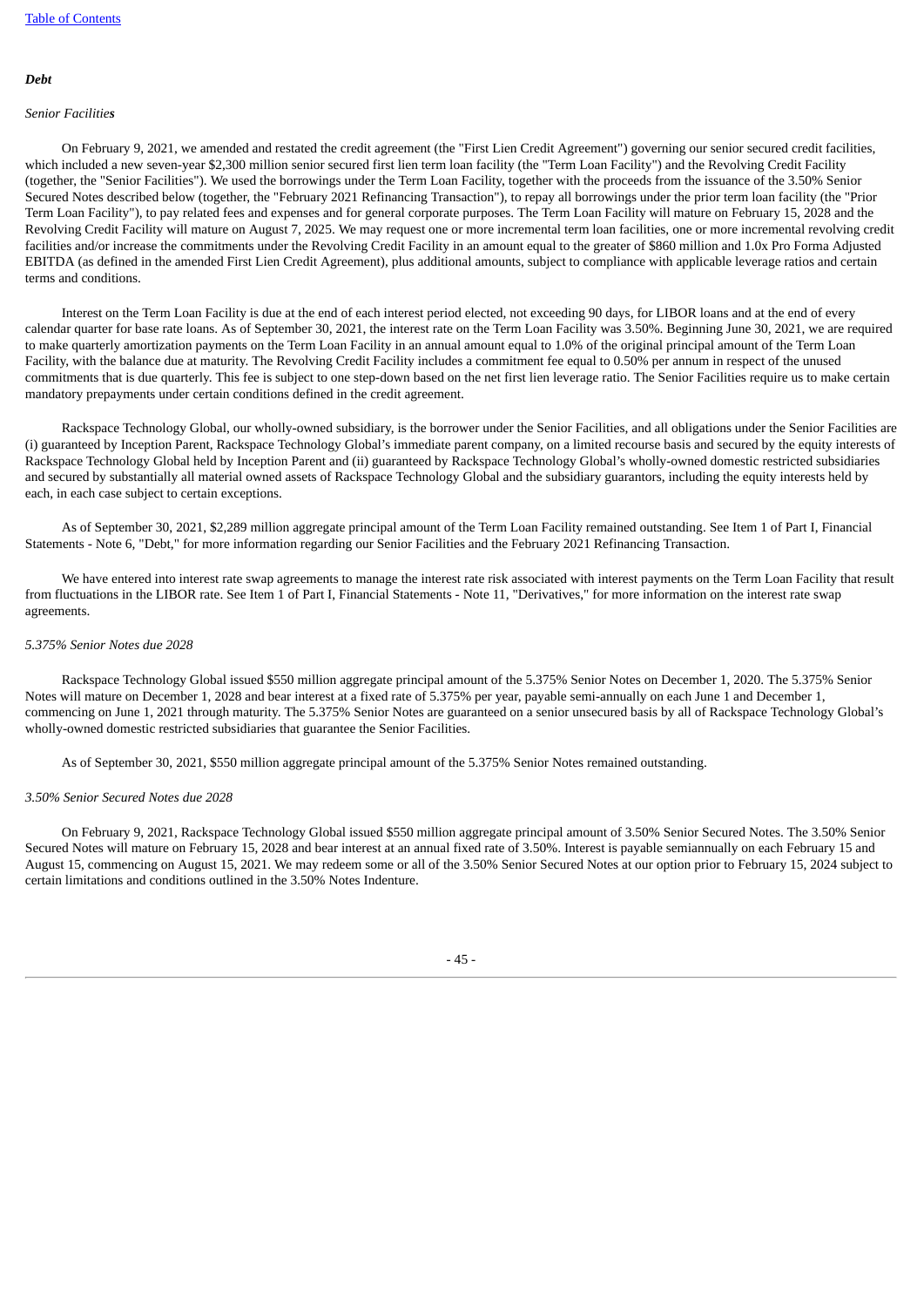The 3.50% Senior Secured Notes are secured by first-priority security interests in substantially all material owned assets of Rackspace Technology Global and the subsidiary guarantors, including the equity interest held by each, subject to certain exceptions, which assets also secure the Senior Facilities.

As of September 30, 2021, \$550 million aggregate principal amount of the 3.50% Senior Secured Notes remained outstanding.

#### *Debt covenants*

Our Term Loan Facility is not subject to a financial maintenance covenant. As of September 30, 2021, our Revolving Credit Facility included a financial maintenance covenant that limits the borrower's net first lien leverage ratio to a maximum of 5.00 to 1.00. The net first lien leverage ratio is calculated as the ratio of (x) the total amount of the borrower's first lien debt for borrowed money (which is currently identical to the total amount outstanding under the Senior Facilities), less the borrower's unrestricted cash and cash equivalents, to (y) consolidated EBITDA (as defined under the First Lien Credit Agreement governing the Senior Facilities). However, this financial maintenance covenant will only be applicable and tested if the aggregate amount of outstanding borrowings under the Revolving Credit Facility and letters of credit issued thereunder (excluding \$25 million of undrawn letters of credit and cash collateralized letters of credit) as of the last day of a fiscal quarter is equal to or greater than 35% of the Revolving Credit Facility commitments as of the last day of such fiscal quarter. Additional covenants in the Senior Facilities limit our subsidiaries' ability to, among other things, incur certain additional debt and liens, pay certain dividends or make other restricted payments, make certain investments, make certain asset sales and enter into certain transactions with affiliates.

The Indentures contain covenants that, among other things, limit our subsidiaries' ability to incur certain additional debt, incur certain liens securing debt, pay certain dividends or make other restricted payments, make certain investments, make certain asset sales and enter into certain transactions with affiliates. These covenants are subject to a number of exceptions, limitations, and qualifications as set forth in the Indentures. Additionally, upon the occurrence of a change of control (as defined in the Indentures), we will be required to make an offer to repurchase all of the outstanding 5.375% Senior Notes and 3.50% Senior Secured Notes, respectively, at a price in cash equal to 101% of the aggregate principal amount, plus accrued and unpaid interest, if any, to, but not including the purchase date.

Our "consolidated EBITDA," as defined under our debt instruments, is calculated in the same manner as our Adjusted EBITDA, presented elsewhere in this report, except that our debt instruments allow us to adjust for additional items, including certain start-up costs, and to give pro forma effect to acquisitions, including resulting synergies, and internal cost savings initiatives. In addition, under the Indentures, the calculation of consolidated EBITDA does not take into account substantially any changes in GAAP subsequent to the date of issuance, whereas under the Senior Facilities the calculation of consolidated EBITDA takes into account the impact of certain changes in GAAP subsequent to the original closing date other than with respect to capital leases.

As of September 30, 2021, we were in compliance with all covenants under the Senior Facilities and the Indentures.

#### *Capital Expenditures*

The following table sets forth a summary of our capital expenditures for the periods indicated:

|                                         | Nine Months Ended September 30, |       |  |       |  |  |  |
|-----------------------------------------|---------------------------------|-------|--|-------|--|--|--|
| (In millions)                           |                                 | 2020  |  | 2021  |  |  |  |
| Customer gear                           |                                 | 105.0 |  | 104.9 |  |  |  |
| Data center build outs                  |                                 | 13.2  |  | 10.6  |  |  |  |
| Office build outs                       |                                 | 2.5   |  | 1.9   |  |  |  |
| Capitalized software and other projects |                                 | 53.4  |  | 58.3  |  |  |  |
| Total capital expenditures              |                                 | 174.1 |  | 175.7 |  |  |  |
|                                         |                                 |       |  |       |  |  |  |

Capital expenditures were relatively flat year-over-year, at \$176 million in the nine months ended September 30, 2021, compared to \$174 million in the nine months ended September 30, 2020.

- 46 -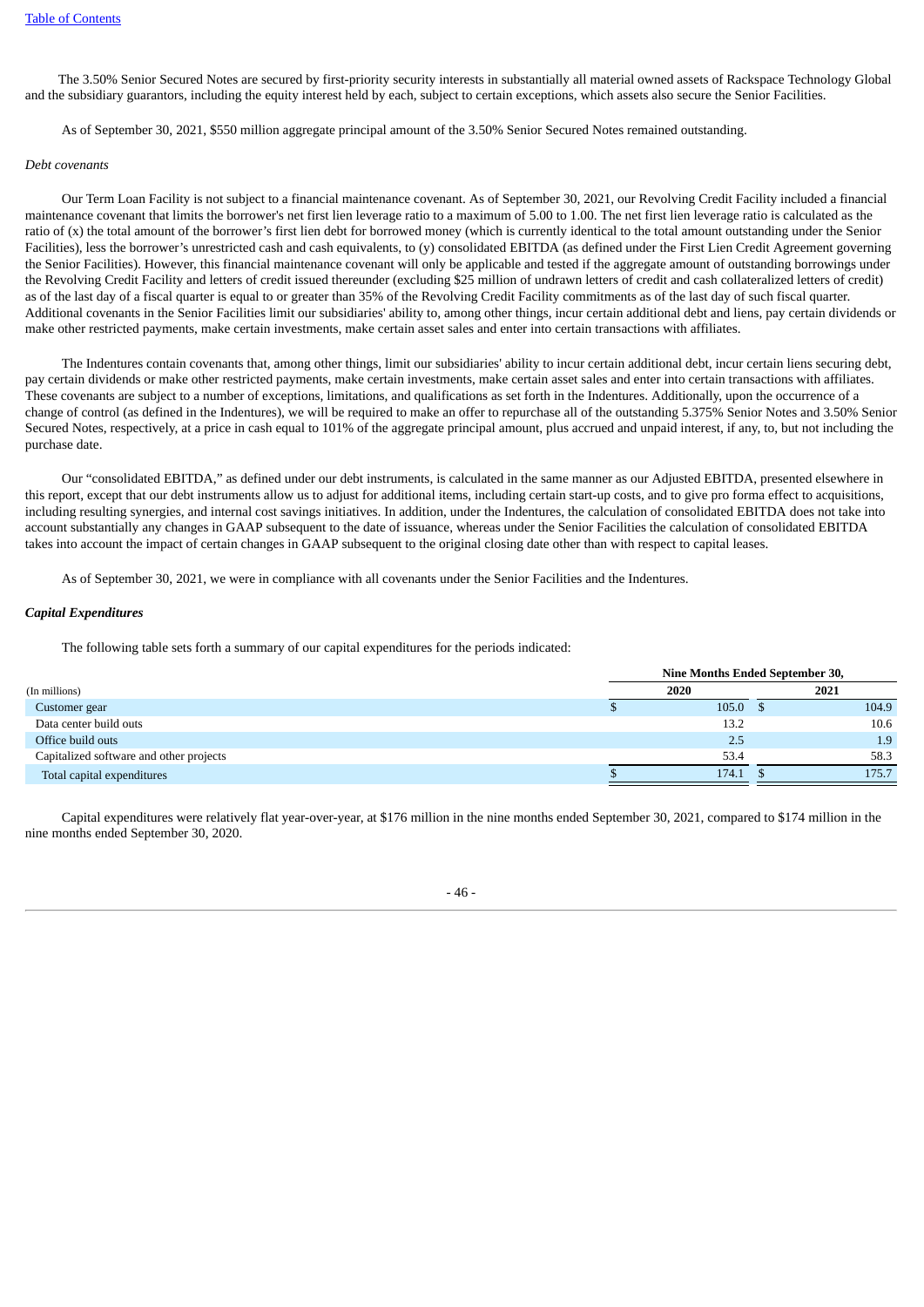#### *Cash Flows*

The following table sets forth a summary of certain cash flow information for the periods indicated:

|                                                 | Nine Months Ended September 30, |        |  |         |  |  |  |
|-------------------------------------------------|---------------------------------|--------|--|---------|--|--|--|
| (In millions)                                   | 2020                            |        |  | 2021    |  |  |  |
| Cash provided by operating activities           |                                 | 132.7  |  | 311.2   |  |  |  |
| Cash used in investing activities               |                                 | (92.2) |  | (52.2)  |  |  |  |
| Cash provided by (used in) financing activities |                                 | 128.5  |  | (101.6) |  |  |  |

### *Cash Provided by Operating Activities*

Net cash provided by operating activities results primarily from cash received from customers, offset by cash payments made for employee and consultant compensation (less amounts capitalized related to internal-use software that are reflected as cash used in investing activities), data center costs, license costs, third-party infrastructure costs, marketing programs, interest, taxes, and other general corporate expenditures.

Net cash provided by operating activities increased \$179 million, or 135%, in the nine months ended September 30, 2021 compared to the nine months ended September 30, 2020. This increase was primarily driven by a \$321 million increase in cash collections, primarily reflecting higher revenue levels and an increased focus on collection efforts with customers, and to a lesser extent, timing of collections. In addition, there was a \$61 million decrease in debt interest payments due to lower interest rates on our long-term debt following various debt repurchase and refinancing transactions during the second half of 2020 and early 2021, and a \$39 million decrease in employee-related payments due to a shift in headcount to our offshore service centers. These operating cash flow increases were partially offset by a \$230 million increase in operating expense payments, largely for third-party infrastructure costs.

#### *Cash Used in Investing Activities*

Net cash used in investing activities primarily consists of capital expenditures to meet the demands of our customer base and our strategic initiatives. The largest outlays of cash are for purchases of customer gear, data center and office build outs, and capitalized payroll costs related to internal-use software development.

Net cash used in investing activities decreased \$40 million, or 43%, in the nine months ended September 30, 2021 compared to the nine months ended September 30, 2020. This decrease was mainly due to net proceeds of \$31 million from the January 2021 sale of a parcel of undeveloped land in the United Kingdom adjacent to one of our existing data centers. There was also a \$10 million decrease in purchases of property, equipment, and software.

#### *Cash Provided by or Used in Financing Activities*

Financing activities generally include cash activity related to debt and other long-term financing arrangements (for example, finance lease obligations and financing obligations), including proceeds from and repayments of borrowings, and cash activity related to the issuance and repurchase of equity.

Net cash used in financing activities was \$102 million for the nine months ended September 30, 2021 and net cash provided by financing activities was \$129 million for the nine months ended September 30, 2020. The change was primarily driven by \$667 million in proceeds from the issuance of common stock in the IPO, not including \$8 million in fees paid, for the nine months ended September 30, 2020, partially offset by a \$435 million decrease in net debt activity. Net payments for long-term debt activity of \$503 million during the nine months ended September 30, 2020, which included \$545 million of repayments on our 8.625% Senior Notes, \$22 million of repayments on our Prior Term Loan Facility, and \$1 million in debt issuance costs paid, offset by borrowings of \$65 million under the Receivables Financing Facility that remained outstanding at quarter-end. Net payments for long-term debt activity were \$68 million during the nine months ended September 30, 2021, reflecting the refinancing of our Prior Term Loan Facility, a \$65 million repayment related to the termination of our Receivables Financing Facility, and \$34 million in debt issuance costs paid. In addition, there was a \$40 million increase in proceeds from employee stock plans, a \$21 million increase in payments for finance leases and the first two payments for the financing component of our interest rate swaps totaling \$9 million during the nine months ended September 30, 2021, offset by proceeds from financing obligations of \$21 million during the nine months ended September 30, 2020.

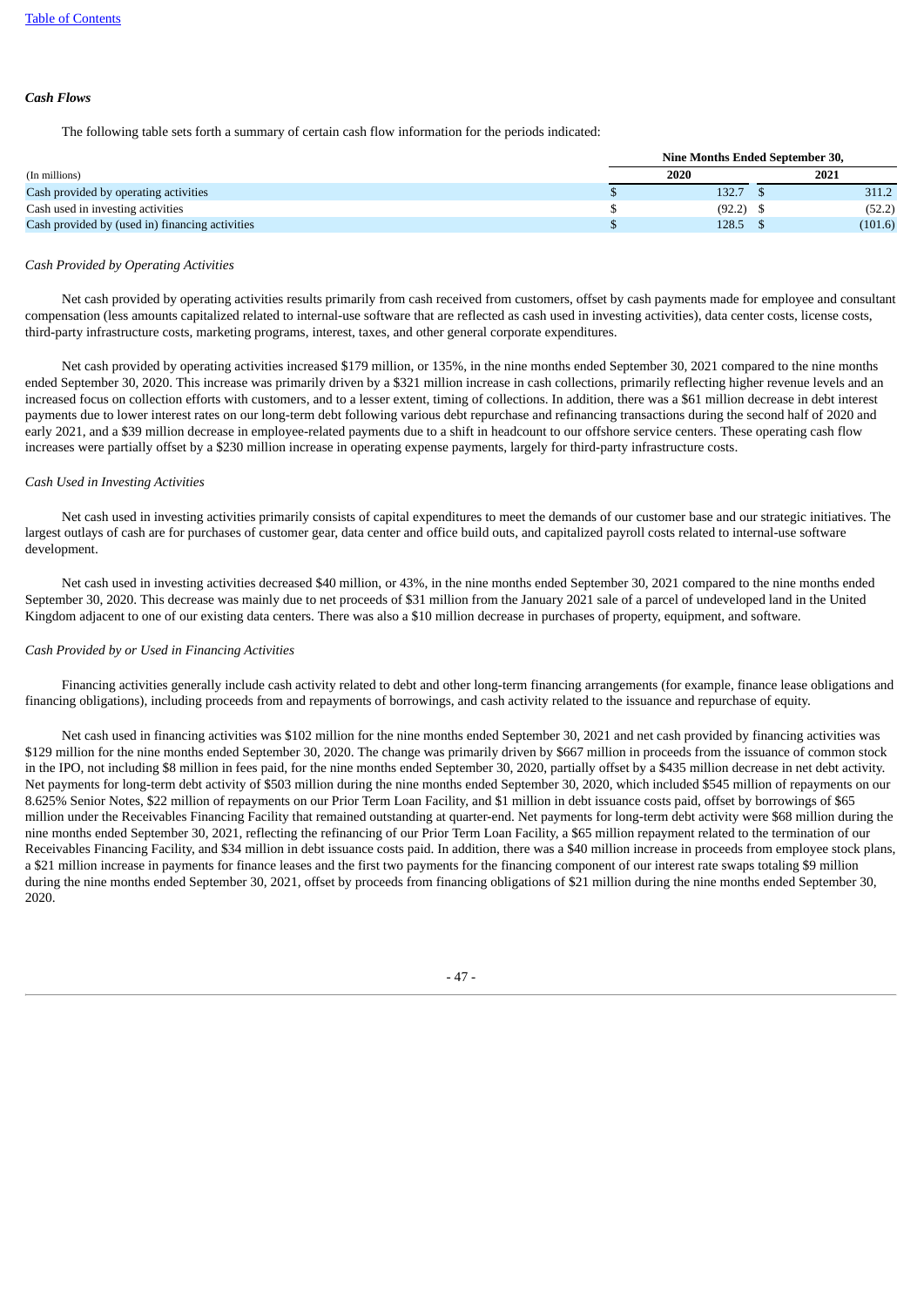# **Critical Accounting Policies and Estimates**

<span id="page-49-0"></span>Our critical accounting policies and estimates have not changed from those described in our Annual Report on Form 10-K under "Management's Discussion and Analysis of Financial Condition and Results of Operations - Critical Accounting Policies and Estimates." For a description of accounting pronouncements recently adopted and issued, see Item 1 of Part I, Financial Statements - Note 1, "Company Overview, Basis of Presentation, and Summary of Significant Accounting Policies."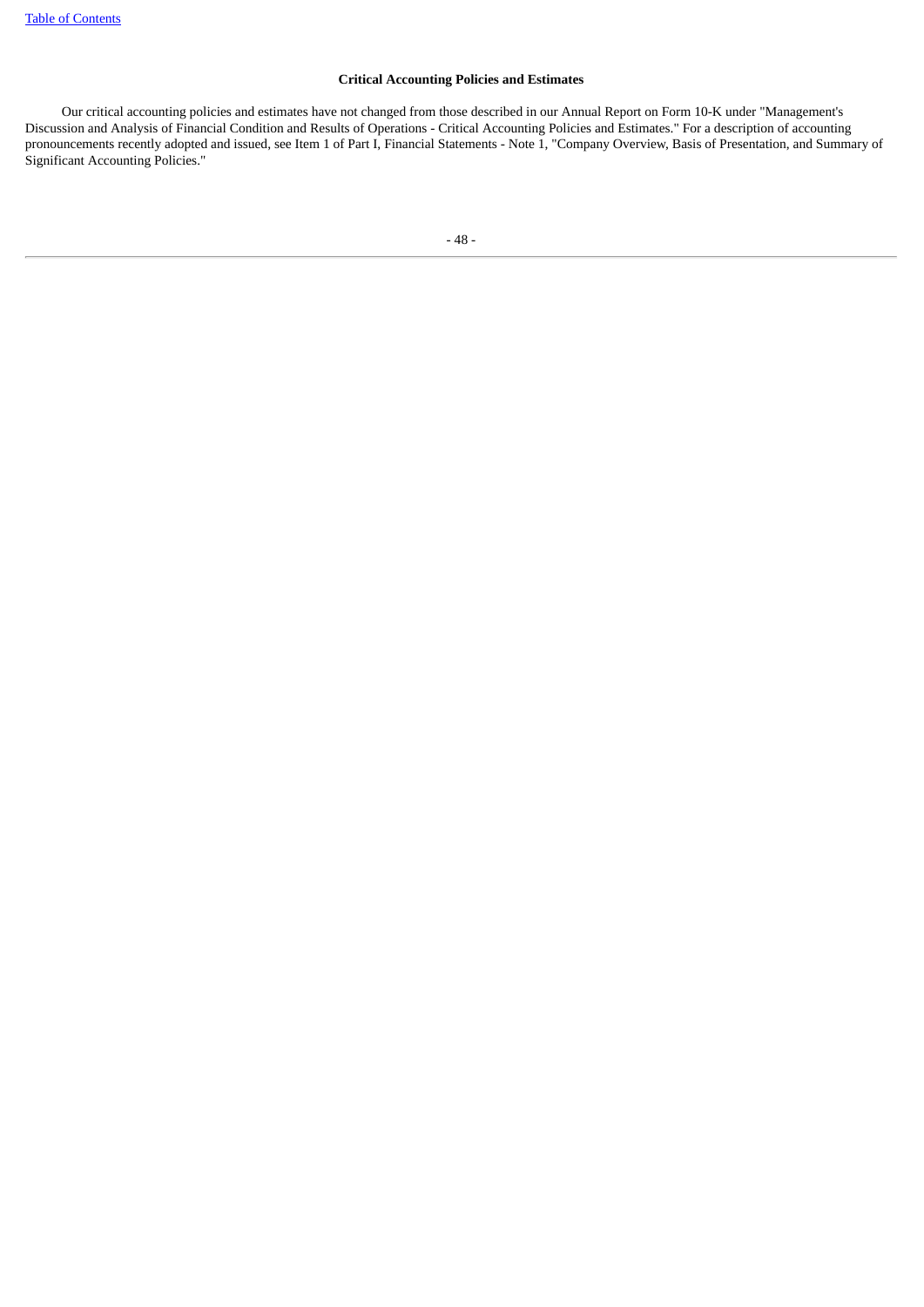# **ITEM 3 – QUANTITATIVE AND QUALITATIVE DISCLOSURES ABOUT MARKET RISK**

# *Interest Rates*

We are exposed to interest rate risk associated with fluctuations in interest rates on our floating-rate debt under our Senior Facilities, which includes our \$375 million Revolving Credit Facility and \$2,289 million outstanding under the Term Loan Facility. As of September 30, 2021, there were no outstanding borrowings under the Revolving Credit Facility and therefore our only variable-rate debt outstanding was the \$2,289 million outstanding under the Term Loan Facility. As of September 30, 2021, assuming the Revolving Credit Facility was fully drawn, each 0.125% change in assumed blended interest rates would result in a \$3 million change in annual interest expense on indebtedness under the Senior Facilities.

Our Term Loan Facility bears interest at an annual rate equal to an applicable margin plus three-month LIBOR, subject to a 0.75% floor. We have entered into interest rate swap agreements indexed to three-month LIBOR in order to manage our risk from fluctuations in three-month LIBOR above the 0.75% floor. The fixed rates for each swap agreement are presented in the table below. As of September 30, 2021, the interest rate on the Term Loan Facility was 3.50%, equal to an applicable margin of 2.75% plus the 0.75% three-month LIBOR floor.

The key terms of the swaps outstanding as of September 30, 2021 are presented below:

| Transaction Date | <b>Effective Date</b> | <b>Notional Amount (in</b><br>millions) | <b>Fixed Rate Paid</b><br>(Received) | <b>Maturity Date</b> |
|------------------|-----------------------|-----------------------------------------|--------------------------------------|----------------------|
| December 2016    | February 3, 2017      | 450.0                                   | 1.9040%                              | February 3, 2022     |
| December 2016    | February 3, 2017      | 450.0                                   | 1.9040%                              | February 3, 2022     |
| February 2021    | February 3, 2021      | (900.0)                                 | $(1.9040)\%$                         | February 3, 2022     |
| February 2021    | February 9, 2021      | 1,350.0                                 | 2.3820%                              | February 9, 2026     |
|                  | Total                 | 1,350.0                                 |                                      |                      |

See Item 1 of Part I, Financial Statements - Note 11, "Derivatives," for more information on interest rate swaps.

#### *Foreign Currencies*

We are subject to foreign currency translation risk due to the translation of the results of our subsidiaries from their respective functional currencies to the U.S. dollar, our functional currency. As a result, we discuss our revenue on a constant currency as well as actual basis, highlighting our sensitivity to changes in foreign exchange rates. See "*Constant Currency Revenue*." While the majority of our customers are invoiced, and the majority of our expenses are paid, by us or our subsidiaries in their respective functional currencies, we also have exposure to foreign currency transaction gains and losses as the result of certain receivables due from our foreign subsidiaries. As such, the results of operations and cash flows of our foreign subsidiaries are subject to fluctuations in foreign currency exchange rates. In the nine months ended September 30, 2021, we recognized foreign currency transaction losses of \$2 million within "Other income (expense), net" in our Consolidated Statements of Comprehensive Loss. As we grow our international operations, our exposure to foreign currency translation and transaction risk could become more significant.

We have in the past and may in the future enter into foreign currency hedging instruments to limit our exposure to foreign currency risk.

In November 2019, we entered into two foreign currency net-zero cost collar contracts with an aggregate notional amount of £100 million and a maturity date of November 30, 2020. Under the terms of the contracts, the British pound sterling to U.S. dollar exchange rate floats between 1.2375 and 1.3475. On March 26, 2020, we settled one of these contracts, with an aggregate notional amount of £50 million, and we received a final net payment of \$1.9 million and on November 19, 2020, we settled the remaining contract, with an aggregate notional amount of £50 million, and we made a final net payment of \$0.2 million.

- 49 -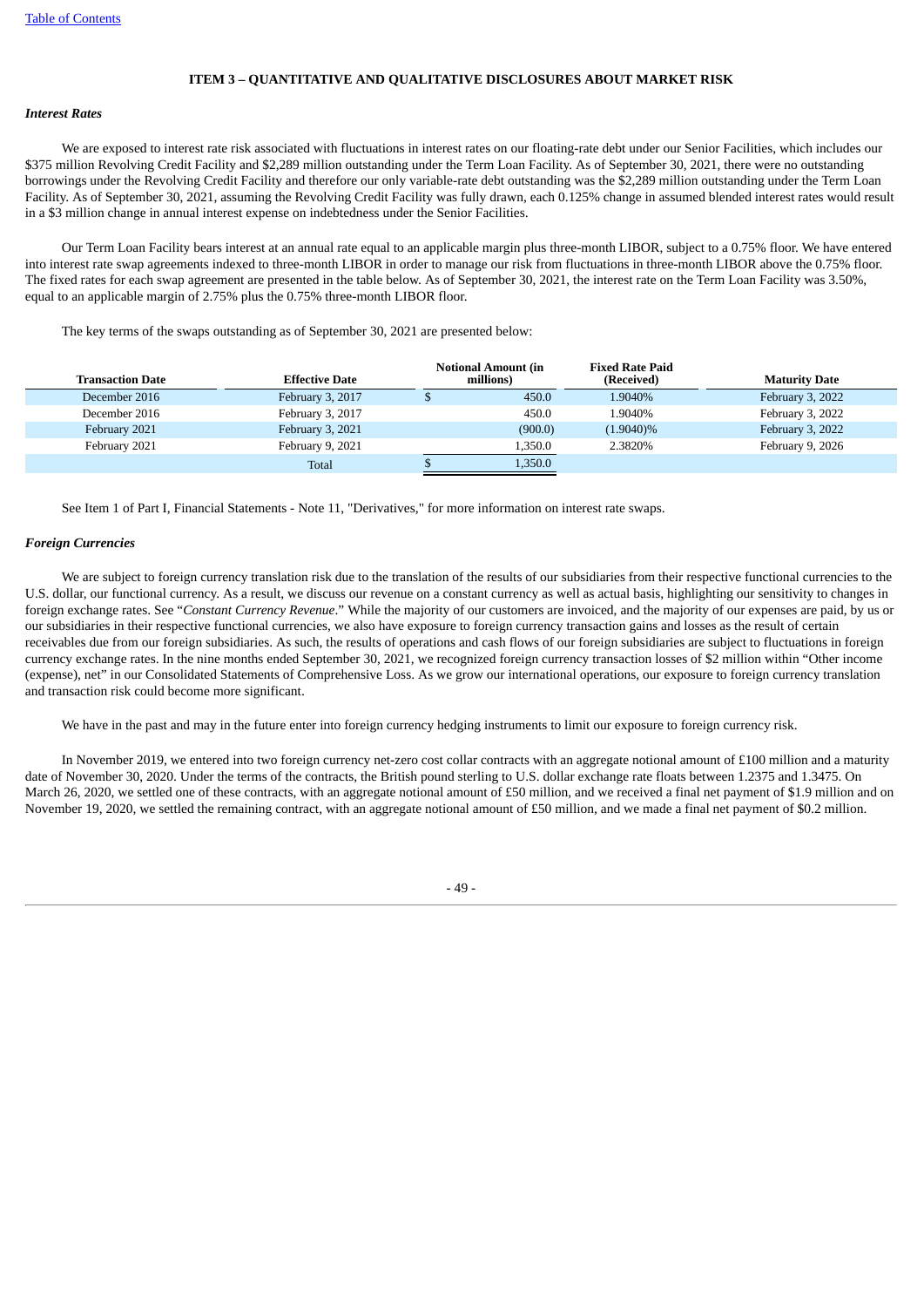During 2020, we entered into a series of foreign currency contracts to manage our exposure to movements in the British pound sterling, Euro, and Mexican peso. These contracts had three-month terms and settlement dates throughout the year. The June 30, 2020 and September 30, 2020 settlement dates resulted in us making final net payments of \$1.7 million and \$1.6 million, respectively. As of December 31, 2020, there was no notional amount outstanding related to these contracts.

During the fourth quarter of 2020, we entered into two foreign currency forward contracts. Under the terms of these contracts, on November 30, 2021, we will sell a total of £80 million at an average rate of 1.3388 British pound sterling to U.S. dollar and receive \$107.1 million.

See Item 1 of Part I, Financial Statements - Note 11, "Derivatives," for more information on foreign currency hedging contracts.

#### *Power Prices*

We are a large consumer of power. In the nine months ended September 30, 2021, we expensed approximately \$33 million for utility companies to power our data centers, representing approximately 1% of our revenue. Power costs vary by geography, the source of power generation and seasonal fluctuations and are subject to certain proposed legislation that may increase our exposure to increased power costs. We have fixed price power contracts for data centers in the Dallas-Fort Worth, San Jose, Somerset, New Jersey and London areas that allow us to procure power either on a fixed price or on a variable price basis.

#### **ITEM 4 – CONTROLS AND PROCEDURES**

#### <span id="page-51-0"></span>*Evaluation of Disclosure Controls and Procedures*

Under the supervision and with the participation of our senior management, including our Chief Executive Officer and Chief Financial Officer, we conducted an evaluation of the effectiveness of the design and operation of our disclosure controls and procedures, as defined in Rules 13a-15(e) and 15d-15(e) under the Securities Exchange Act of 1934 (the "Exchange Act"), as amended, as of the end of the period covered by this Quarterly Report (the "Evaluation Date"). Based on this evaluation, our Chief Executive Officer and Chief Financial Officer concluded as of the Evaluation Date that our disclosure controls and procedures were effective such that the information relating to the company, including our consolidated subsidiaries, required to be disclosed in our SEC reports (i) is recorded, processed, summarized and reported within the time periods specified in SEC rules and forms, and (ii) is accumulated and communicated to our management, including our Chief Executive Officer and Chief Financial Officer, as appropriate, to allow timely decisions regarding required disclosure.

#### *Changes in Internal Control*

There were no changes in our internal controls over financial reporting during our most recent fiscal quarter reporting period identified in connection with management's evaluation that have materially affected, or are reasonably likely to materially affect, our internal control over financial reporting.

#### *Inherent Limitations of Internal Controls*

Our management, including our Chief Executive Officer and Chief Financial Officer, does not expect that our disclosure controls and procedures or our internal controls will prevent all error and fraud. A control system, no matter how well conceived and operated, can provide only reasonable, not absolute, assurance that the objectives of the control system are met. Because of the inherent limitations in all control systems, no evaluation of controls can provide absolute assurance that all control issues and instances of fraud, if any, within the company have been detected. These inherent limitations include the realities that judgments in decision-making can be faulty and that breakdowns can occur because of a simple error or mistake. Additionally, controls can be circumvented by the individual acts of some persons, by collusion of two or more people, or by management override of the control. The design of any system of controls is also based in part upon certain assumptions about the likelihood of future events, and there can be no assurance that any design will succeed in achieving its stated goals under all potential future conditions. Over time, controls may become inadequate because of changes in conditions, or the degree of compliance with the policies or procedures may deteriorate. Because of the inherent limitations in a cost-effective control system, misstatements due to error or fraud may occur and not be detected.

 $-50 -$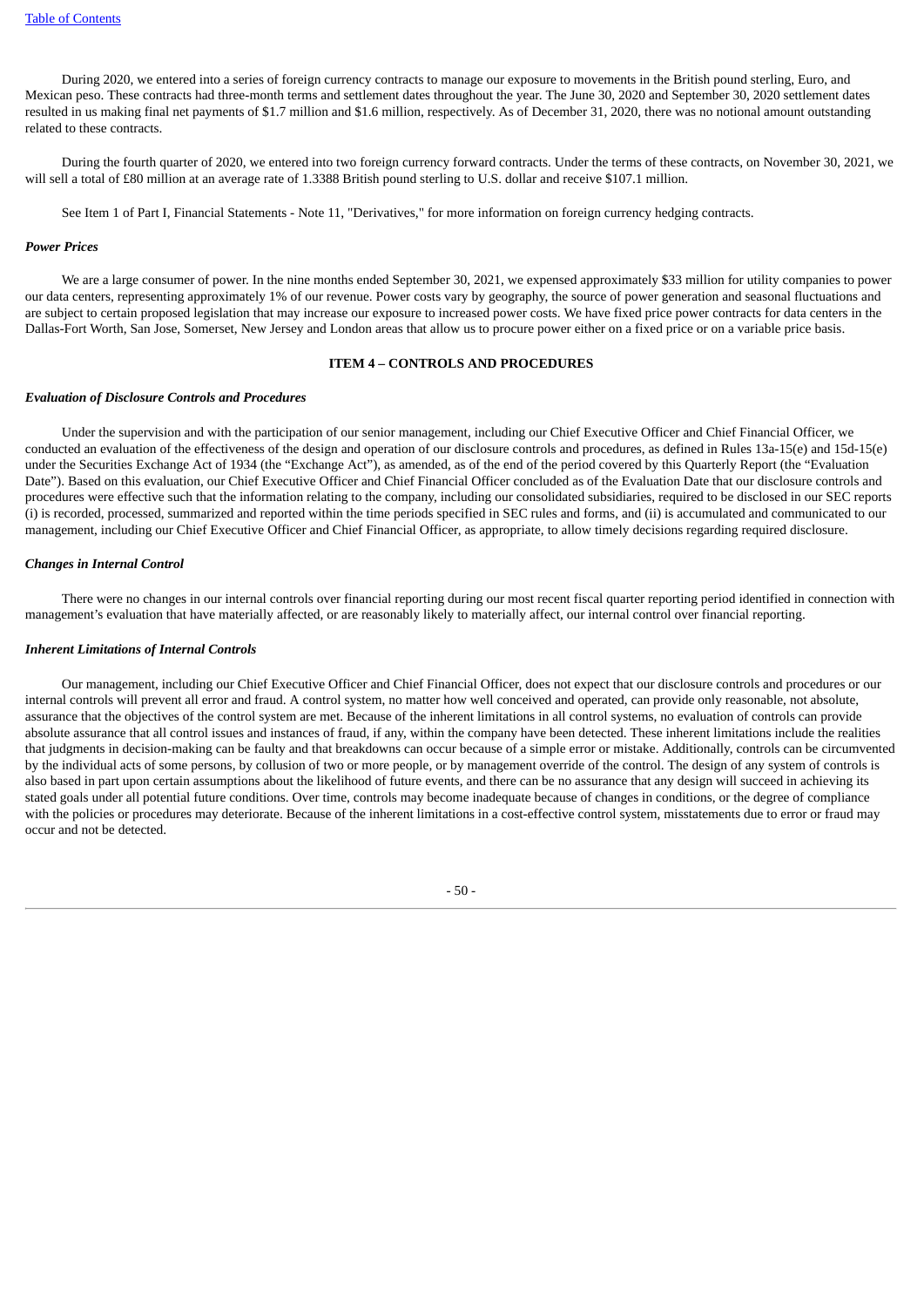# **PART II – OTHER INFORMATION**

# **ITEM 1 – LEGAL PROCEEDINGS**

<span id="page-52-0"></span>We have contingencies resulting from various litigation, claims and commitments. We record accruals for loss contingencies when losses are considered probable and can be reasonably estimated. The amount that will ultimately be paid related to these matters may differ from the recorded accruals, and the timing of such payments is uncertain.

From time to time we may be subject to various legal proceedings arising in the ordinary course of business. In addition, from time to time, third parties may bring intellectual property claims against us asserting that certain of our offerings, services and technologies infringe, misappropriate or otherwise violate the intellectual property or proprietary rights of others.

We are not party to any litigation, the outcome of which, if determined adversely to us, would individually or in the aggregate be reasonably expected to have a material and adverse effect on our business, financial position or results of operations.

# **ITEM 1A – RISK FACTORS**

<span id="page-52-1"></span>We have disclosed under the heading "Risk Factors" in our Annual Report on Form 10-K the risk factors which materially affect our business, financial condition or results of operations. There have been no material changes from the risk factors previously disclosed. You should carefully consider the risk factors set forth in our Annual Report on Form 10-K and the other information set forth elsewhere in this Quarterly Report on Form 10-Q. You should be aware that these risk factors and other information may not describe every risk facing our company. Additional risks and uncertainties not currently known to us or that we currently deem to be immaterial also may materially adversely affect our business, financial condition and/or operating results.

# **ITEM 2 – UNREGISTERED SALES OF EQUITY SECURITIES AND USE OF PROCEEDS**

### <span id="page-52-2"></span>**Unregistered Sales of Equity Securities**

Not Applicable.

### **Use of Proceeds**

<span id="page-52-3"></span>None.

# **ITEM 3 – DEFAULTS UPON SENIOR SECURITIES**

<span id="page-52-4"></span>None.

# **ITEM 4 – MINE SAFETY DISCLOSURES**

<span id="page-52-5"></span>Not Applicable.

# **ITEM 5 – OTHER INFORMATION**

<span id="page-52-6"></span>None.

- 51 -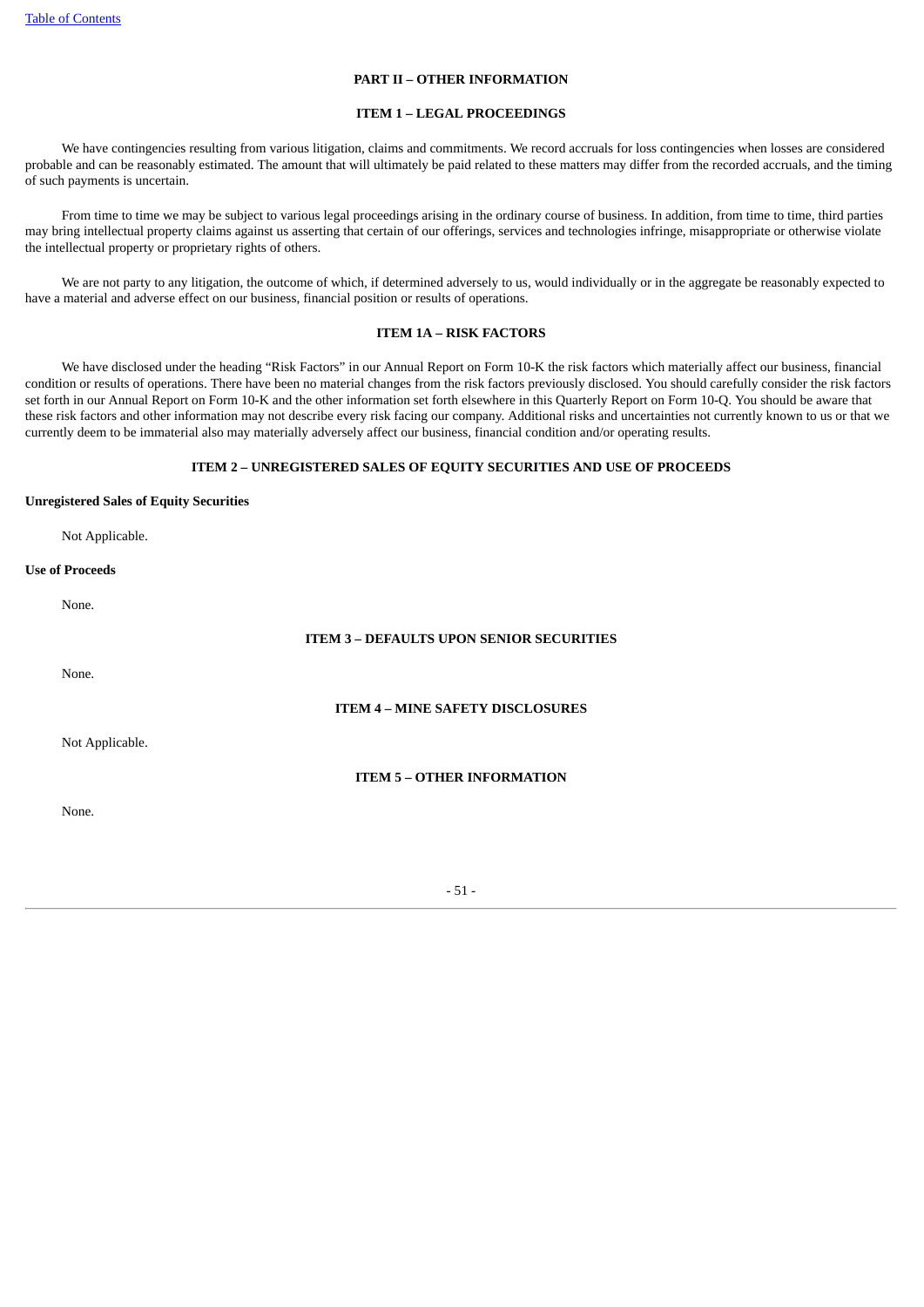# **ITEM 6 – EXHIBITS**

| Exhibit<br>Number | <b>Exhibit Description</b>                                                                                                                                                                                                                                 |
|-------------------|------------------------------------------------------------------------------------------------------------------------------------------------------------------------------------------------------------------------------------------------------------|
| $10.1 +$          | Form of Restricted Stock Unit Award Agreement between Rackspace Technology, Inc. and the Company's Chief Executive Officer                                                                                                                                 |
|                   | (incorporated by reference from Exhibit 10.1 to Rackspace Technology, Inc.'s Current Report on Form 8-K filed on August 25, 2021).                                                                                                                         |
| $10.2+$           | Form of Performance Stock Unit Agreement between Rackspace Technology, Inc. and the Company's Chief Executive Officer (incorporated<br>by reference from Exhibit 10.2 to Rackspace Technology, Inc.'s Current Report on Form 8-K filed on August 25, 2021) |
| $31.1*$           | Certification of the Chief Executive Officer pursuant to Section 302 of the Sarbanes-Oxley Act of 2002                                                                                                                                                     |
| $31.2*$           | Certification of the Chief Financial Officer pursuant to Section 302 of the Sarbanes-Oxley Act of 2002                                                                                                                                                     |
| $32.1***$         | Certification of the Chief Executive Officer pursuant to Section 906 of the Sarbanes-Oxley Act of 2002                                                                                                                                                     |
| $32.2**$          | Certification of the Chief Financial Officer pursuant to Section 906 of the Sarbanes-Oxley Act of 2002                                                                                                                                                     |
| $101.INS*$        | Inline XBRL Instance Document (the instance document does not appear in the Interactive Data File because its XBRL tags are embedded<br>within the Inline XBRL document)                                                                                   |
| $101.SCH*$        | Inline XBRL Taxonomy Extension Schema Document                                                                                                                                                                                                             |
| $101.CAL*$        | Inline XBRL Taxonomy Extension Calculation Linkbase Document                                                                                                                                                                                               |
| 101.DEF*          | Inline XBRL Taxonomy Extension Definition Linkbase Document                                                                                                                                                                                                |
| $101.LAB*$        | Inline XBRL Taxonomy Extension Label Linkbase Document                                                                                                                                                                                                     |
| 101.PRE*          | Inline XBRL Taxonomy Extension Presentation Linkbase Document                                                                                                                                                                                              |
|                   | دده در ساخت به در ساخت به ساخت به در ساخت به ساخت به ساخت به ساخت به ساخت به ساخت به ساخت به ساخت به ساخت به س                                                                                                                                             |

104\* Cover Page Interactive Data File (formatted as Inline XBRL and contained in Exhibit 101)

**\*** Filed herewith.

\*\* Furnished herewith.

<span id="page-53-0"></span>† Indicates management contract or compensatory plan.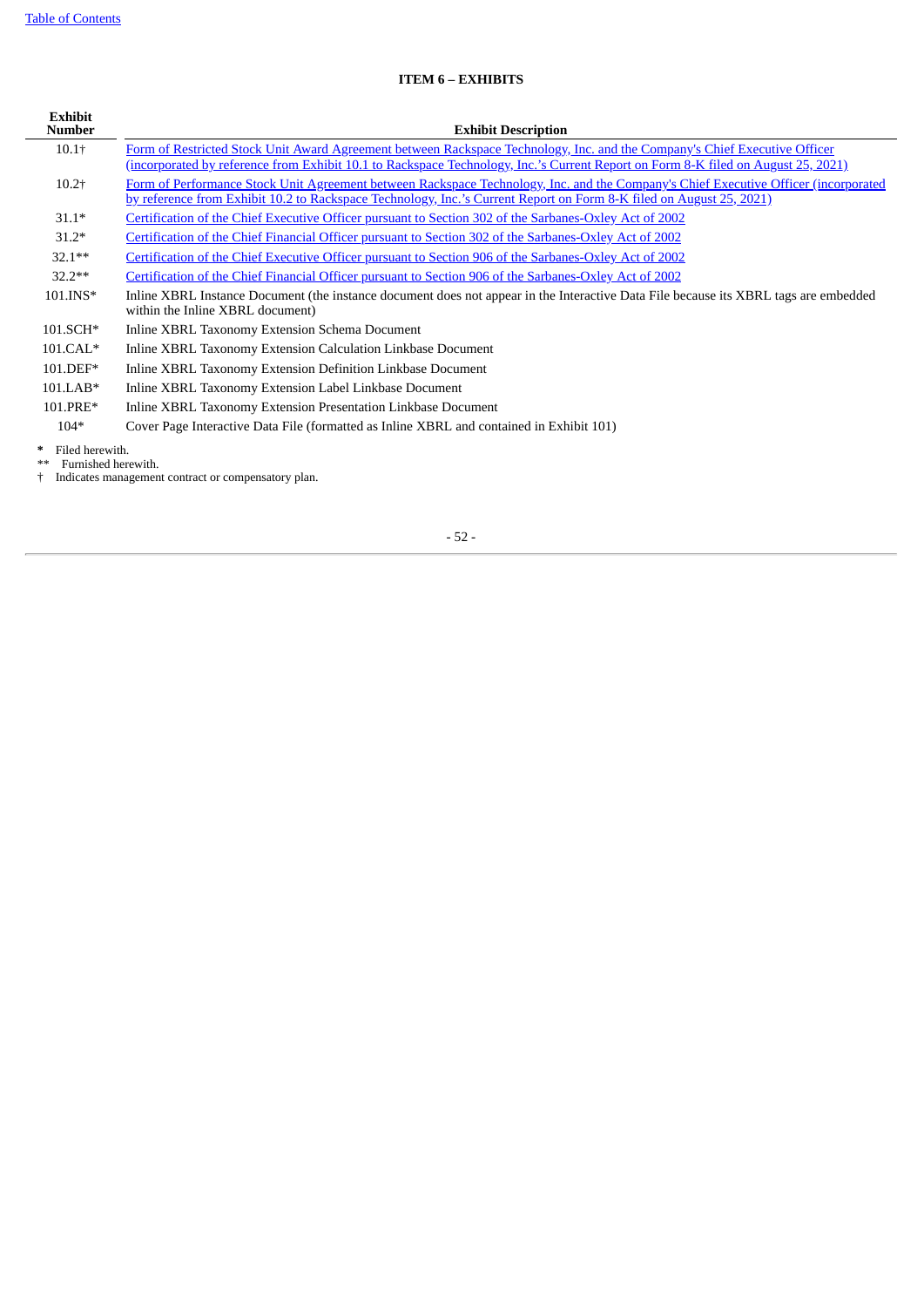# **SIGNATURES**

Pursuant to the requirements of the Securities Exchange Act of 1934, the registrant has duly caused this report to be signed on its behalf by the undersigned thereunto duly authorized.

RACKSPACE TECHNOLOGY, INC.

Date: November 15, 2021 **By:** /s/ Amar Maletira

Amar Maletira President and Chief Financial Officer *(Principal Financial Officer)*

- 53 -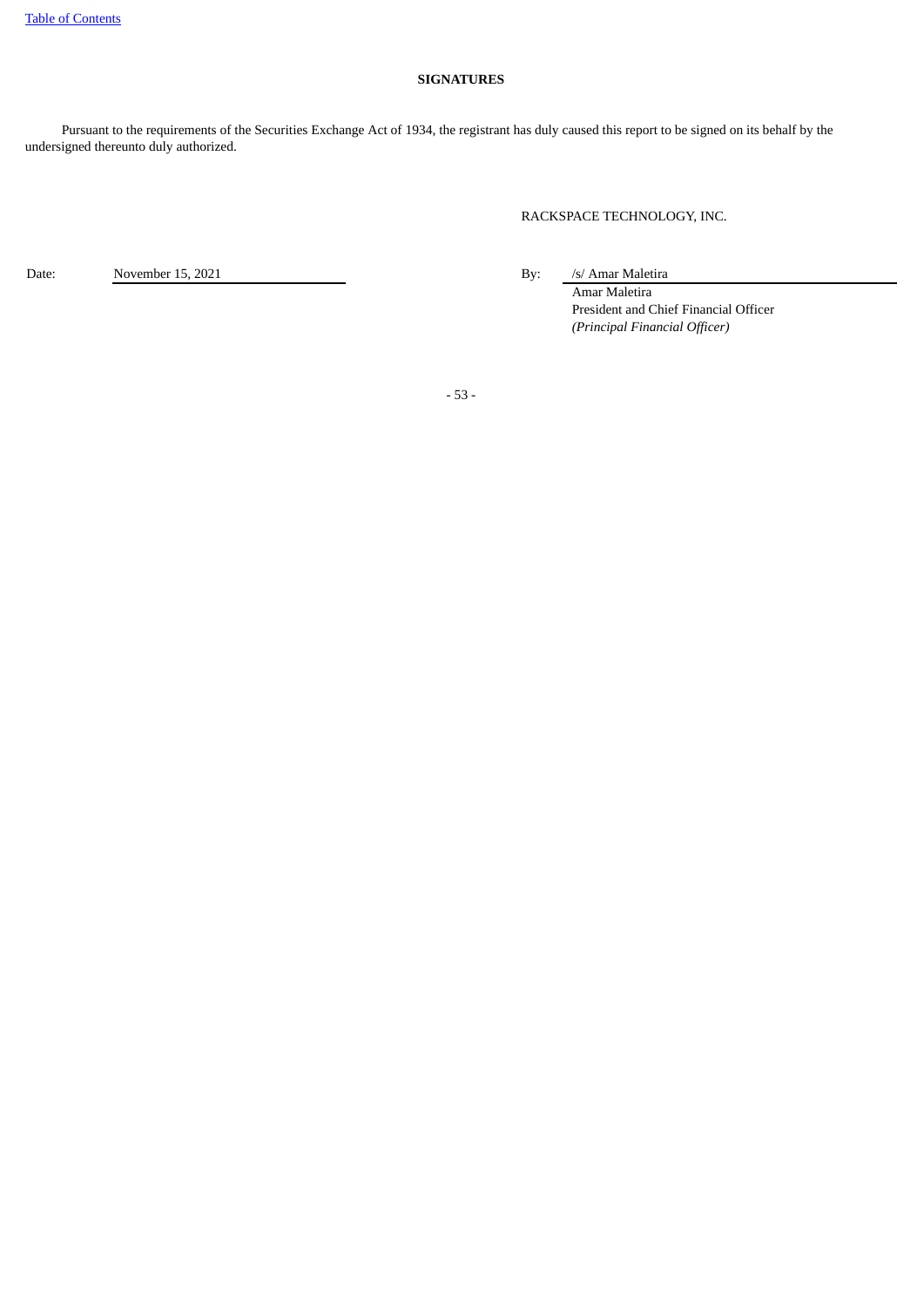# **CERTIFICATION OF CHIEF EXECUTIVE OFFICER PURSUANT TO RULE 13a-14(a) OR 15d-14(a) OF THE SECURITIES EXCHANGE ACT OF 1934, AS ADOPTED PURSUANT TO SECTION 302 OF THE SARBANES-OXLEY ACT OF 2002**

# <span id="page-55-0"></span>I, Kevin Jones, certify that:

- 1. I have reviewed this Quarterly Report on Form 10-Q of Rackspace Technology, Inc.;
- 2. Based on my knowledge, this report does not contain any untrue statement of a material fact or omit to state a material fact necessary to make the statements made, in light of the circumstances under which such statements were made, not misleading with respect to the period covered by this report;
- 3. Based on my knowledge, the financial statements, and other financial information included in this report, fairly present in all material respects the financial condition, results of operations and cash flows of the registrant as of, and for, the periods presented in this report;
- 4. The registrant's other certifying officer and I are responsible for establishing and maintaining disclosure controls and procedures (as defined in Exchange Act Rules 13a-15(e) and 15d-15(e)) for the registrant and have:
	- Designed such disclosure controls and procedures, or caused such disclosure controls and procedures to be designed under our supervision, to ensure that material information relating to the registrant, including its consolidated subsidiaries, is made known to us by others within those entities, particularly during the period in which this report is being prepared;
	- b. Evaluated the effectiveness of the registrant's disclosure controls and procedures and presented in this report our conclusions about the effectiveness of the disclosure controls and procedures, as of the end of the period covered by this report based on such evaluation; and
	- c. Disclosed in this report any change in the registrant's internal control over financial reporting that occurred during the registrant's most recent fiscal quarter (the registrant's fourth fiscal quarter in the case of an annual report) that has materially affected or is reasonably likely to materially affect the registrant's internal control over financial reporting; and
- 5. The registrant's other certifying officer and I have disclosed, based on our most recent evaluation of internal control over financial reporting, to the registrant's auditors and the audit committee of the registrant's board of directors (or persons performing the equivalent functions):
	- a. All significant deficiencies and material weaknesses in the design or operation of internal control over financial reporting which are reasonably likely to adversely affect the registrant's ability to record, process, summarize and report financial information; and
	- b. Any fraud, whether or not material, that involves management or other employees who have a significant role in the registrant's internal control over financial reporting.

Date: November 15, 2021 By: /s/ Kevin Jones

Kevin Jones Chief Executive Officer; Director *(Principal Executive Officer)*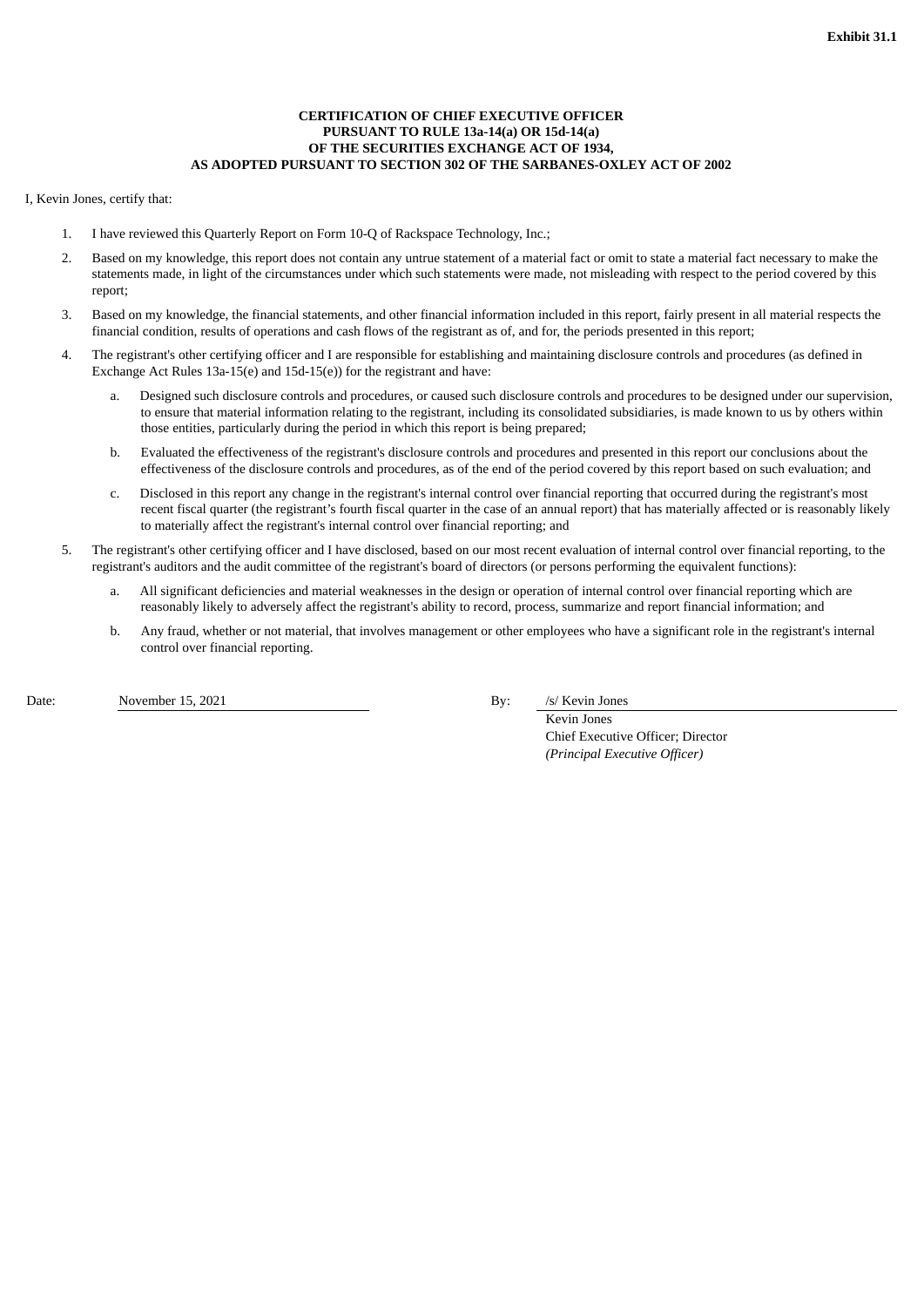# **CERTIFICATION OF CHIEF FINANCIAL OFFICER PURSUANT TO RULE 13a-14(a) OR 15d-14(a) OF THE SECURITIES EXCHANGE ACT OF 1934, AS ADOPTED PURSUANT TO SECTION 302 OF THE SARBANES-OXLEY ACT OF 2002**

<span id="page-56-0"></span>I, Amar Maletira, certify that:

- 1. I have reviewed this Quarterly Report on Form 10-Q of Rackspace Technology, Inc.;
- 2. Based on my knowledge, this report does not contain any untrue statement of a material fact or omit to state a material fact necessary to make the statements made, in light of the circumstances under which such statements were made, not misleading with respect to the period covered by this report;
- 3. Based on my knowledge, the financial statements, and other financial information included in this report, fairly present in all material respects the financial condition, results of operations and cash flows of the registrant as of, and for, the periods presented in this report;
- 4. The registrant's other certifying officer and I are responsible for establishing and maintaining disclosure controls and procedures (as defined in Exchange Act Rules 13a-15(e) and 15d-15(e)) for the registrant and have:
	- Designed such disclosure controls and procedures, or caused such disclosure controls and procedures to be designed under our supervision, to ensure that material information relating to the registrant, including its consolidated subsidiaries, is made known to us by others within those entities, particularly during the period in which this report is being prepared;
	- b. Evaluated the effectiveness of the registrant's disclosure controls and procedures and presented in this report our conclusions about the effectiveness of the disclosure controls and procedures, as of the end of the period covered by this report based on such evaluation; and
	- c. Disclosed in this report any change in the registrant's internal control over financial reporting that occurred during the registrant's most recent fiscal quarter (the registrant's fourth fiscal quarter in the case of an annual report) that has materially affected or is reasonably likely to materially affect the registrant's internal control over financial reporting; and
- 5. The registrant's other certifying officer and I have disclosed, based on our most recent evaluation of internal control over financial reporting, to the registrant's auditors and the audit committee of the registrant's board of directors (or persons performing the equivalent functions):
	- a. All significant deficiencies and material weaknesses in the design or operation of internal control over financial reporting which are reasonably likely to adversely affect the registrant's ability to record, process, summarize and report financial information; and
	- b. Any fraud, whether or not material, that involves management or other employees who have a significant role in the registrant's internal control over financial reporting.

Date: November 15, 2021 By: /s/ Amar Maletira

Amar Maletira President and Chief Financial Officer *(Principal Financial Officer)*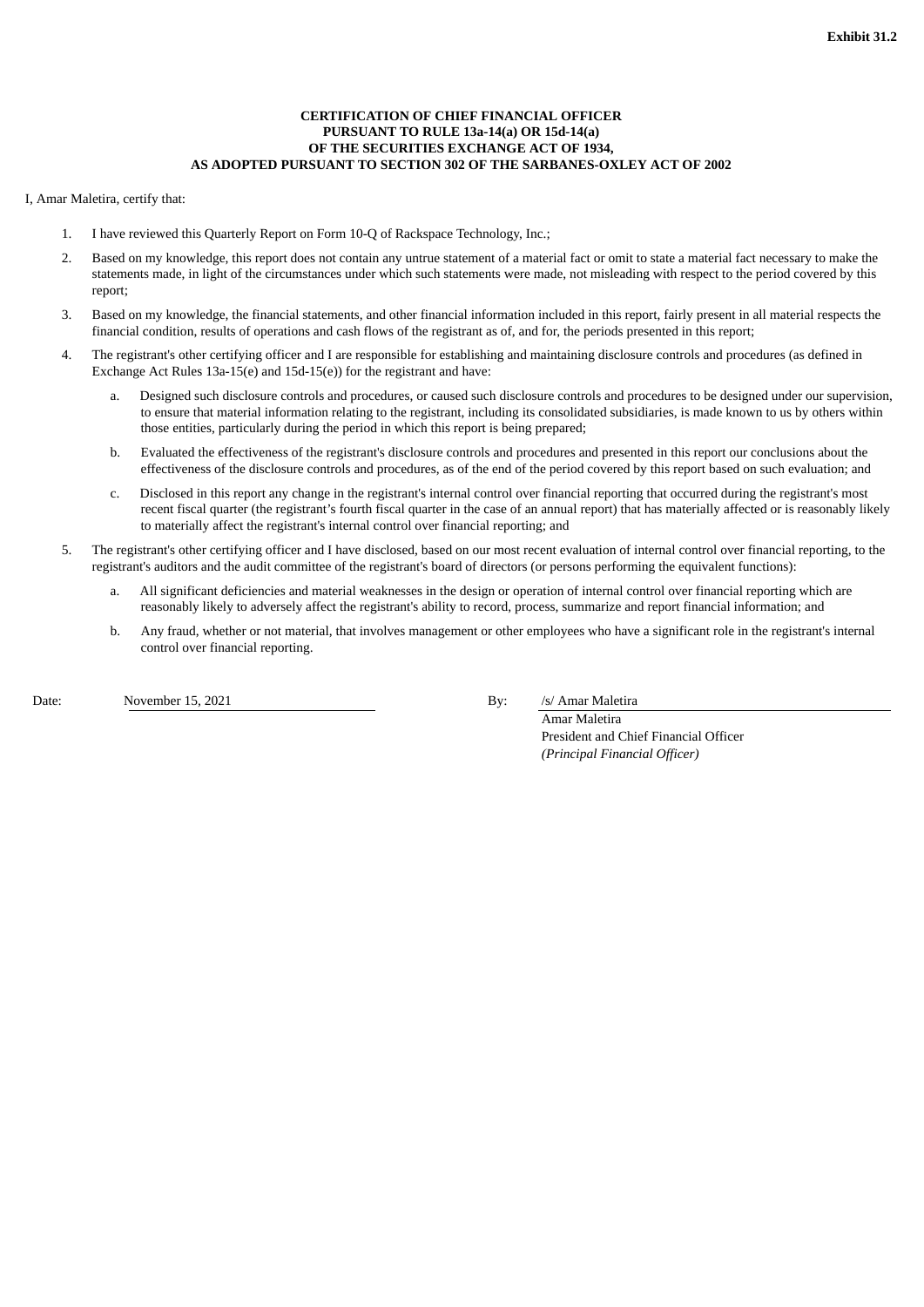# **CERTIFICATION OF CHIEF EXECUTIVE OFFICER PURSUANT TO 18 U.S.C. SECTION 1350, AS ADOPTED PURSUANT TO SECTION 906 OF THE SARBANES-OXLEY ACT OF 2002**

<span id="page-57-0"></span>I, Kevin Jones, Chief Executive Officer of Rackspace Technology, Inc. (the "Company"), certify pursuant to Section 906 of the Sarbanes-Oxley Act of 2002, 18 U.S.C. Section 1350, that:

- 1. The Quarterly Report on Form 10-Q of the Company for the quarter ended September 30, 2021 (the "Report") fully complies with the requirements of Section 13(a) or 15(d) of the Securities Exchange Act of 1934; and
- 2. The information contained in the Report fairly presents, in all material respects, the financial condition and results of operations of Rackspace Technology, Inc.

Date: November 15, 2021 By: /s/ Kevin Jones

Kevin Jones Chief Executive Officer; Director *(Principal Executive Officer)*